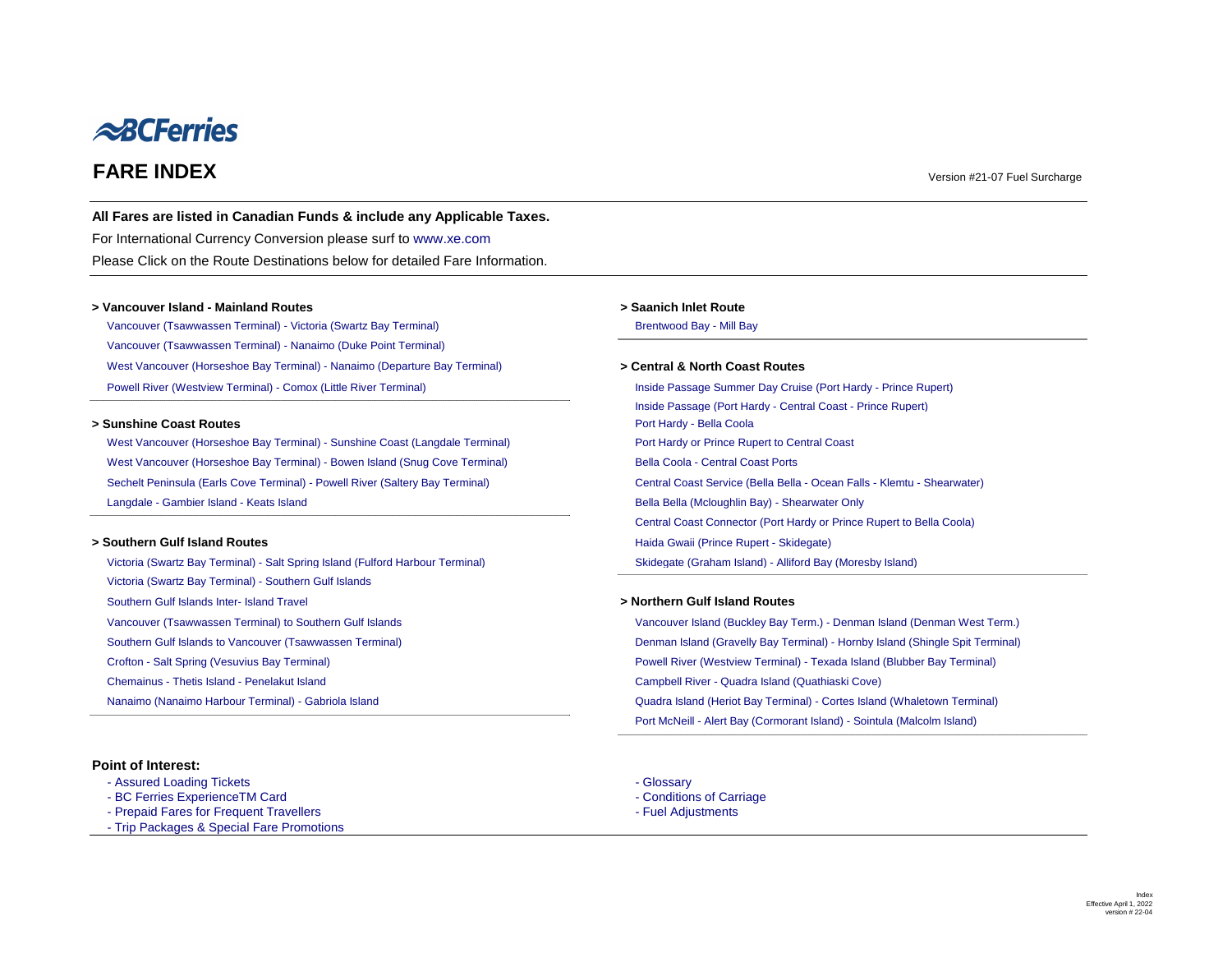

**[BACK TO INDEX](#page-0-0)** Service Between **Vancouver (Tsawwassen) - Victoria (Swartz Bay) One Way**

<span id="page-1-0"></span>

|                                                                                     | <b>FARE*</b> |
|-------------------------------------------------------------------------------------|--------------|
| <b>PASSENGER (Foot or Vehicle)</b>                                                  |              |
| 12 years or older                                                                   | 18.00        |
| 5 to 11 years old                                                                   | 9.00         |
| Under 5 years old                                                                   | <b>FREE</b>  |
| <b>GROUP FARES (10 or more passengers)</b>                                          |              |
| 12 years or older                                                                   | 15.40        |
| 5 to 11 years old                                                                   | 7.65         |
|                                                                                     |              |
| BC RESIDENT ASSISTANCE PROGRAM (Documentation Required)**<br>Student (school event) |              |
| 12 to 18 years old                                                                  | 9.00         |
| 5 to 11 years old                                                                   | 4.50         |
|                                                                                     |              |
| <b>Permanently Disabled &amp; Escort</b>                                            |              |
| 12 years or older                                                                   | 9.00         |
| 5 to 11 years old                                                                   | 4.50         |
|                                                                                     |              |
| Senior (Monday to Thursday excluding Statutory Holidays)                            | <b>FREE</b>  |
|                                                                                     |              |
| <b>STANDARD VEHICLE (Excludes Driver &amp; Passengers)</b>                          |              |
| e.g. Cars, Trucks, Motorhomes                                                       |              |
| Vehicle Length up to 20 feet (6.1m)                                                 | 62.00        |
| - extra length rate over 20 feet (6.1m) (per foot)                                  | 7.05         |
|                                                                                     |              |
| Motorcycle                                                                          | 31.05        |
| BUS - per foot (licensed to carry 16 or more passengers)                            | 4.95         |
|                                                                                     |              |
| <b>COMMERCIAL - per foot (vehicles over 5,500 kg registered GVW)</b>                |              |
| Up to and including 11ft (3.35m) wide                                               | 7.03         |
| Greater than 11ft (3.35m) and up to 13ft (3.96m)***                                 | 7.03         |
| Greater than 13ft (3.96m) wide                                                      | 14.07        |
|                                                                                     |              |

**STOWAGE 2.00**

\* A 1.0% Fuel Surcharge will be applied at time of payment to the Net Fares listed above except on Stowage fare.

\*Fares are non-refundable after travel. Any error or discrepancy in fare charges must be addressed at the time of travel with a ticket agent. [\\*\\*Additional conditions apply](#page-33-2)

\*\*\*Note: Effective July 1st, 2022 greater than 11ft (3.35m) and up to 13ft (3.96m) tariff will be \$7.14 per foot

PAYMENT of FARES:

- Cash, Debit Cards and BC Ferries Experience cards accepted at terminals

- Visa, MasterCard, American Express accepted at terminals and for online bookings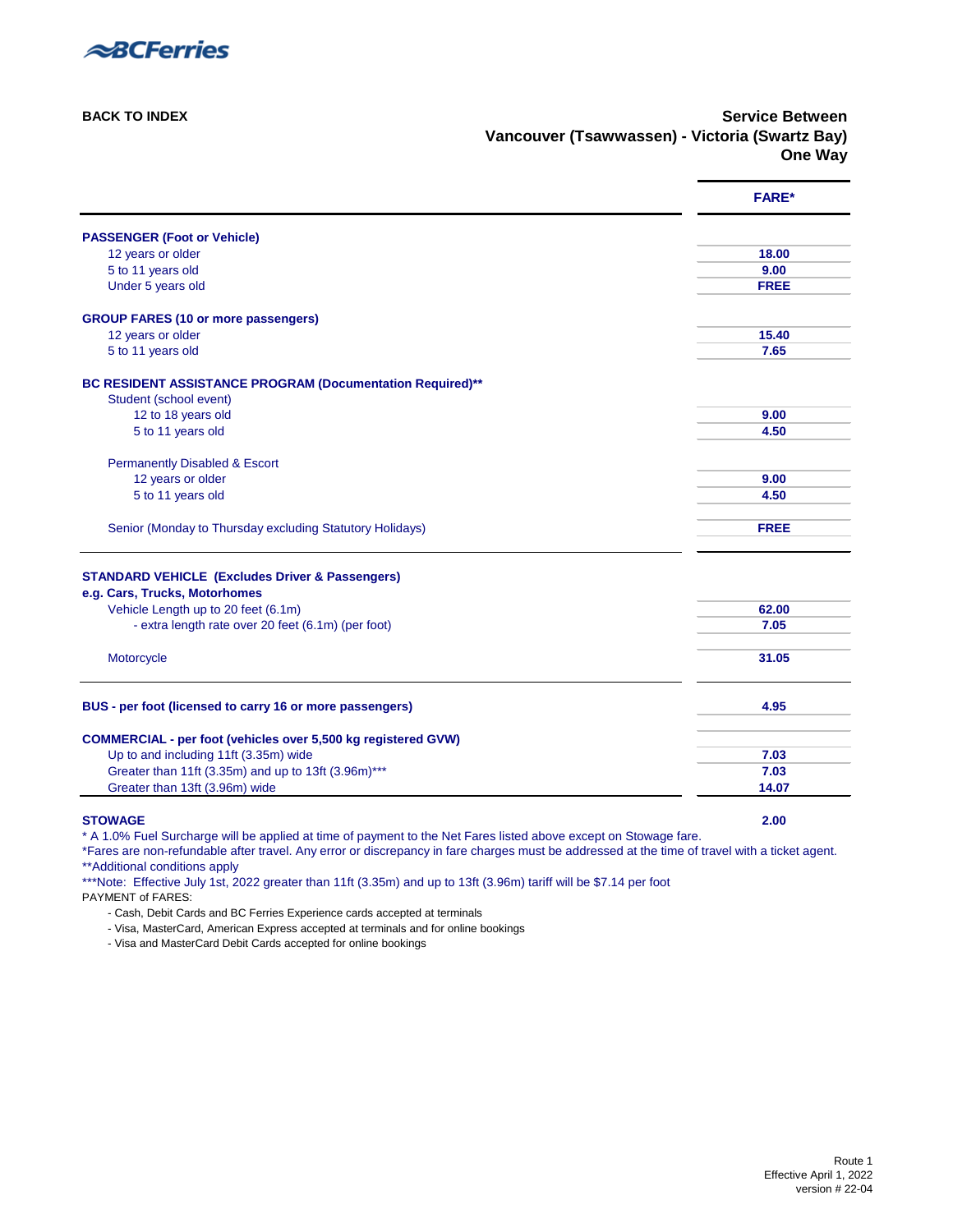

**[BACK TO INDEX](#page-0-0)** Service Between **West Vancouver (Horseshoe Bay) - Nanaimo (Departure Bay) One Way**

<span id="page-2-0"></span>

|                                                                                                                                                     | <b>FARE*</b> |
|-----------------------------------------------------------------------------------------------------------------------------------------------------|--------------|
| <b>PASSENGER (Foot or Vehicle)</b>                                                                                                                  |              |
| 12 years or older                                                                                                                                   | 18.00        |
| 5 to 11 years old                                                                                                                                   | 9.00         |
| Under 5 years old                                                                                                                                   | <b>FREE</b>  |
| <b>GROUP FARES (10 or more passengers)</b>                                                                                                          |              |
| 12 years or older                                                                                                                                   | 15.40        |
| 5 to 11 years old                                                                                                                                   | 7.65         |
| BC RESIDENT ASSISTANCE PROGRAM (Documentation Required)**<br>Student (school event)                                                                 |              |
| 12 to 18 years old                                                                                                                                  | 9.00         |
| 5 to 11 years old                                                                                                                                   | 4.50         |
| <b>Permanently Disabled &amp; Escort</b>                                                                                                            |              |
| 12 years or older                                                                                                                                   | 9.00         |
| 5 to 11 years old                                                                                                                                   | 4.50         |
| Senior (Monday to Thursday excluding Statutory Holidays)                                                                                            | <b>FREE</b>  |
| <b>STANDARD VEHICLE (Excludes Driver &amp; Passengers)</b><br>e.g. Cars, Trucks, Motorhomes                                                         | 62.00        |
| Vehicle Length up to 20 feet (6.1m)                                                                                                                 |              |
| - extra length rate over 20 feet (6.1m) (per foot)                                                                                                  | 7.05         |
| Motorcycle                                                                                                                                          | 31.05        |
| BUS - per foot (licensed to carry 16 or more passengers)                                                                                            | 4.95         |
| <b>COMMERCIAL - per foot (vehicles over 5,500 kg registered GVW)</b>                                                                                |              |
| Up to and including 11ft (3.35m) wide                                                                                                               | 7.03         |
| Greater than 11ft (3.35m) and up to 13ft (3.96m)***                                                                                                 | 7.03         |
| Greater than 13ft (3.96m) wide                                                                                                                      | 14.07        |
| <b>STOWAGE</b>                                                                                                                                      | 2.00         |
| * A 1.0% Fuel Surcharge will be applied at time of payment to the Net Fares listed above except on Stowage fare.                                    |              |
| *Fares are non-refundable after travel. Any error or discrepancy in fare charges must be addressed at the time of travel with a ticket agent.       |              |
| ** Additional conditions apply<br>***Note: Effective July 1st, 2022 greater than 11ft (3.35m) and up to 13ft (3.96m) tariff will be \$7.14 per foot |              |
| PAYMENT of FARES:                                                                                                                                   |              |
| - Cash, Debit Cards and BC Ferries Experience cards accepted at terminals                                                                           |              |
| - Visa, MasterCard, American Express accepted at terminals and for online bookings                                                                  |              |
| - Visa and MasterCard Debit Cards accepted for online bookings                                                                                      |              |

| <b>ADDITIONAL CHARGES</b>            | <b>PER PASSENGER</b> |
|--------------------------------------|----------------------|
| <b>NANAIMO PORT AUTHORITY FEE</b>    |                      |
| Adult (12 years or older)            | 0.25                 |
| Children (from 5 to 11 years of age) | 0.15                 |

The Nanaimo Port Authority has implemented a per person transport fee on individuals brought into or out of the limits of Nanaimo Harbour. These fees are in addition to the fares charged by BC Ferries.

For more information contact the Nanaimo Port Authority:

email: info@npa.ca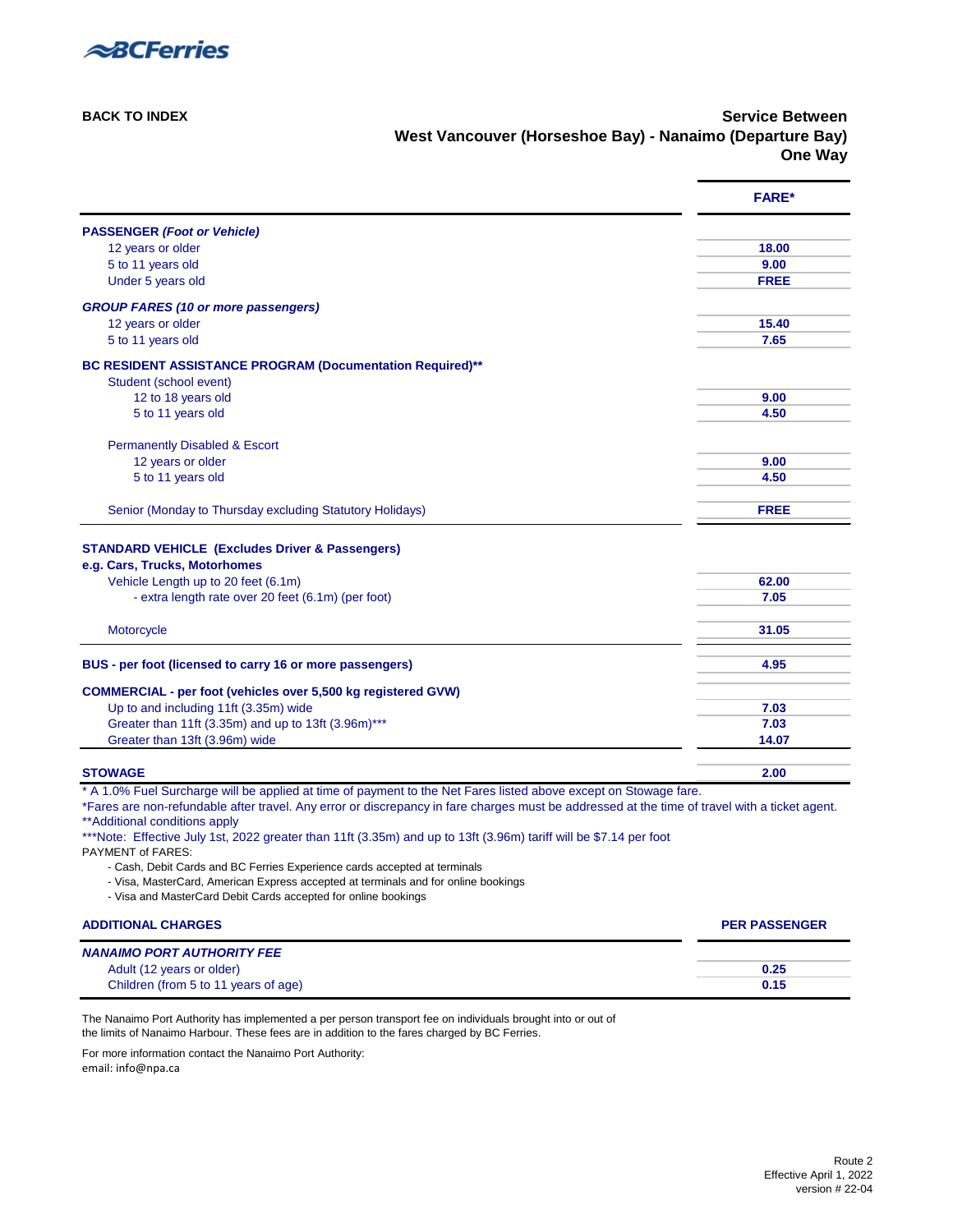

**[BACK TO INDEX](#page-0-0) Service Between Vancouver (Tsawwassen) - Nanaimo (Duke Point) One Way**

<span id="page-3-0"></span>

|                                                                                                                                               | <b>FARE*</b> |
|-----------------------------------------------------------------------------------------------------------------------------------------------|--------------|
| <b>PASSENGER (Foot or Vehicle)</b>                                                                                                            |              |
| 12 years or older                                                                                                                             | 18.00        |
| 5 to 11 years old                                                                                                                             | 9.00         |
| Under 5 years old                                                                                                                             | <b>FREE</b>  |
| <b>GROUP FARES (10 or more passengers)</b>                                                                                                    |              |
| 12 years or older                                                                                                                             | 15.40        |
| 5 to 11 years old                                                                                                                             | 7.65         |
| <b>BC RESIDENT ASSISTANCE PROGRAM (Documentation Required)**</b>                                                                              |              |
| Student (school event)                                                                                                                        |              |
| 12 to 18 years old                                                                                                                            | 9.00         |
| 5 to 11 years old                                                                                                                             | 4.50         |
| <b>Permanently Disabled &amp; Escort</b>                                                                                                      |              |
| 12 years or older                                                                                                                             | 9.00         |
| 5 to 11 years old                                                                                                                             | 4.50         |
| Senior (Monday to Thursday excluding Statutory Holidays)                                                                                      | <b>FREE</b>  |
| <b>STANDARD VEHICLE (Excludes Driver &amp; Passengers)</b>                                                                                    |              |
| e.g. Cars, Trucks, Motorhomes                                                                                                                 |              |
| Vehicle Length up to 20 feet (6.1m)                                                                                                           | 62.00        |
| - extra length rate over 20 feet (6.1m) (per foot)                                                                                            | 7.05         |
|                                                                                                                                               |              |
| Motorcycle                                                                                                                                    | 31.05        |
|                                                                                                                                               |              |
| BUS - per foot (licensed to carry 16 or more passengers)                                                                                      | 4.95         |
| <b>COMMERCIAL - per foot (vehicles over 5,500 kg registered GVW)</b>                                                                          |              |
| Up to and including 11ft (3.35m) wide                                                                                                         | 7.03         |
| Greater than 11ft (3.35m) and up to 13ft (3.96m)***                                                                                           | 7.03         |
| Greater than 13ft (3.96m) wide                                                                                                                | 14.07        |
| <b>STOWAGE</b>                                                                                                                                | 2.00         |
| * A 1.0% Fuel Surcharge will be applied at time of payment to the Net Fares listed above except on Stowage fare.                              |              |
| *Fares are non-refundable after travel. Any error or discrepancy in fare charges must be addressed at the time of travel with a ticket agent. |              |
| ** Additional conditions apply                                                                                                                |              |
| ***Note: Effective July 1st, 2022 greater than 11ft (3.35m) and up to 13ft (3.96m) tariff will be \$7.14 per foot                             |              |
| PAYMENT of FARES:                                                                                                                             |              |
| - Cash, Debit Cards and BC Ferries Experience cards accepted at terminals                                                                     |              |
| - Visa, MasterCard, American Express accepted at terminals and for online bookings                                                            |              |

- Visa and MasterCard Debit Cards accepted for online bookings

| <b>ADDITIONAL CHARGES</b>            | <b>PER PASSENGER</b> |
|--------------------------------------|----------------------|
| <b>NANAIMO PORT AUTHORITY FEE</b>    |                      |
| Adult (12 years or older)            | 0.25                 |
| Children (from 5 to 11 years of age) | 0.15                 |

The Nanaimo Port Authority has implemented a per person transport fee on individuals brought into or out of the limits of Nanaimo Harbour. These fees are in addition to the fares charged by BC Ferries.

For more information contact the Nanaimo Port Authority:

email: info@npa.ca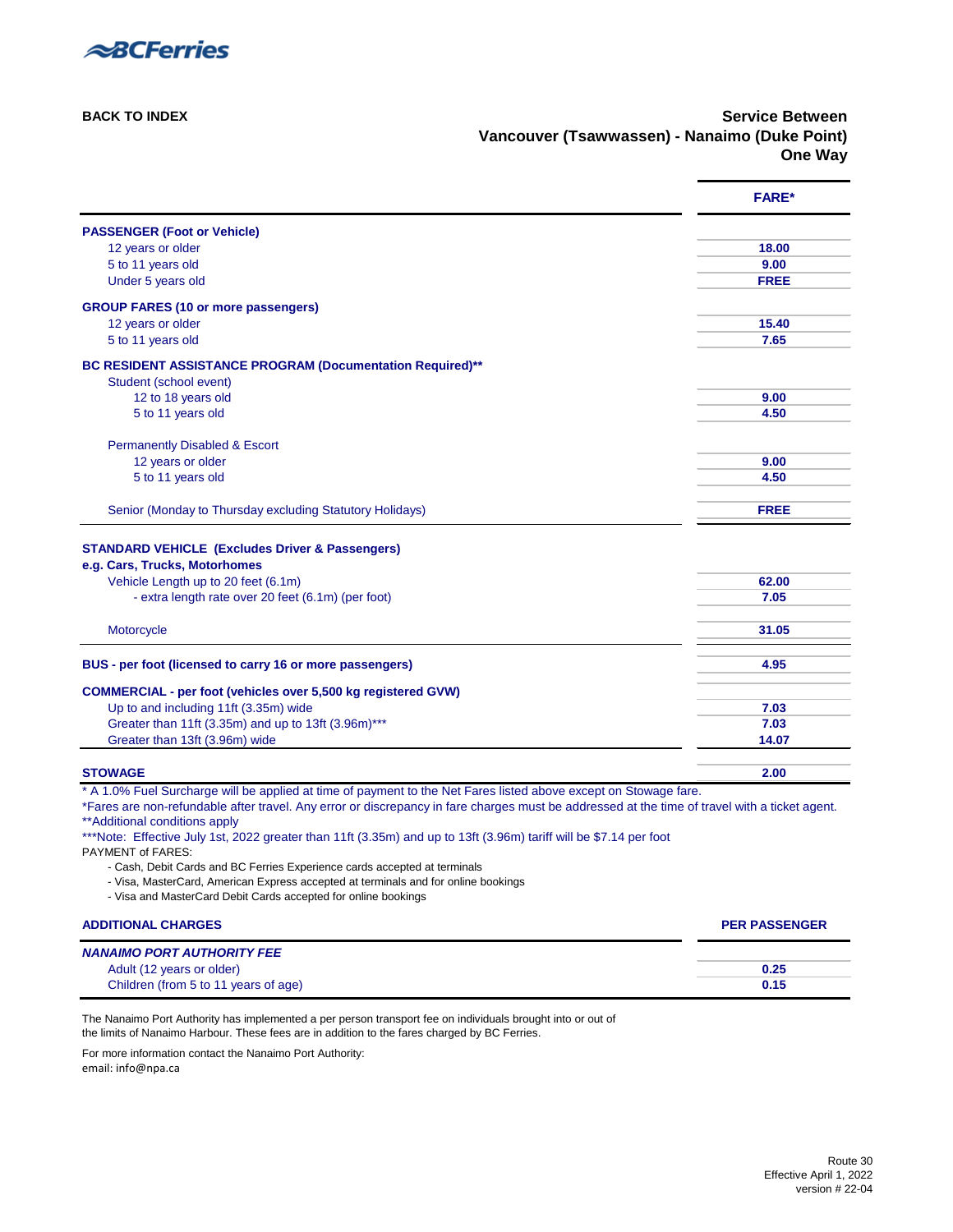

**[BACK TO INDEX](#page-0-1) Service Between West Vancouver (Horseshoe Bay) - Sunshine Coast (Langdale) Return**

<span id="page-4-0"></span>

|                                                                      | <b>FARE*</b>   |
|----------------------------------------------------------------------|----------------|
| <b>PASSENGER (Foot or Vehicle)</b>                                   |                |
| 12 years or older                                                    | 14.30          |
| 5 to 11 years old                                                    | 7.15           |
| Under 5 years old                                                    | <b>FREE</b>    |
| BC RESIDENT ASSISTANCE PROGRAM (Documentation Required)**            |                |
| Student (school event)                                               |                |
| 12 to 18 years old                                                   | 7.15           |
| 5 to 11 years old                                                    | 3.60           |
| <b>Permanently Disabled &amp; Escort</b>                             |                |
| 12 years or older                                                    | 7.15           |
| 5 to 11 years old                                                    | 3.60           |
| Senior (Monday to Thursday excluding Statutory Holidays)             | <b>FREE</b>    |
| <b>STANDARD VEHICLE (Excludes Driver &amp; Passengers)</b>           |                |
| e.g. Cars, Trucks, Motorhomes                                        |                |
| Vehicle Length up to 20 feet (6.1m)                                  | 49.00          |
| - extra length rate over 20 feet (6.1m) (per foot)                   | 6.35           |
| Motorcycle                                                           | 24.75          |
| BUS - per foot (licensed to carry 16 or more passengers)             | 4.70           |
| <b>COMMERCIAL - per foot (vehicles over 5,500 kg registered GVW)</b> | 6.25           |
| <b>STOWAGE</b>                                                       | 2.00           |
| <b>BC FERRIES EXPERIENCE™ CARD</b>                                   | <b>SAVINGS</b> |
| 12 years or older                                                    | (3.10)         |
| 5 to 11 years old                                                    | (1.60)         |
| Standard Vehicle (up to 20 feet or 6.1m)                             | (11.35)        |
| Motorcycle                                                           | (5.70)         |
| <b>BC RESIDENT ASSISTANCE PROGRAM**</b>                              |                |
| Student (school event)                                               |                |
| 12 to 18 years old                                                   | (1.60)         |
| 5 to 11 years old                                                    | (0.75)         |
| <b>Permanently Disabled &amp; Escort</b>                             |                |
| 12 years or older                                                    | (1.60)         |
| 5 to 11 years old                                                    | (0.75)         |

\* A 1.0% Fuel Surcharge will be applied at time of payment to the Net Fares listed above except on Stowage fare.

\*Fares are non-refundable after travel. Any error or discrepancy in fare charges must be addressed at the time of travel with a ticket agent [\\*\\*Additional conditions apply](#page-33-3) 

PAYMENT of FARES:

- Cash, Debit Cards and BC Ferries Experience cards accepted at terminals

- Visa, MasterCard, American Express accepted at terminals and for online bookings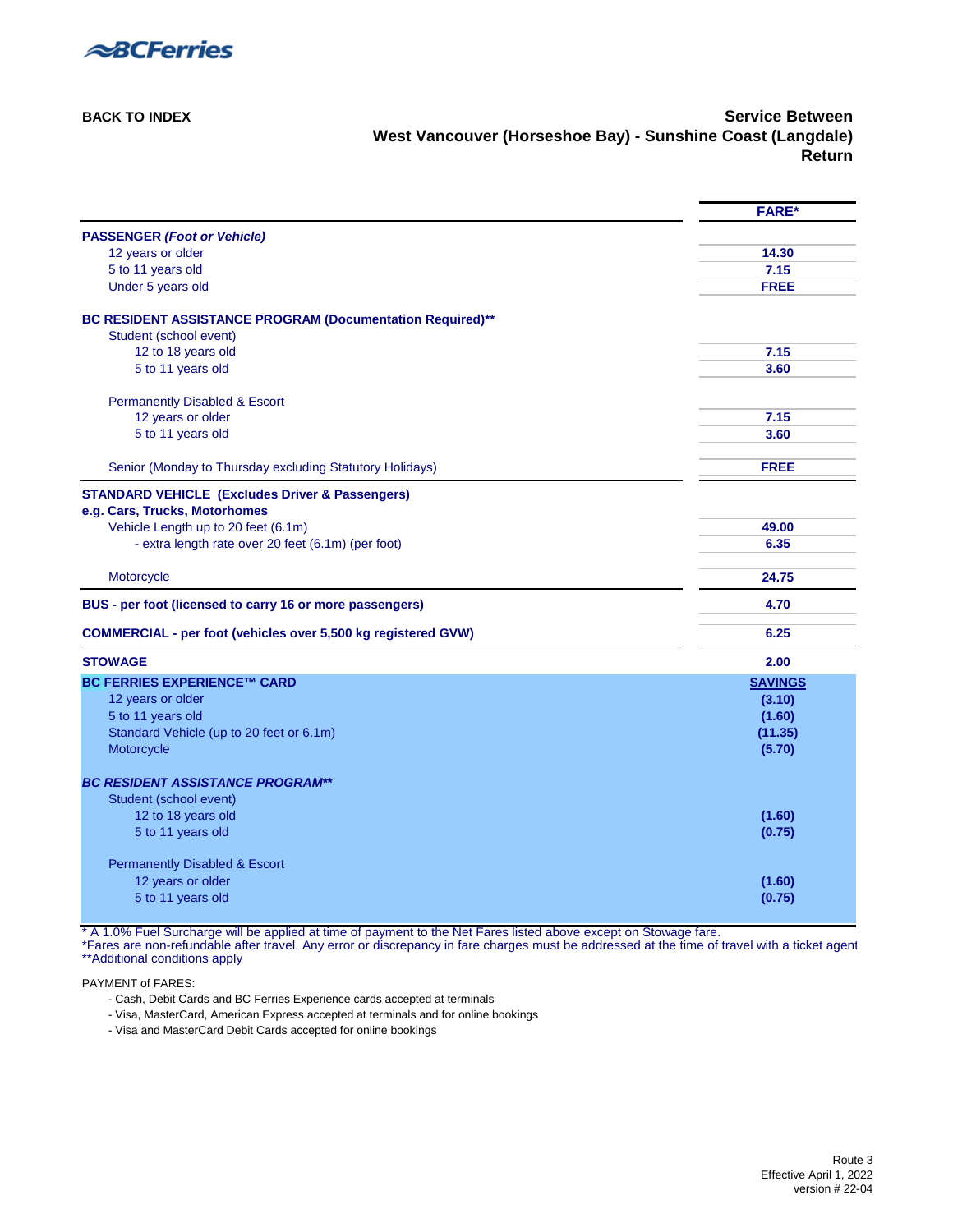

**[BACK TO INDEX](#page-0-0)** Service Between **Victoria (Swartz Bay) - Salt Spring Island (Fulford Harbour) Return**

<span id="page-5-0"></span>

|                                                                                     | <b>FARE*</b>   |
|-------------------------------------------------------------------------------------|----------------|
| <b>PASSENGER (Foot or Vehicle)</b>                                                  |                |
| 12 years or older                                                                   | 11.20          |
| 5 to 11 years old                                                                   | 5.60           |
| Under 5 years old                                                                   | <b>FREE</b>    |
| BC RESIDENT ASSISTANCE PROGRAM (Documentation Required)**<br>Student (school event) |                |
| 12 to 18 years old                                                                  | <b>FREE</b>    |
| 5 to 11 years old                                                                   | <b>FREE</b>    |
| <b>Permanently Disabled &amp; Escort</b>                                            |                |
| 12 years or older                                                                   | 5.60           |
| 5 to 11 years old                                                                   | 2.75           |
| Senior (Monday to Thursday excluding Statutory Holidays)                            | <b>FREE</b>    |
|                                                                                     |                |
| <b>STANDARD VEHICLE (Excludes Driver &amp; Passengers)</b>                          |                |
| e.g. Cars, Trucks, Motorhomes<br>Vehicle Length up to 20 feet (6.1m)                | 32.80          |
| - extra length rate over 20 feet (6.1m) (per foot)                                  | 3.40           |
|                                                                                     |                |
| Motorcycle                                                                          | 16.55          |
| BUS - per foot (licensed to carry 16 or more passengers)                            | 2.75           |
| <b>COMMERCIAL - per foot (vehicles over 5,500 kg registered GVW)</b>                | 3.40           |
| <b>STOWAGE</b>                                                                      | 2.00           |
| BC FERRIES EXPERIENCE™ CARD - Find Out More                                         | <b>SAVINGS</b> |
| 12 years or older                                                                   | (3.55)         |
| 5 to 11 years old                                                                   | (1.80)         |
| Standard Vehicle (up to 20 feet or 6.1m)                                            | (10.50)        |
| Motorcycle                                                                          | (5.20)         |
| <b>BC RESIDENT ASSISTANCE PROGRAM**</b>                                             |                |
| Student (school event)                                                              |                |
| 12 to 18 years old                                                                  | <b>FREE</b>    |
| 5 to 11 years old                                                                   | <b>FREE</b>    |
| <b>Permanently Disabled &amp; Escort</b>                                            |                |
| 12 years or older                                                                   | (1.80)         |
| 5 to 11 years old                                                                   | (0.85)         |

\* A 1.0% Fuel Surcharge will be applied at time of payment to the Net Fares listed above except on Stowage fare.

\*Fares are non-refundable after travel. Any error or discrepancy in fare charges must be addressed at the time of travel with a ticket agent. [\\*\\*Additional conditions apply](#page-33-2) 

- Cash, Debit Cards and BC Ferries Experience cards accepted at terminals
- Visa, MasterCard, American Express accepted at terminals and for online bookings
- Visa and MasterCard Debit Cards accepted for online bookings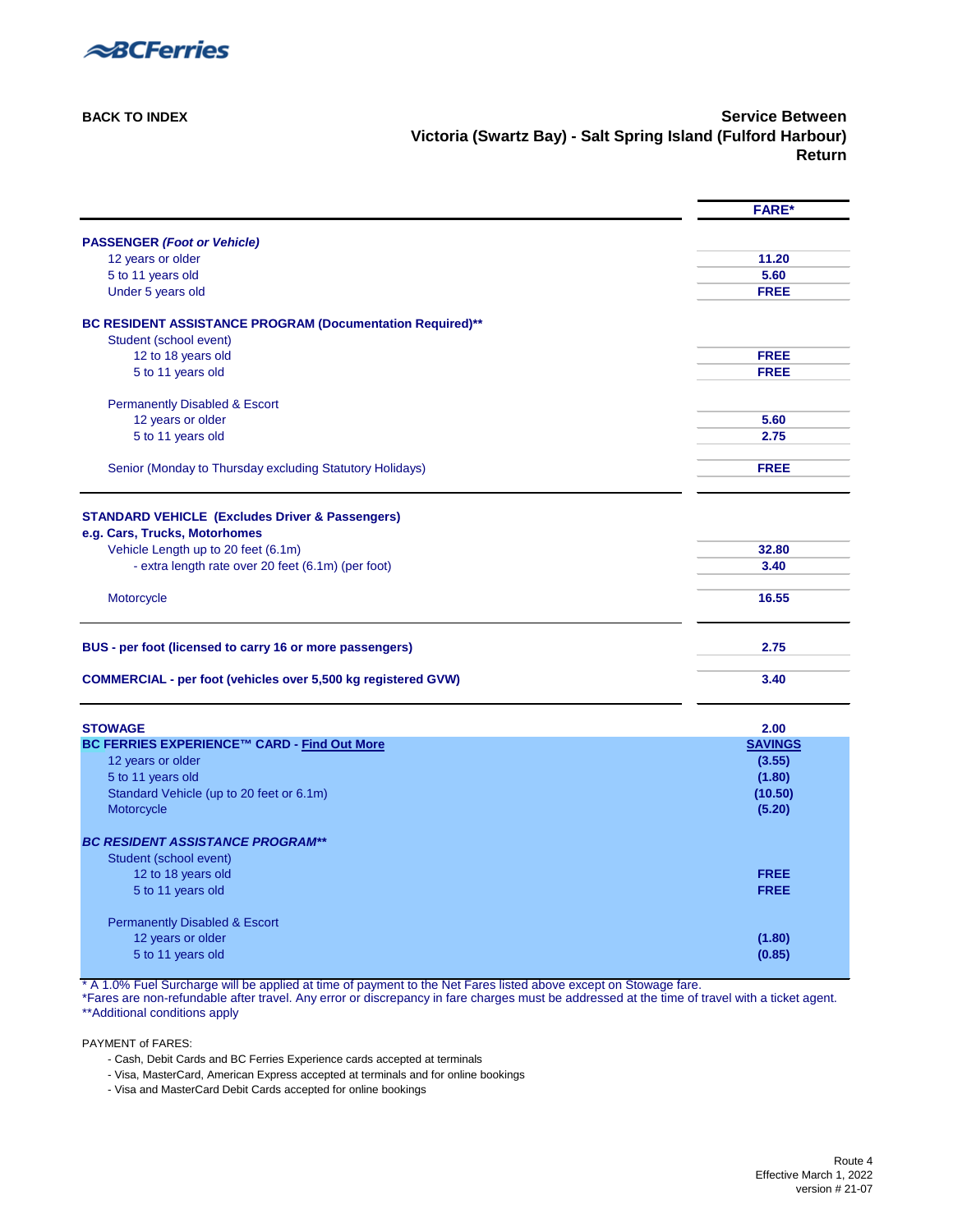

**[BACK TO INDEX](#page-0-0) Service Between Victoria (Swartz Bay) - Southern Gulf Islands (includes Galiano, Mayne, Pender & Saturna Islands) Return**

<span id="page-6-0"></span>

|                                                                                           | <b>FARE*</b>   |
|-------------------------------------------------------------------------------------------|----------------|
| <b>PASSENGER (Foot or Vehicle)</b>                                                        |                |
| 12 years or older                                                                         | 11.90          |
| 5 to 11 years old                                                                         | 6.00           |
| Under 5 years old                                                                         | <b>FREE</b>    |
| BC RESIDENT ASSISTANCE PROGRAM (Documentation Required)**                                 |                |
| Student (school event)<br>12 to 18 years old                                              | <b>FREE</b>    |
| 5 to 11 years old                                                                         | <b>FREE</b>    |
|                                                                                           |                |
| <b>Permanently Disabled &amp; Escort</b>                                                  |                |
| 12 years or older                                                                         | 6.00           |
| 5 to 11 years old                                                                         | 2.95           |
|                                                                                           |                |
| Senior (Monday to Thursday excluding Statutory Holidays)                                  | <b>FREE</b>    |
|                                                                                           |                |
| <b>STANDARD VEHICLE (Excludes Driver &amp; Passengers)</b>                                |                |
| e.g. Cars, Trucks, Motorhomes                                                             |                |
| Vehicle Length up to 20 feet (6.1m)<br>- extra length rate over 20 feet (6.1m) (per foot) | 37.25<br>2.80  |
|                                                                                           |                |
| Motorcycle                                                                                | 18.80          |
| BUS - per foot (licensed to carry 16 or more passengers)                                  | 3.15           |
| <b>COMMERCIAL - per foot (vehicles over 5,500 kg registered GVW)</b>                      | 2.80           |
| <b>STOWAGE</b>                                                                            | 2.00           |
| <b>BC FERRIES EXPERIENCE™ CARD</b>                                                        | <b>SAVINGS</b> |
| 12 years or older                                                                         | (4.00)         |
| 5 to 11 years old                                                                         | (2.00)         |
| Standard Vehicle (up to 20 feet or 6.1m)                                                  | (12.15)        |
| Motorcycle                                                                                | (6.15)         |
| <b>BC RESIDENT ASSISTANCE PROGRAM**</b>                                                   |                |
| Student (school event)                                                                    |                |
| 12 to 18 years old                                                                        | <b>FREE</b>    |
| 5 to 11 years old                                                                         | <b>FREE</b>    |
| <b>Permanently Disabled &amp; Escort</b>                                                  |                |
| 12 years or older                                                                         | (2.00)         |
| 5 to 11 years old                                                                         | (0.95)         |

\* A 1.0% Fuel Surcharge will be applied at time of payment to the Net Fares listed above except on Stowage fare.

\*Fares are non-refundable after travel. Any error or discrepancy in fare charges must be addressed at the time of travel with a ticket agent. [\\*\\*Additional conditions apply](#page-33-2) 

- Cash, Debit Cards and BC Ferries Experience cards accepted at terminals
- Visa, MasterCard, American Express accepted at terminals and for online bookings
- Visa and MasterCard Debit Cards accepted for online bookings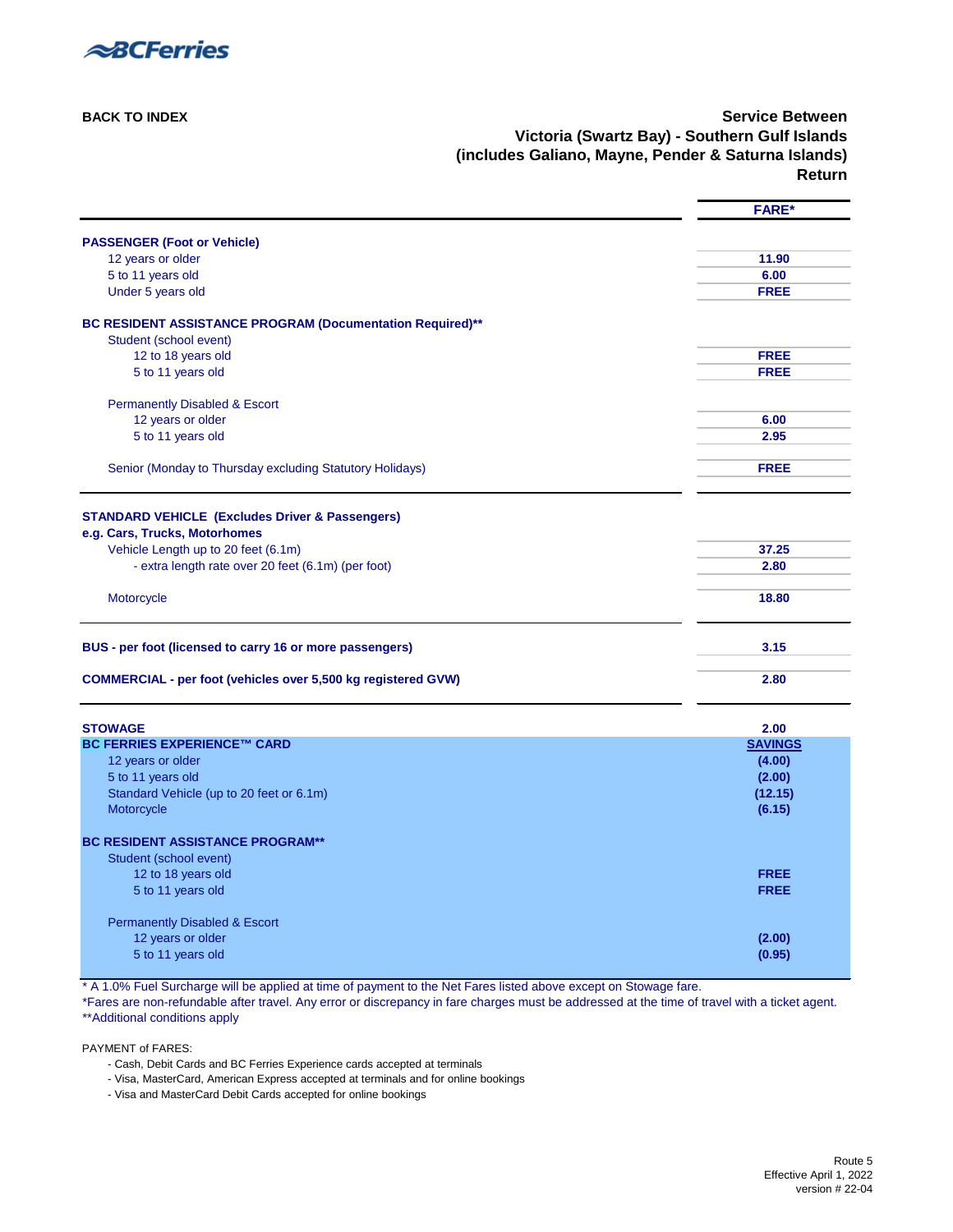

**[BACK TO INDEX](#page-0-0) Service Between Southern Gulf Islands Inter- Island Travel (includes Galiano, Mayne, Pender, Saturna & Salt Spring) One Way**

<span id="page-7-0"></span>

|                                                                      | <b>FARE*</b>   |
|----------------------------------------------------------------------|----------------|
| <b>PASSENGER (Foot or Vehicle)</b>                                   |                |
| 12 years or older                                                    | 6.00           |
| 5 to 11 years old                                                    | 2.95           |
| Under 5 years old                                                    | <b>FREE</b>    |
| BC RESIDENT ASSISTANCE PROGRAM (Documentation Required)**            |                |
| Student (school event)                                               |                |
| 12 to 18 years old                                                   | <b>FREE</b>    |
| 5 to 11 years old                                                    | <b>FREE</b>    |
| <b>Permanently Disabled &amp; Escort</b>                             |                |
| 12 years or older                                                    | 2.95           |
| 5 to 11 years old                                                    | 1.50           |
| Senior (Monday to Thursday excluding Statutory Holidays)             | <b>FREE</b>    |
|                                                                      |                |
| <b>STANDARD VEHICLE (Excludes Driver &amp; Passengers)</b>           |                |
| e.g. Cars, Trucks, Motorhomes<br>Vehicle Length up to 20 feet (6.1m) | 12.80          |
| - extra length rate over 20 feet (6.1m) (per foot)                   | 1.50           |
|                                                                      |                |
| Motorcycle                                                           | 6.45           |
| BUS - per foot (licensed to carry 16 or more passengers)             | 1.65           |
| <b>COMMERCIAL - per foot (vehicles over 5,500 kg registered GVW)</b> | 1.50           |
| <b>STOWAGE</b>                                                       | 2.00           |
| <b>BC FERRIES EXPERIENCE™ CARD</b>                                   | <b>SAVINGS</b> |
| 12 years or older                                                    | (2.00)         |
| 5 to 11 years old                                                    | (0.95)         |
| Standard Vehicle (up to 20 feet or 6.1m)                             | (4.20)         |
| Motorcycle                                                           | (2.10)         |
| <b>BC RESIDENT ASSISTANCE PROGRAM**</b>                              |                |
| Student (school event)                                               |                |
| 12 to 18 years old                                                   | <b>FREE</b>    |
| 5 to 11 years old                                                    | <b>FREE</b>    |
| <b>Permanently Disabled &amp; Escort</b>                             |                |
| 12 years or older                                                    | (0.95)         |
| 5 to 11 years old                                                    | (0.50)         |

\* A 1.0% Fuel Surcharge will be applied at time of payment to the Net Fares listed above except on Stowage fare.

\*Fares are non-refundable after travel. Any error or discrepancy in fare charges must be addressed at the time of travel with a ticket agent. [\\*\\*Additional conditions apply](#page-33-2) 

- Cash, Debit Cards and BC Ferries Experience cards accepted at terminals
- Visa, MasterCard, American Express accepted at terminals and for online bookings
- Visa and MasterCard Debit Cards accepted for online bookings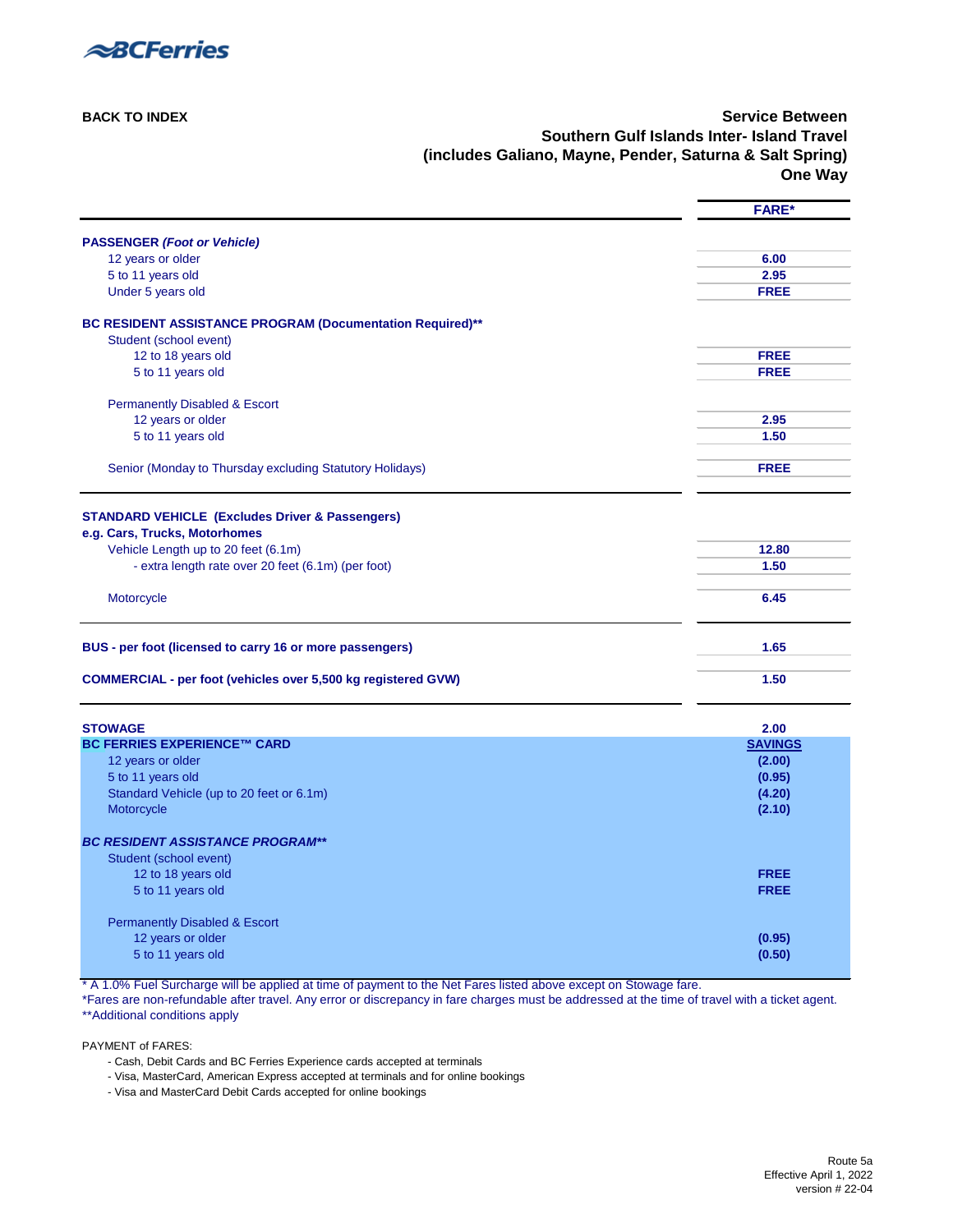

<span id="page-8-0"></span>

|                                                                                     | <b>FARE*</b>   |
|-------------------------------------------------------------------------------------|----------------|
| <b>PASSENGER (Foot or Vehicle)</b>                                                  |                |
| 12 years or older                                                                   | 11.20          |
| 5 to 11 years old                                                                   | 5.60           |
| Under 5 years old                                                                   | <b>FREE</b>    |
| BC RESIDENT ASSISTANCE PROGRAM (Documentation Required)**<br>Student (school event) |                |
| 12 to 18 years old                                                                  | <b>FREE</b>    |
| 5 to 11 years old                                                                   | <b>FREE</b>    |
| <b>Permanently Disabled &amp; Escort</b>                                            |                |
| 12 years or older                                                                   | 5.60           |
| 5 to 11 years old                                                                   | 2.75           |
| Senior (Monday to Thursday excluding Statutory Holidays)                            | <b>FREE</b>    |
| <b>STANDARD VEHICLE (Excludes Driver &amp; Passengers)</b>                          |                |
| e.g. Cars, Trucks, Motorhomes                                                       |                |
| Vehicle Length up to 20 feet (6.1m)                                                 | 32.80          |
| - extra length rate over 20 feet (6.1m) (per foot)                                  | 3.40           |
| Motorcycle                                                                          | 16.55          |
| BUS - per foot (licensed to carry 16 or more passengers)                            | 2.75           |
| <b>COMMERCIAL - per foot (vehicles over 5,500 kg registered GVW)</b>                | 3.40           |
| <b>STOWAGE</b>                                                                      | 2.00           |
| <b>BC FERRIES EXPERIENCE™</b>                                                       | <b>SAVINGS</b> |
| 12 years or older                                                                   | (3.55)         |
| 5 to 11 years old                                                                   | (1.80)         |
| Standard Vehicle (up to 20 feet or 6.1m)                                            | (10.50)        |
| Motorcycle                                                                          | (5.20)         |
| <b>BC RESIDENT ASSISTANCE PROGRAM**</b>                                             |                |
| Student (school event)                                                              |                |
| 12 to 18 years old                                                                  | <b>FREE</b>    |
| 5 to 11 years old                                                                   | <b>FREE</b>    |
| <b>Permanently Disabled &amp; Escort</b>                                            |                |
| 12 years or older                                                                   | (1.80)         |
| 5 to 11 years old                                                                   | (0.85)         |
|                                                                                     |                |

\* A 1.0% Fuel Surcharge will be applied at time of payment to the Net Fares listed above except on Stowage fare.

\*Fares are non-refundable after travel. Any error or discrepancy in fare charges must be addressed at the time of travel with a ticket agent. [\\*\\*Additional conditions apply](#page-33-2)

- Cash, Debit Cards and BC Ferries Experience cards accepted at terminals
- Visa, MasterCard, American Express accepted at terminals and for online bookings
- Visa and MasterCard Debit Cards accepted for online bookings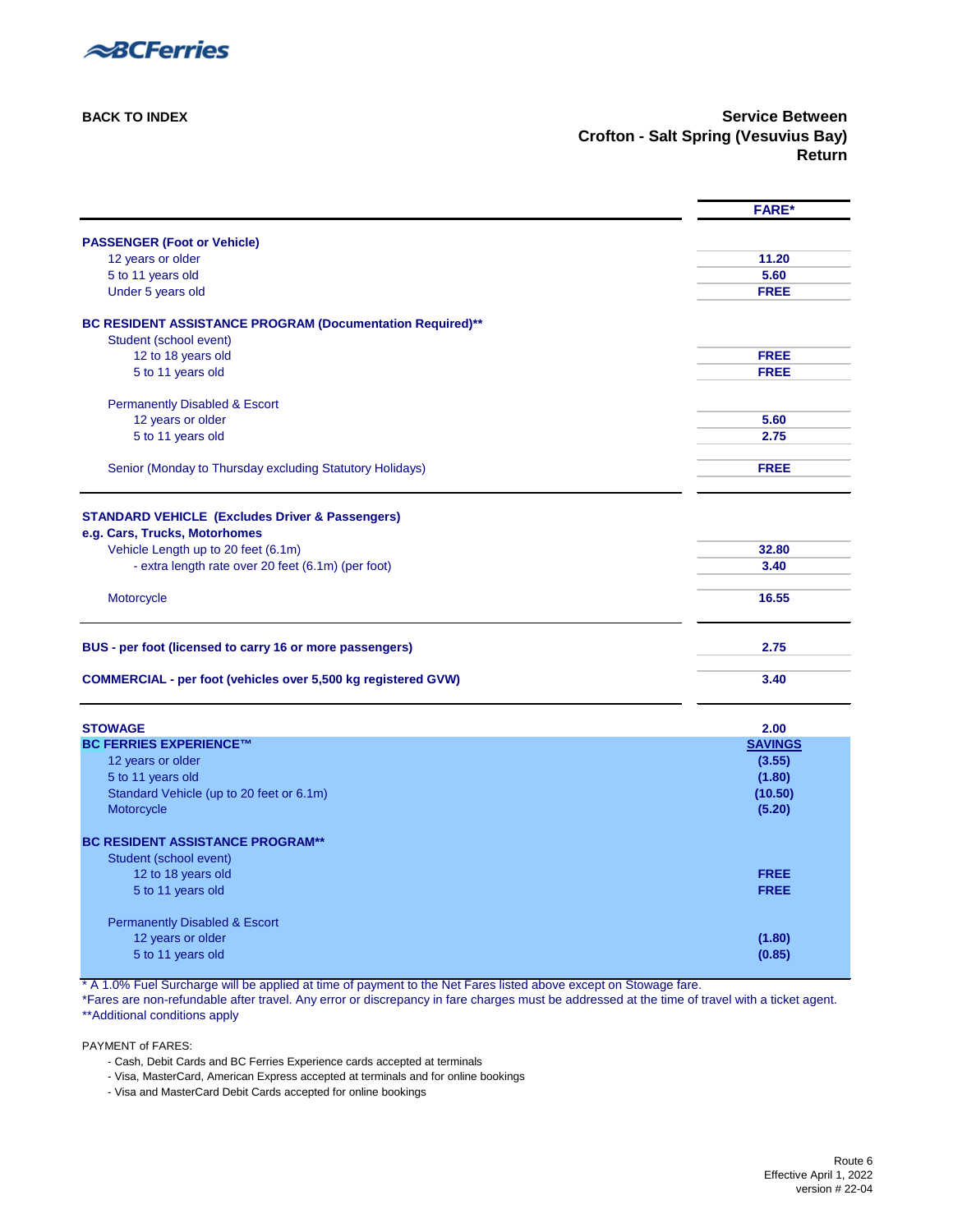

**[BACK TO INDEX](#page-0-0) Service Between Sechelt Peninsula (Earls Cove Terminal) - Powell River (Saltery Bay Terminal) Return**

<span id="page-9-0"></span>

|                                                                      | <b>FARE*</b>   |
|----------------------------------------------------------------------|----------------|
| <b>PASSENGER (Foot or Vehicle)</b>                                   |                |
| 12 years or older                                                    | 14.05          |
| 5 to 11 years old                                                    | 7.05           |
| Under 5 years old                                                    | <b>FREE</b>    |
| BC RESIDENT ASSISTANCE PROGRAM (Documentation Required)**            |                |
| Student (school event)                                               |                |
| 12 to 18 years old                                                   | 7.05           |
| 5 to 11 years old                                                    | 3.60           |
| <b>Permanently Disabled &amp; Escort</b>                             |                |
| 12 years or older                                                    | 7.05           |
| 5 to 11 years old                                                    | 3.60           |
| Senior (Monday to Thursday excluding Statutory Holidays)             | <b>FREE</b>    |
| <b>STANDARD VEHICLE (Excludes Driver &amp; Passengers)</b>           |                |
| e.g. Cars, Trucks, Motorhomes                                        |                |
| Vehicle Length up to 20 feet (6.1m)                                  | 46.80          |
| - extra length rate over 20 feet (6.1m) (per foot)                   | 6.10           |
| Motorcycle                                                           | 23.70          |
| BUS - per foot (licensed to carry 16 or more passengers)             | 4.55           |
| <b>COMMERCIAL - per foot (vehicles over 5,500 kg registered GVW)</b> | 6.10           |
| <b>STOWAGE</b>                                                       | 2.00           |
| <b>BC FERRIES EXPERIENCE™ CARD</b>                                   | <b>SAVINGS</b> |
| 12 years or older                                                    | (3.10)         |
| 5 to 11 years old                                                    | (1.65)         |
| Standard Vehicle (up to 20 feet or 6.1m)                             | (10.85)        |
| Motorcycle                                                           | (5.40)         |
| <b>BC RESIDENT ASSISTANCE PROGRAM**</b>                              |                |
| Student (school event)                                               |                |
| 12 to 18 years old                                                   | (1.65)         |
| 5 to 11 years old                                                    | (0.80)         |
| <b>Permanently Disabled &amp; Escort</b>                             |                |
| 12 years or older                                                    | (1.65)         |
| 5 to 11 years old                                                    | (0.80)         |

\* A 1.0% Fuel Surcharge will be applied at time of payment to the Net Fares listed above except on Stowage fare.

\*Fares are non-refundable after travel. Any error or discrepancy in fare charges must be addressed at the time of travel with a ticket agent. [\\*\\*Additional conditions apply](#page-33-2)

- Cash, Debit Cards and BC Ferries Experience cards accepted at terminals
- Visa, MasterCard, American Express accepted at terminals and for online bookings
- Visa and MasterCard Debit Cards accepted for online bookings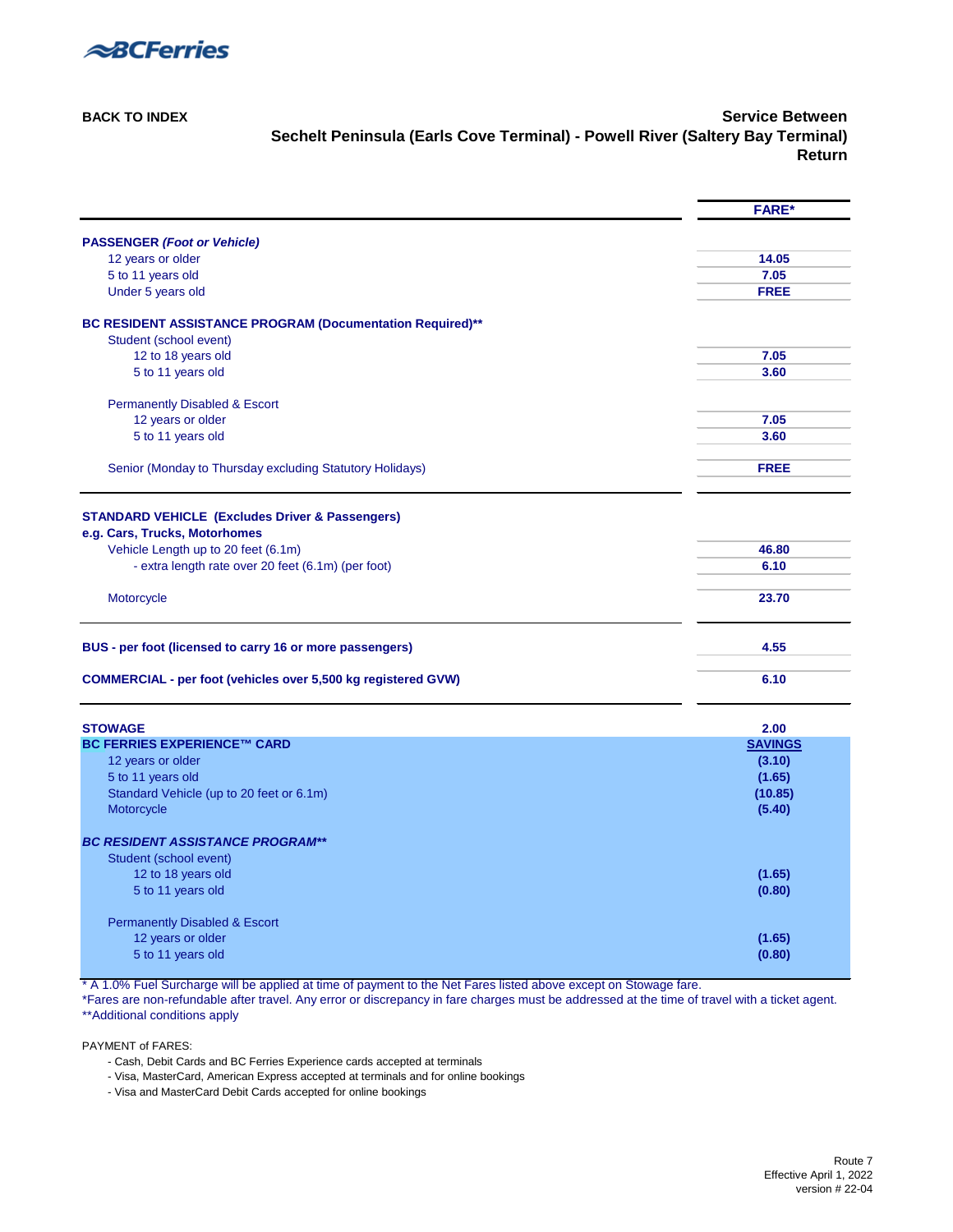

**[BACK TO INDEX](#page-0-0)** Service Between **West Vancouver (Horseshoe Bay) - Bowen Island (Snug Cove) Return**

<span id="page-10-0"></span>

|                                                                      | <b>FARE*</b>   |
|----------------------------------------------------------------------|----------------|
| <b>PASSENGER (Foot or Vehicle)</b>                                   |                |
| 12 years or older                                                    | 10.95          |
| 5 to 11 years old                                                    | 5.45           |
| Under 5 years old                                                    | <b>FREE</b>    |
| BC RESIDENT ASSISTANCE PROGRAM (Documentation Required)**            |                |
| Student (school event)                                               |                |
| 12 to 18 years old                                                   | <b>FREE</b>    |
| 5 to 11 years old                                                    | <b>FREE</b>    |
| <b>Permanently Disabled &amp; Escort</b>                             |                |
| 12 years or older                                                    | 5.45           |
| 5 to 11 years old                                                    | 2.65           |
| Senior (Monday to Thursday excluding Statutory Holidays)             | <b>FREE</b>    |
|                                                                      |                |
| <b>STANDARD VEHICLE (Excludes Driver &amp; Passengers)</b>           |                |
| e.g. Cars, Trucks, Motorhomes                                        |                |
| Vehicle Length up to 20 feet (6.1m)                                  | 31.00          |
| - extra length rate over 20 feet (6.1m) (per foot)                   | 3.20           |
| Motorcycle                                                           | 15.65          |
| BUS - per foot (licensed to carry 16 or more passengers)             | 2.65           |
| <b>COMMERCIAL - per foot (vehicles over 5,500 kg registered GVW)</b> | 3.20           |
| <b>STOWAGE</b>                                                       | 2.00           |
| <b>BC FERRIES EXPERIENCE™ CARD</b>                                   | <b>SAVINGS</b> |
| 12 years or older                                                    | (4.30)         |
| 5 to 11 years old                                                    | (2.20)         |
| Standard Vehicle (up to 20 feet or 6.1m)                             | (10.95)        |
| Motorcycle                                                           | (5.45)         |
| <b>BC RESIDENT ASSISTANCE PROGRAM**</b>                              |                |
| Student (school event)                                               |                |
| 12 to 18 years old                                                   | <b>FREE</b>    |
| 5 to 11 years old                                                    | <b>FREE</b>    |
| <b>Permanently Disabled &amp; Escort</b>                             |                |
| 12 years or older                                                    | (2.15)         |
| 5 to 11 years old                                                    | (1.05)         |
|                                                                      |                |

\* A 1.0% Fuel Surcharge will be applied at time of payment to the Net Fares listed above except on Stowage fare.

\*Fares are non-refundable after travel. Any error or discrepancy in fare charges must be addressed at the time of travel with a ticket agent. [\\*\\*Additional conditions apply](#page-33-2) 

PAYMENT of FARES:

- Cash, Debit Cards and BC Ferries Experience cards accepted at terminals

- Visa, MasterCard, American Express accepted at terminals and for online bookings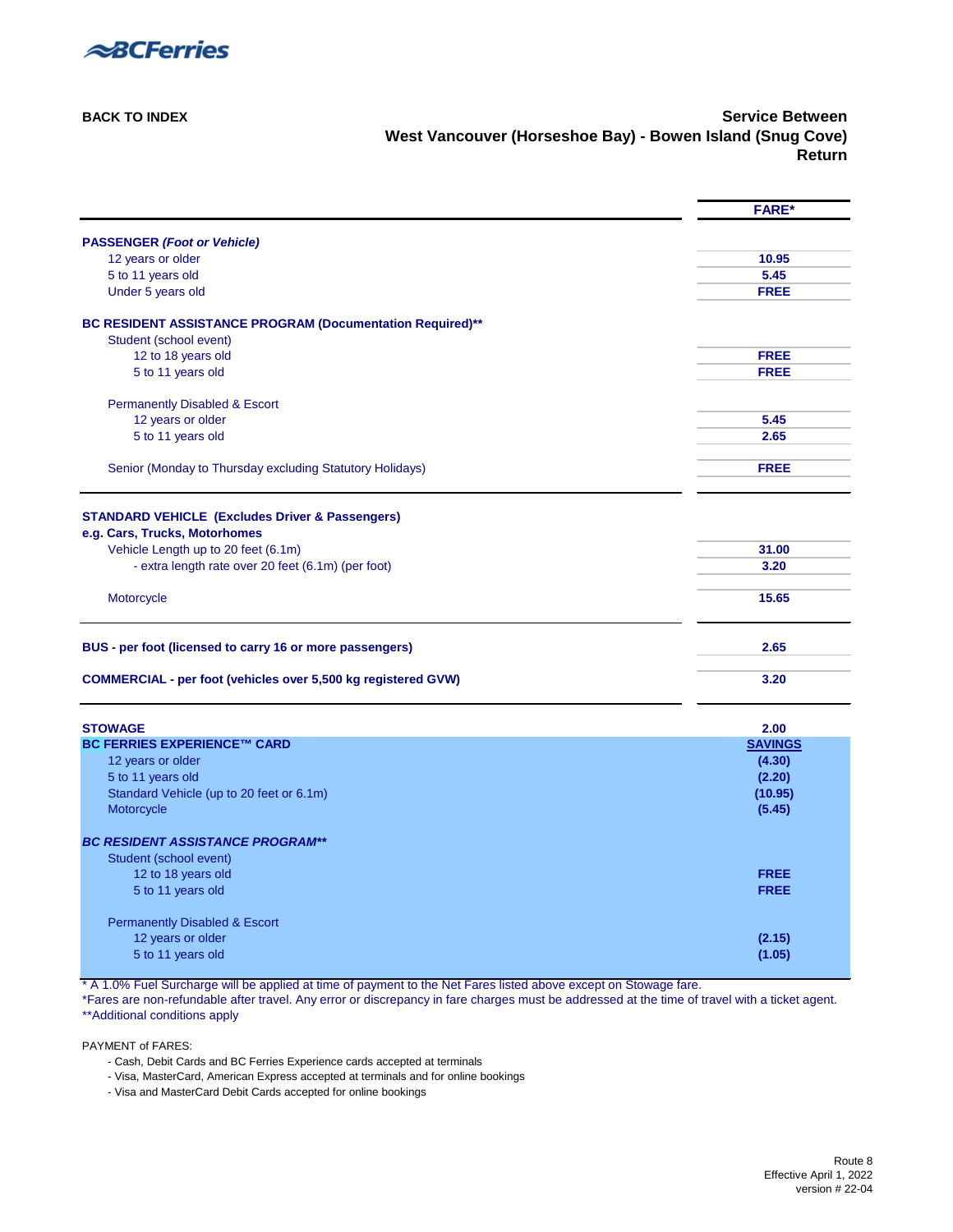

**[BACK TO INDEX](#page-0-2) Service From Southern Gulf Islands to Vancouver (Tsawwassen Terminal) One Way**

<span id="page-11-0"></span>

|                                                                                                                                                                                | <b>FARE*</b> | <b>FARE*</b> |
|--------------------------------------------------------------------------------------------------------------------------------------------------------------------------------|--------------|--------------|
|                                                                                                                                                                                |              |              |
| <b>PASSENGER (Foot or Vehicle)</b>                                                                                                                                             |              |              |
| 12 years or older                                                                                                                                                              | 8.20         | 8.20         |
| 5 to 11 years old                                                                                                                                                              | 4.10         | 4.10         |
| Under 5 years old                                                                                                                                                              | <b>FREE</b>  | <b>FREE</b>  |
| <b>GROUP FARES (10 or more passengers)</b>                                                                                                                                     |              |              |
| 12 years or older                                                                                                                                                              | 6.75         | 6.75         |
| 5 to 11 years old                                                                                                                                                              | 3.40         | 3.40         |
| BC RESIDENT ASSISTANCE PROGRAM (Documentation Required)**                                                                                                                      |              |              |
| Student (school event)                                                                                                                                                         |              |              |
| 12 to 18 years old                                                                                                                                                             | 4.10         | 4.10         |
| 5 to 11 years old                                                                                                                                                              | 2.05         | 2.05         |
| <b>Permanently Disabled &amp; Escort</b>                                                                                                                                       |              |              |
| 12 years or older                                                                                                                                                              | 4.10         | 4.10         |
| 5 to 11 years old                                                                                                                                                              | 2.05         | 2.05         |
| Senior (Monday to Thursday excluding Statutory Holidays)                                                                                                                       | <b>FREE</b>  | <b>FREE</b>  |
|                                                                                                                                                                                |              |              |
| <b>STANDARD VEHICLE (Excludes Driver &amp; Passengers)</b><br>e.g. Cars, Trucks, Motorhomes                                                                                    |              |              |
| Vehicle Length up to 20 feet (6.1m)                                                                                                                                            | 17.20        | 30.60        |
| - extra length rate over 20 feet (6.1m) (per foot)                                                                                                                             | 4.15         | 4.15         |
|                                                                                                                                                                                |              |              |
| Motorcycle                                                                                                                                                                     | 16.85        | 16.85        |
| BUS - per foot (licensed to carry 16 or more passengers)                                                                                                                       | 3.25         | 3.25         |
|                                                                                                                                                                                |              |              |
| <b>COMMERCIAL - per foot (vehicles over 5,500 kg registered GVW)</b>                                                                                                           | 4.15         | 4.15         |
|                                                                                                                                                                                |              |              |
| <b>STOWAGE</b><br>* A 1.0% Fuel Surcharge will be applied at time of payment to the Net Fares listed above except on Stowage fare.                                             | 2.00         | 2.00         |
| *Fares are non-refundable after travel. Any error or discrepancy in fare charges must be addressed at the time of travel with a ticket agent<br>** Additional conditions apply |              |              |

OFF PEAK WEEKDAY FARES in EFFECT: Apr 08 2022 thru Jun 23 2022 & Sept 12 2022 thru Mar 31 2023

FROM Gulf Islands to Tsawwassen:

- The REGULAR FARE rate is in effect Sunday & holiday Mondays. The OFF PEAK rate is in effect for the rest of the week.

FROM Tsawwassen to Gulf Islands:

- The REGULAR FARE rate is in effect Friday & Saturday. If Friday is a holiday, the Regular Fare rate begins on Thursday. The OFF PEAK rate is in effect for the rest of the week.

THRU FARE Tickets:

- Passengers & Vehicles travelling between Tsawwassen and Southern Gulf Island can sail via Swartz Bay using [Thru Fare tickets. A Thru Fare ticket does NOT guarantee connecting service.](https://www.bcferries.com/routes-fares/ferry-fares/thru-fare) 

PAYMENT of FARES:

- Cash, Debit Cards and BC Ferries Experience cards accepted at terminals

- Visa, MasterCard, American Express accepted at terminals and for online bookings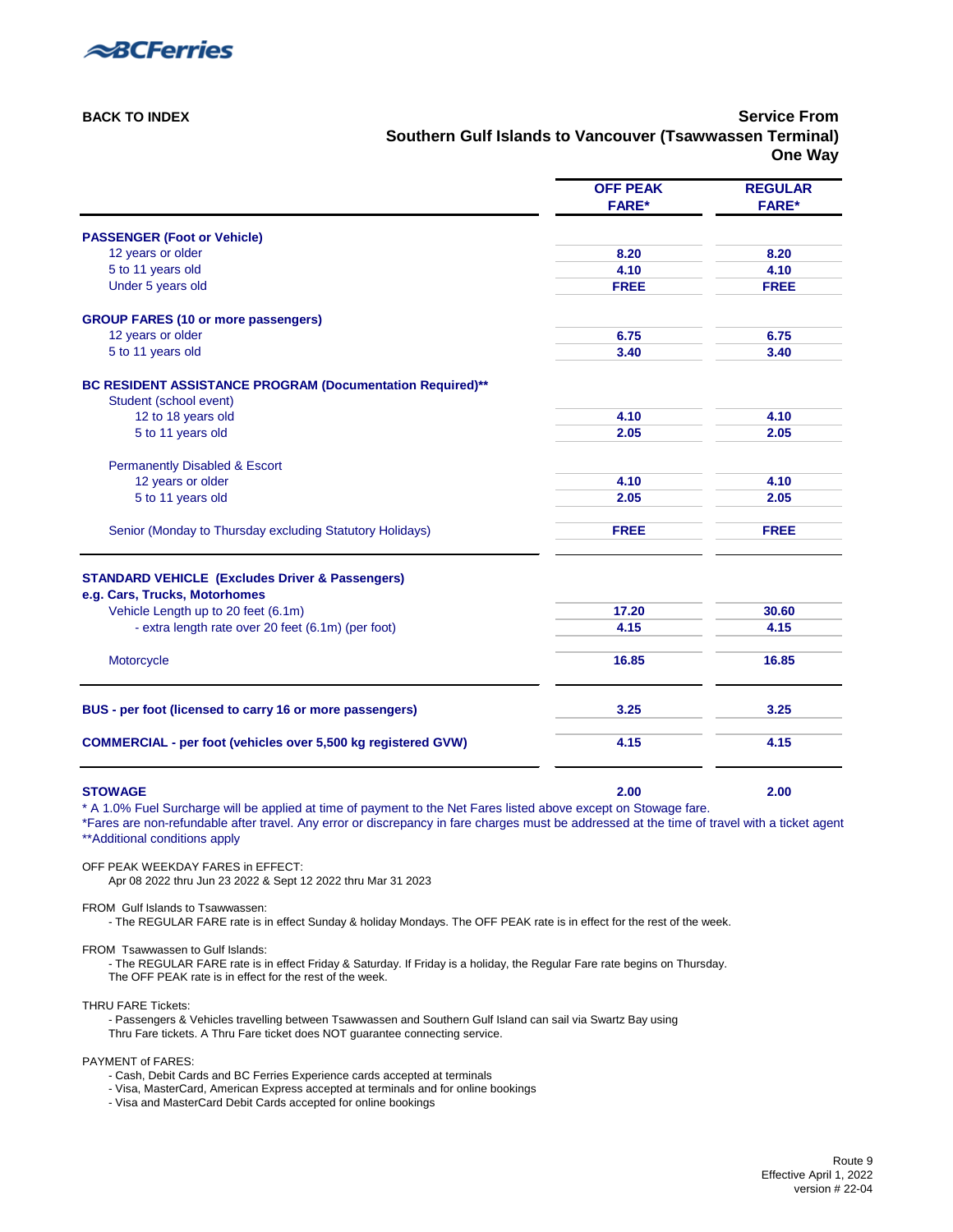

**[BACK TO INDEX](#page-0-2) Service From Vancouver (Tsawwassen) to Southern Gulf Islands One Way**

<span id="page-12-0"></span>

|                                                                                                                                                                                                                                                                                                    | <b>OFF PEAK</b> | <b>REGULAR</b> |
|----------------------------------------------------------------------------------------------------------------------------------------------------------------------------------------------------------------------------------------------------------------------------------------------------|-----------------|----------------|
|                                                                                                                                                                                                                                                                                                    | <b>FARE*</b>    | <b>FARE*</b>   |
| <b>PASSENGER (Foot or Vehicle)</b>                                                                                                                                                                                                                                                                 |                 |                |
| 12 years or older                                                                                                                                                                                                                                                                                  | 18.50           | 18.50          |
| 5 to 11 years old                                                                                                                                                                                                                                                                                  | 9.25            | 9.25           |
| Under 5 years old                                                                                                                                                                                                                                                                                  | <b>FREE</b>     | <b>FREE</b>    |
| <b>GROUP FARES (10 or more passengers)</b>                                                                                                                                                                                                                                                         |                 |                |
| 12 years or older                                                                                                                                                                                                                                                                                  | 15.90           | 15.90          |
| 5 to 11 years old                                                                                                                                                                                                                                                                                  | 7.95            | 7.95           |
| BC RESIDENT ASSISTANCE PROGRAM (Documentation Required)**<br>Student (school event)                                                                                                                                                                                                                |                 |                |
| 12 to 18 years old                                                                                                                                                                                                                                                                                 | 9.25            | 9.25           |
| 5 to 11 years old                                                                                                                                                                                                                                                                                  | 4.60            | 4.60           |
| <b>Permanently Disabled &amp; Escort</b>                                                                                                                                                                                                                                                           |                 |                |
| 12 years or older                                                                                                                                                                                                                                                                                  | 9.25            | 9.25           |
| 5 to 11 years old                                                                                                                                                                                                                                                                                  | 4.60            | 4.60           |
| Senior (Monday to Thursday excluding Statutory Holidays)                                                                                                                                                                                                                                           | <b>FREE</b>     | <b>FREE</b>    |
| <b>STANDARD VEHICLE (Excludes Driver &amp; Passengers)</b>                                                                                                                                                                                                                                         |                 |                |
| e.g. Cars, Trucks, Motorhomes                                                                                                                                                                                                                                                                      |                 |                |
| Vehicle Length up to 20 feet (6.1m)                                                                                                                                                                                                                                                                | 62.25           | 70.15          |
| - extra length rate over 20 feet (6.1m) (per foot)                                                                                                                                                                                                                                                 | 7.40            | 7.40           |
|                                                                                                                                                                                                                                                                                                    |                 |                |
| Motorcycle                                                                                                                                                                                                                                                                                         | 34.15           | 34.15          |
| BUS - per foot (licensed to carry 16 or more passengers)                                                                                                                                                                                                                                           | 6.00            | 6.00           |
|                                                                                                                                                                                                                                                                                                    |                 |                |
| <b>COMMERCIAL - per foot (vehicles over 5,500 kg registered GVW)</b>                                                                                                                                                                                                                               | 7.40            | 7.40           |
|                                                                                                                                                                                                                                                                                                    |                 |                |
| <b>STOWAGE</b>                                                                                                                                                                                                                                                                                     | 2.00            | 2.00           |
| * A 1.0% Fuel Surcharge will be applied at time of payment to the Net Fares listed above except on Stowage fare.<br>*Fares are non-refundable after travel. Any error or discrepancy in fare charges must be addressed at the time of travel with a ticket agent<br>** Additional conditions apply |                 |                |
| OFF PEAK WEEKDAY FARES in EFFECT:                                                                                                                                                                                                                                                                  |                 |                |

Apr 08 2022 thru Jun 23 2022 & Sept 12 2022 thru Mar 31 2023

FROM Gulf Islands to Tsawwassen:

- The REGULAR FARE rate is in effect Sunday & holiday Mondays. The OFF PEAK rate is in effect for the rest of the week.

FROM Tsawwassen to Gulf Islands:

- The REGULAR FARE rate is in effect Friday & Saturday. If Friday is a holiday, the Regular Fare rate begins on Thursday. The OFF PEAK rate is in effect for the rest of the week.

THRU FARE Tickets:

- Passengers & Vehicles travelling between Tsawwassen and Southern Gulf Island can sail via Swartz Bay using [Thru Fare tickets. A Thru Fare ticket does NOT guarantee connecting service.](https://www.bcferries.com/routes-fares/ferry-fares/thru-fare) 

PAYMENT of FARES:

- Cash, Debit Cards and BC Ferries Experience cards accepted at terminals

- Visa, MasterCard, American Express accepted at terminals and for online bookings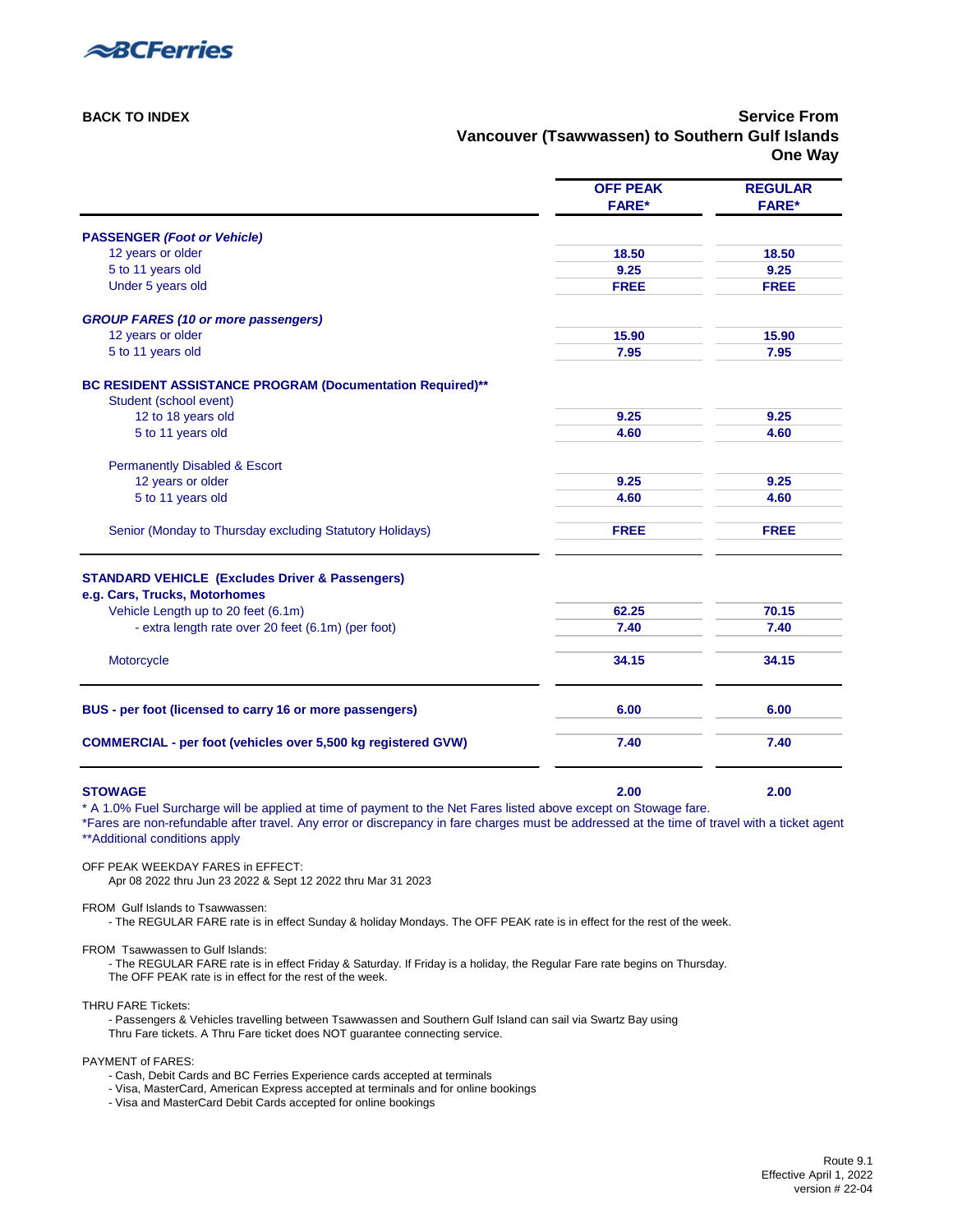

**[BACK TO INDEX](#page-0-1) Service Between Brentwood Bay - Mill Bay One Way**

<span id="page-13-0"></span>

|                                                                                                                                    | <b>FARE*</b>        |
|------------------------------------------------------------------------------------------------------------------------------------|---------------------|
| <b>PASSENGER (Foot or Vehicle)</b>                                                                                                 |                     |
| 12 years or older                                                                                                                  | 7.10                |
| 5 to 11 years old                                                                                                                  | 3.60                |
| Under 5 years old                                                                                                                  | <b>FREE</b>         |
|                                                                                                                                    |                     |
| BC RESIDENT ASSISTANCE PROGRAM (Documentation Required)**                                                                          |                     |
| Student (school event)                                                                                                             |                     |
| 12 to 18 years old                                                                                                                 | <b>FREE</b>         |
| 5 to 11 years old                                                                                                                  | <b>FREE</b>         |
|                                                                                                                                    |                     |
| <b>Permanently Disabled &amp; Escort</b>                                                                                           | 3.60                |
| 12 years or older<br>5 to 11 years old                                                                                             | 1.80                |
|                                                                                                                                    |                     |
| Senior (Monday to Thursday excluding Statutory Holidays)                                                                           | <b>FREE</b>         |
|                                                                                                                                    |                     |
| <b>STANDARD VEHICLE (Excludes Driver &amp; Passengers)</b><br>e.g. Cars, Trucks, Motorhomes<br>Vehicle Length up to 20 feet (6.1m) | 16.40               |
| - extra length rate over 20 feet (6.1m) (per foot)                                                                                 | 1.85                |
| Motorcycle                                                                                                                         | 8.30                |
| BUS - per foot (licensed to carry 16 or more passengers)                                                                           | 1.45                |
| <b>COMMERCIAL - per foot (vehicles over 5,500 kg registered GVW)</b>                                                               | 1.85                |
| <b>STOWAGE</b>                                                                                                                     | 2.00                |
| <b>PREPAID FARES</b>                                                                                                               | <b>PREPAID FARE</b> |
| 12 years or older                                                                                                                  | 4.45                |
| 5 to 11 years old                                                                                                                  | 2.20                |
|                                                                                                                                    |                     |
| Standard Vehicle (up to 20 feet or 6.1m)                                                                                           | 10.60               |
| Motorcycle                                                                                                                         | 5.25                |

\* A 1.0% Fuel Surcharge will be applied at time of payment to the Net Fares listed above except on Stowage fare.

\*Fares are non-refundable after travel. Any error or discrepancy in fare charges must be addressed at the time of travel with a ticket agen [\\*\\*Additional conditions apply](#page-33-3) 

LOAD LIMIT not to EXCEED 8,000 kg G.V.W. & LENGTH not to EXCEED 40 feet, or 12 metres.

PREPAID FARES:

[- Prepaid paper tickets available for purchase for travel on this route. Find Out More.](https://www.bcferries.com/routes-fares/ferry-fares#more-fare-information)

- Cash, Credit, Debit, or Prepaid Paper Ticket Only.
- $-$  Experience Card $^{TM}$  not accepted at this time.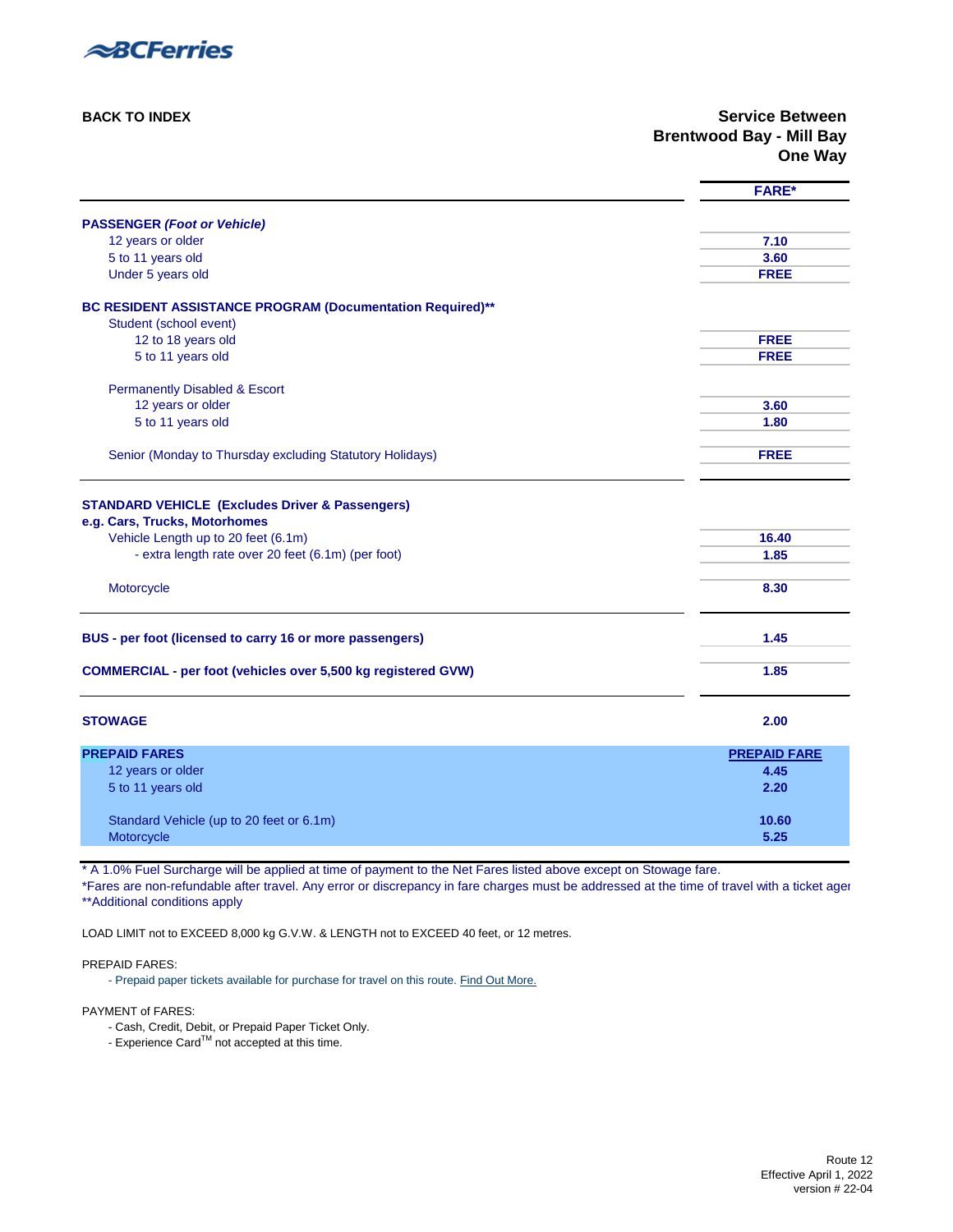

**[BACK TO INDEX](#page-0-1) Service Between Langdale - Gambier Island - Keats Island One Way**

|                                                               | <b>FARE*</b>        |
|---------------------------------------------------------------|---------------------|
| <b>PASSENGER</b>                                              |                     |
| 12 years or older                                             | 6.85                |
| 5 to 11 years old                                             | 3.50                |
| Under 5 years old                                             | <b>FREE</b>         |
| BC RESIDENT ASSISTANCE PROGRAM (Documentation Required)**     |                     |
| BC Students who are residents of Gambier or Keats Island only |                     |
| 12 to 18 years old                                            | <b>FREE</b>         |
| 5 to 11 years old                                             | <b>FREE</b>         |
| <b>Permanently Disabled &amp; Escort</b>                      |                     |
| 12 years or older                                             | 3.50                |
| 5 to 11 years old                                             | 1.75                |
| Senior (Monday to Thursday excluding Statutory Holidays)      | <b>FREE</b>         |
| <b>STOWAGE</b>                                                | <b>FREE</b>         |
| <b>PREPAID FARES</b>                                          | <b>PREPAID FARE</b> |
| 12 years or older                                             | 4.80                |
| 5 to 11 years old                                             | 2.40                |

<span id="page-14-0"></span>\* A 1.0% Fuel Surcharge will be applied at time of payment to the Net Fares listed above except on Stowage fare.

\*Fares are non-refundable after travel. Any error or discrepancy in fare charges must be addressed at the time of travel with a ticket agen [\\*\\*Additional conditions apply](#page-33-3) 

#### SCHOOL SPONSORED EVENTS:

- BC Students who are residents of Gambier or Keats Island & have an acceptable form of

identification specific to the route of travel will be transported without charge for the purpose of:

i. Commuting between residence & school;

- ii. Commuting to attend or participate in school, junior association educational and/or sporting event.
- Students who are not residents of Gambier or Keats Island will be charged regular fares.

#### PREPAID FARES:

[- Prepaid paper tickets available for purchase for travel on this route. Find Out More.](https://www.bcferries.com/routes-fares/ferry-fares#more-fare-information)

- Cash, Debit Cards and BC Ferries Experience cards accepted at terminals
- Visa, MasterCard, American Express accepted at terminals and for online bookings
- Visa and MasterCard Debit Cards accepted for online bookings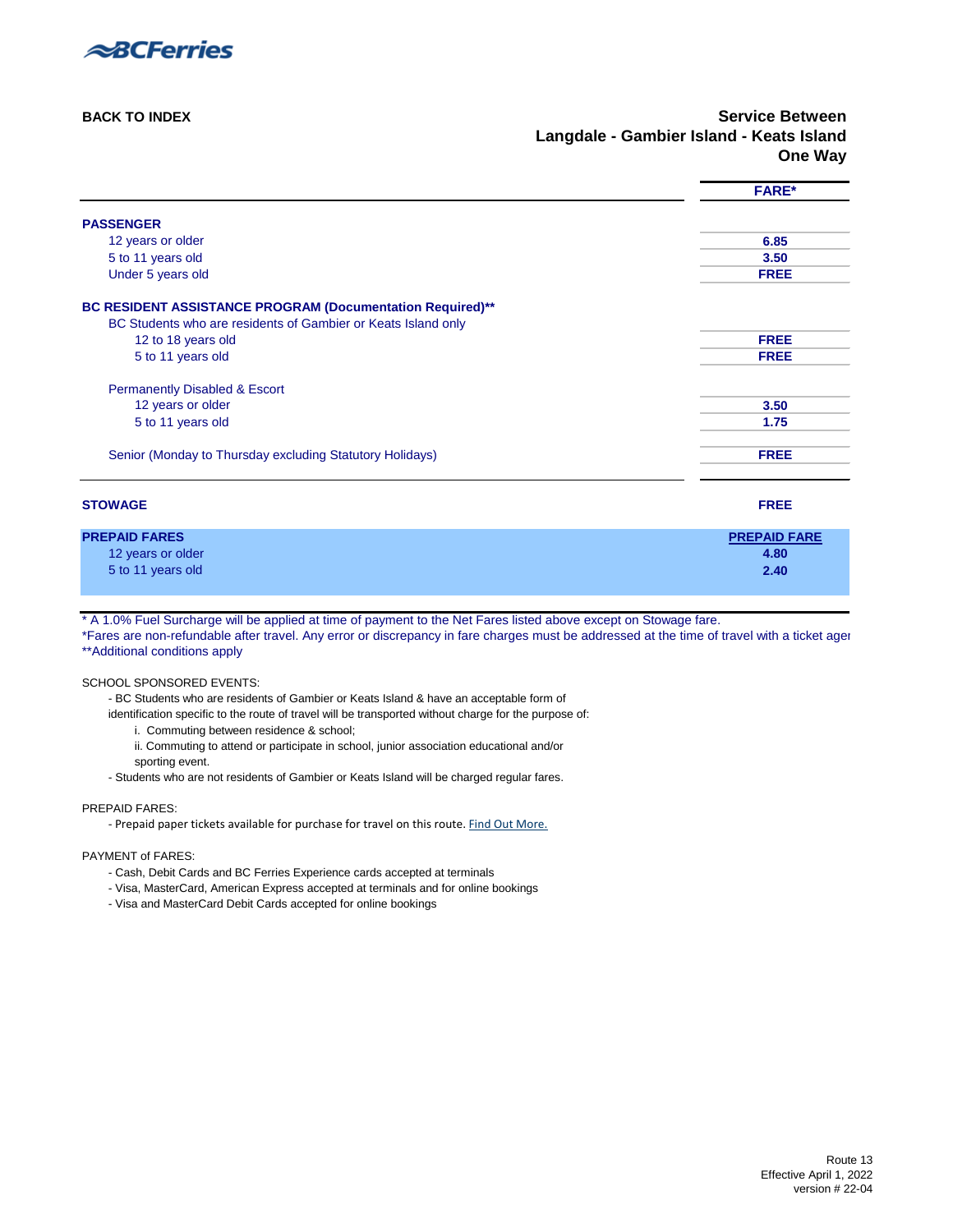

**[BACK TO INDEX](#page-0-0) Service Between Powell River (Westview) - Comox (Little River) One Way**

<span id="page-15-0"></span>

|                                                                                     | <b>FARE*</b>   |
|-------------------------------------------------------------------------------------|----------------|
| <b>PASSENGER (Foot or Vehicle)</b>                                                  |                |
| 12 years or older                                                                   | 14.10          |
| 5 to 11 years old                                                                   | 7.05           |
| Under 5 years old                                                                   | <b>FREE</b>    |
| BC RESIDENT ASSISTANCE PROGRAM (Documentation Required)**<br>Student (school event) |                |
| 12 to 18 years old                                                                  | 7.05           |
| 5 to 11 years old                                                                   | 3.60           |
|                                                                                     |                |
| <b>Permanently Disabled &amp; Escort</b>                                            |                |
| 12 years or older                                                                   | 7.05           |
| 5 to 11 years old                                                                   | 3.60           |
| Senior (Monday to Thursday excluding Statutory Holidays)                            | <b>FREE</b>    |
|                                                                                     |                |
| <b>STANDARD VEHICLE (Excludes Driver &amp; Passengers)</b>                          |                |
| e.g. Cars, Trucks, Motorhomes                                                       |                |
| Vehicle Length up to 20 feet (6.1m)                                                 | 44.15          |
| - extra length rate over 20 feet (6.1m) (per foot)                                  | 4.55           |
| Motorcycle                                                                          | 22.35          |
| BUS - per foot (licensed to carry 16 or more passengers)                            | 3.15           |
| <b>COMMERCIAL - per foot (vehicles over 5,500 kg registered GVW)</b>                | 4.55           |
| <b>STOWAGE</b>                                                                      | 0.00           |
| <b>BC FERRIES EXPERIENCE™ CARD</b>                                                  | <b>SAVINGS</b> |
| 12 years or older                                                                   | (2.65)         |
| 5 to 11 years old                                                                   | (1.40)         |
| Standard Vehicle (up to 20 feet or 6.1m)                                            | (6.05)         |
| Motorcycle                                                                          | (3.00)         |
| <b>BC RESIDENT ASSISTANCE PROGRAM**</b>                                             |                |
| Student (school event)                                                              |                |
| 12 to 18 years old                                                                  | (1.40)         |
| 5 to 11 years old                                                                   | (0.65)         |
| <b>Permanently Disabled &amp; Escort</b>                                            |                |
| 12 years or older                                                                   | (1.40)         |
| 5 to 11 years old                                                                   | (0.65)         |
|                                                                                     |                |

\* A 1.0% Fuel Surcharge will be applied at time of payment to the Net Fares listed above except on Stowage fare.

\*Fares are non-refundable after travel. Any error or discrepancy in fare charges must be addressed at the time of travel with a ticket agent. [\\*\\*Additional conditions apply](#page-33-2) 

- Cash, Debit Cards and BC Ferries Experience cards accepted at terminals
- Visa, MasterCard, American Express accepted at terminals and for online bookings
- Visa and MasterCard Debit Cards accepted for online bookings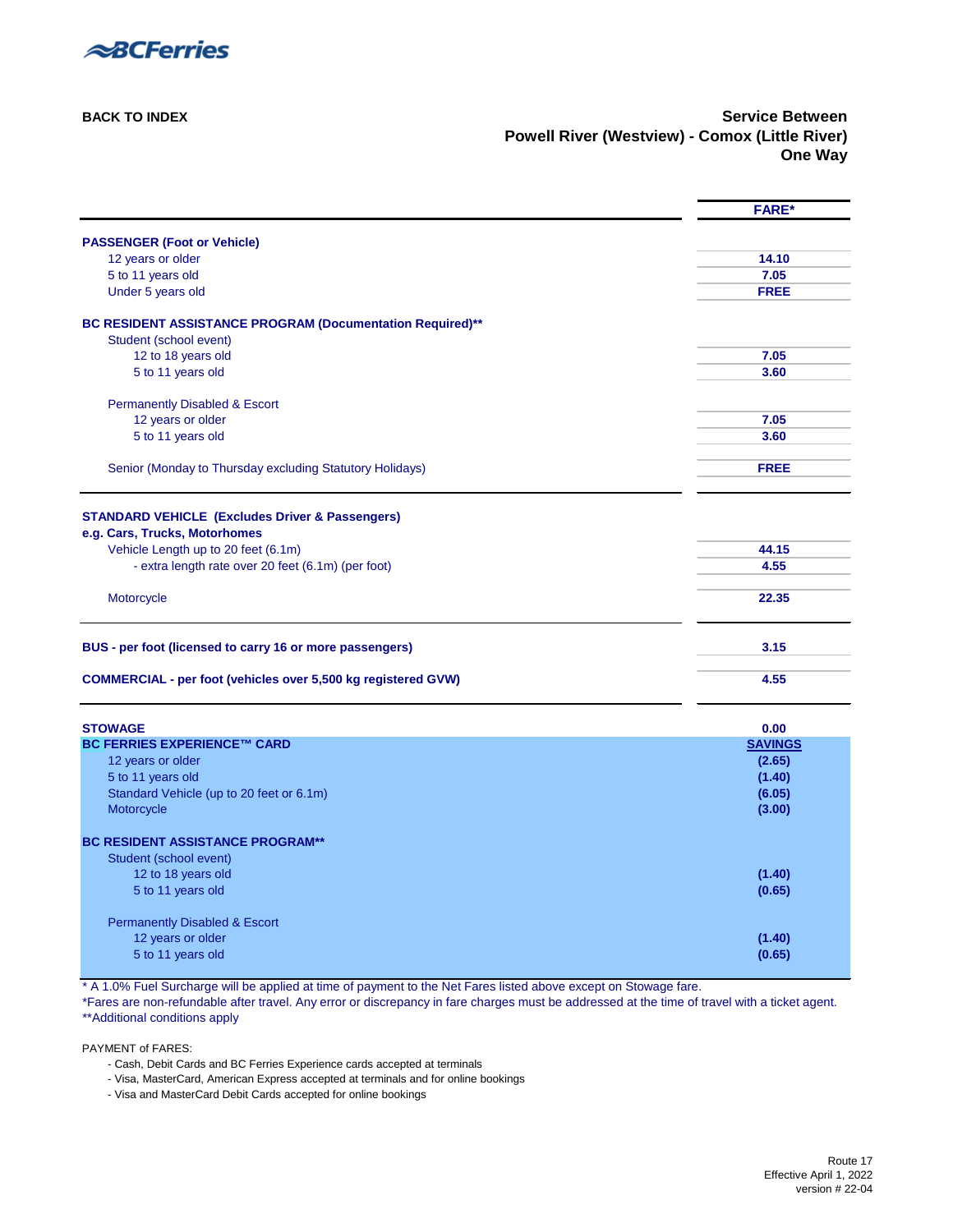

**[BACK TO INDEX](#page-0-0)** Service Between **Powell River (Westview) - Texada Island (Blubber Bay) Return**

<span id="page-16-0"></span>

|                                                                      | <b>FARE*</b>   |
|----------------------------------------------------------------------|----------------|
| <b>PASSENGER (Foot or Vehicle)</b>                                   |                |
| 12 years or older                                                    | 10.15          |
| 5 to 11 years old                                                    | 5.05           |
| Under 5 years old                                                    | <b>FREE</b>    |
| BC RESIDENT ASSISTANCE PROGRAM (Documentation Required)**            |                |
| Student (school event)                                               |                |
| 12 to 18 years old                                                   | <b>FREE</b>    |
| 5 to 11 years old                                                    | <b>FREE</b>    |
| <b>Permanently Disabled &amp; Escort</b>                             |                |
| 12 years or older                                                    | 5.05           |
| 5 to 11 years old                                                    | 2.55           |
| Senior (Monday to Thursday excluding Statutory Holidays)             | <b>FREE</b>    |
| <b>STANDARD VEHICLE (Excludes Driver &amp; Passengers)</b>           |                |
| e.g. Cars, Trucks, Motorhomes                                        |                |
| Vehicle Length up to 20 feet (6.1m)                                  | 24.00          |
| - extra length rate over 20 feet (6.1m) (per foot)                   | 2.85           |
|                                                                      |                |
| Motorcycle                                                           | 12.10          |
| BUS - per foot (licensed to carry 16 or more passengers)             | 2.45           |
| <b>COMMERCIAL - per foot (vehicles over 5,500 kg registered GVW)</b> | 2.85           |
| <b>STOWAGE</b>                                                       | 2.00           |
| <b>BC FERRIES EXPERIENCE™ CARD</b>                                   | <b>SAVINGS</b> |
| 12 years or older                                                    | (3.85)         |
| 5 to 11 years old                                                    | (1.95)         |
| Standard Vehicle (up to 20 feet or 6.1m)                             | (7.90)         |
| Motorcycle                                                           | (3.95)         |
| <b>BC RESIDENT ASSISTANCE PROGRAM**</b>                              |                |
| Student (school event)                                               |                |
| 12 to 18 years old                                                   | <b>FREE</b>    |
| 5 to 11 years old                                                    | <b>FREE</b>    |
| <b>Permanently Disabled &amp; Escort</b>                             |                |
| 12 years or older                                                    | (1.95)         |
| 5 to 11 years old                                                    | (0.95)         |

\* A 1.0% Fuel Surcharge will be applied at time of payment to the Net Fares listed above except on Stowage fare.

\*Fares are non-refundable after travel. Any error or discrepancy in fare charges must be addressed at the time of travel with a ticket agent. [\\*\\*Additional conditions apply](#page-33-2) 

- Cash, Debit Cards and BC Ferries Experience cards accepted at terminals
- Visa, MasterCard, American Express accepted at terminals and for online bookings
- Visa and MasterCard Debit Cards accepted for online bookings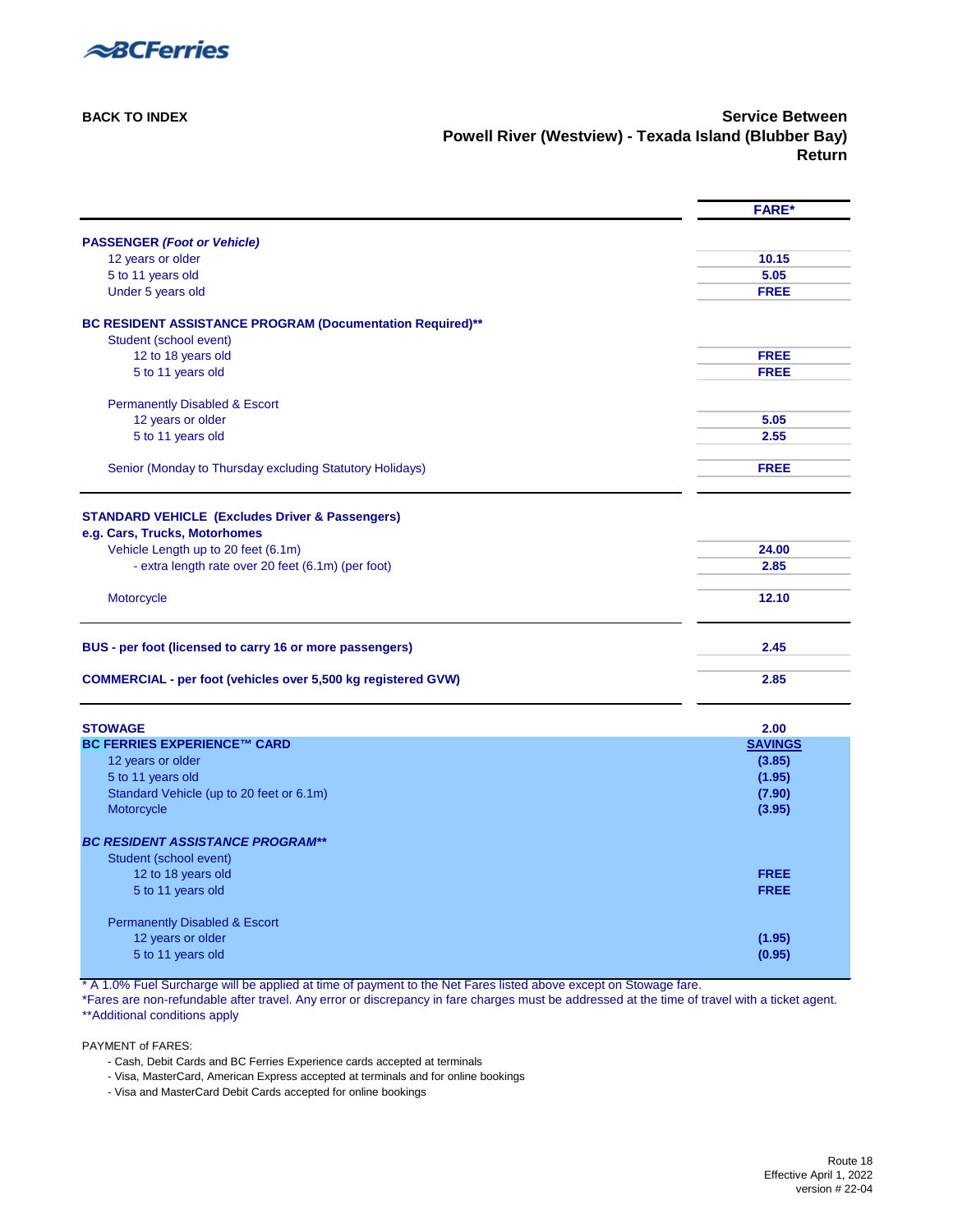

**[BACK TO INDEX](#page-0-0) Service Between Nanaimo (Nanaimo Harbour) - Gabriola Island Return**

<span id="page-17-0"></span>

|                                                                                     | <b>FARE*</b>   |
|-------------------------------------------------------------------------------------|----------------|
| <b>PASSENGER (Foot or Vehicle)</b>                                                  |                |
| 12 years or older                                                                   | 10.15          |
| 5 to 11 years old                                                                   | 5.05           |
| Under 5 years old                                                                   | <b>FREE</b>    |
|                                                                                     |                |
| BC RESIDENT ASSISTANCE PROGRAM (Documentation Required)**<br>Student (school event) |                |
| 12 to 18 years old                                                                  | <b>FREE</b>    |
| 5 to 11 years old                                                                   | <b>FREE</b>    |
|                                                                                     |                |
| <b>Permanently Disabled &amp; Escort</b>                                            |                |
| 12 years or older                                                                   | 5.05           |
| 5 to 11 years old                                                                   | 2.55           |
| Senior (Monday to Thursday excluding Statutory Holidays)                            | <b>FREE</b>    |
|                                                                                     |                |
|                                                                                     |                |
| <b>STANDARD VEHICLE (Excludes Driver &amp; Passengers)</b>                          |                |
| e.g. Cars, Trucks, Motorhomes<br>Vehicle Length up to 20 feet (6.1m)                | 24.00          |
| - extra length rate over 20 feet (6.1m) (per foot)                                  | 2.85           |
|                                                                                     |                |
| Motorcycle                                                                          | 12.10          |
| BUS - per foot (licensed to carry 16 or more passengers)                            | 2.45           |
|                                                                                     |                |
| <b>COMMERCIAL - per foot (vehicles over 5,500 kg registered GVW)</b>                | 2.85           |
| <b>STOWAGE</b>                                                                      | 2.00           |
| <b>BC FERRIES EXPERIENCE™ CARD</b>                                                  | <b>SAVINGS</b> |
| 12 years or older                                                                   | (4.25)         |
| 5 to 11 years old                                                                   | (2.15)         |
| Standard Vehicle (up to 20 feet or 6.1m)                                            | (8.70)         |
| Motorcycle                                                                          | (4.35)         |
| <b>BC RESIDENT ASSISTANCE PROGRAM**</b>                                             |                |
| Student (school event)                                                              |                |
| 12 to 18 years old                                                                  | <b>FREE</b>    |
| 5 to 11 years old                                                                   | <b>FREE</b>    |
|                                                                                     |                |
| <b>Permanently Disabled &amp; Escort</b>                                            |                |
| 12 years or older<br>5 to 11 years old                                              | (2.15)         |
|                                                                                     | (1.05)         |

\* A 1.0% Fuel Surcharge will be applied at time of payment to the Net Fares listed above except on Stowage fare.

\*Fares are non-refundable after travel. Any error or discrepancy in fare charges must be addressed at the time of travel with a ticket agent. [\\*\\*Additional conditions apply](#page-33-2) 

- Cash, Debit Cards and BC Ferries Experience cards accepted at terminals
- Visa, MasterCard, American Express accepted at terminals and for online bookings
- Visa and MasterCard Debit Cards accepted for online bookings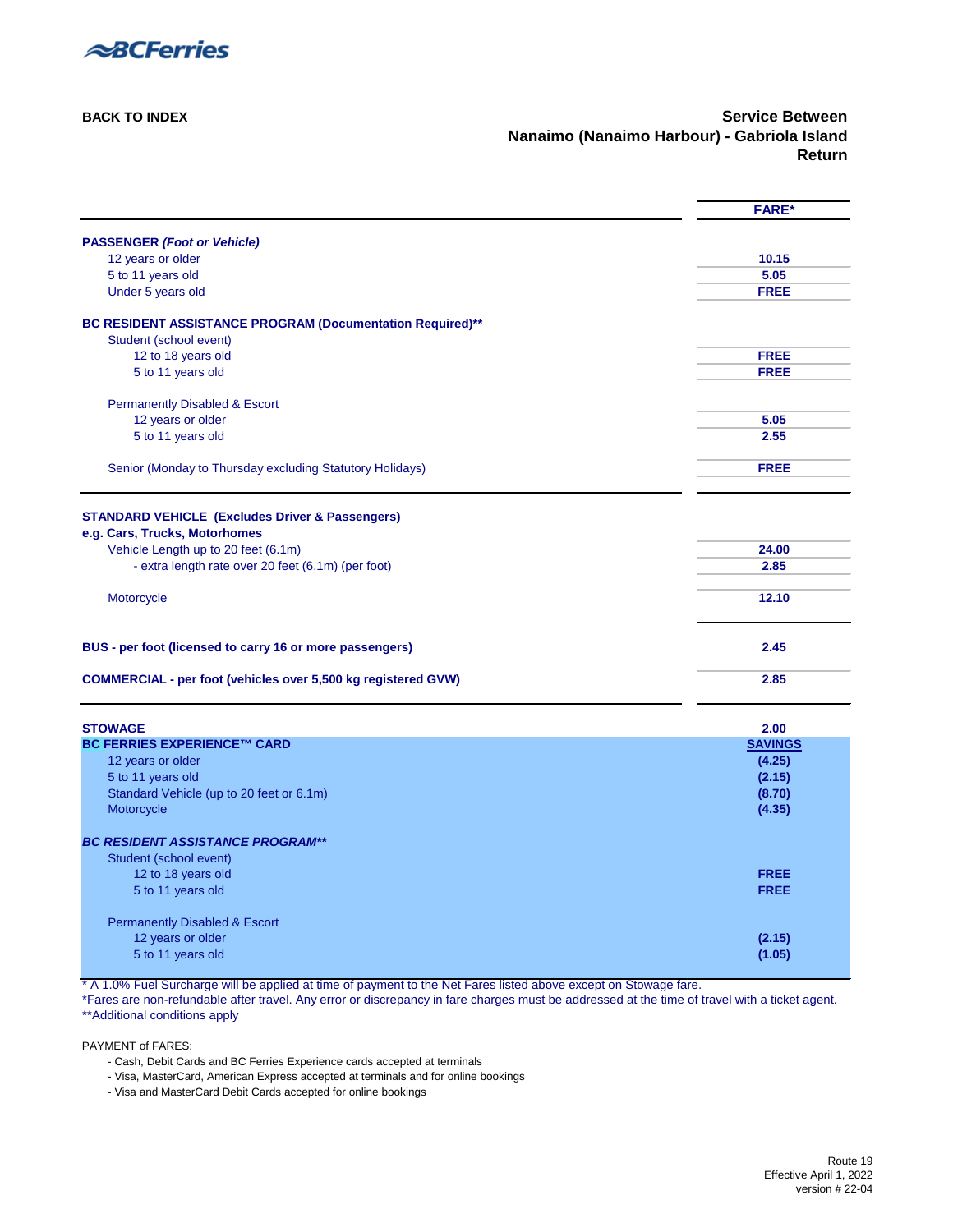

<span id="page-18-0"></span>

|                                                                      | <b>FARE*</b>   |
|----------------------------------------------------------------------|----------------|
| <b>PASSENGER (Foot or Vehicle)</b>                                   |                |
| 12 years or older                                                    | 9.65           |
| 5 to 11 years old                                                    | 4.80           |
| Under 5 years old                                                    | <b>FREE</b>    |
| BC RESIDENT ASSISTANCE PROGRAM (Documentation Required)**            |                |
| Student (school event)                                               |                |
| 12 to 18 years old                                                   | <b>FREE</b>    |
| 5 to 11 years old                                                    | <b>FREE</b>    |
| <b>Permanently Disabled &amp; Escort</b>                             |                |
| 12 years or older                                                    | 4.80           |
| 5 to 11 years old                                                    | 2.40           |
| Senior (Monday to Thursday excluding Statutory Holidays)             | <b>FREE</b>    |
| <b>STANDARD VEHICLE (Excludes Driver &amp; Passengers)</b>           |                |
| e.g. Cars, Trucks, Motorhomes                                        |                |
| Vehicle Length up to 20 feet (6.1m)                                  | 22.80          |
| - extra length rate over 20 feet (6.1m) (per foot)                   | 2.70           |
| Motorcycle                                                           | 11.55          |
| BUS - per foot (licensed to carry 16 or more passengers)             | 2.35           |
| <b>COMMERCIAL - per foot (vehicles over 5,500 kg registered GVW)</b> | 2.70           |
| <b>STOWAGE</b>                                                       | 2.00           |
| <b>BC FERRIES EXPERIENCE™ CARD</b>                                   | <b>SAVINGS</b> |
| 12 years or older                                                    | (4.10)         |
| 5 to 11 years old                                                    | (2.05)         |
| Standard Vehicle (up to 20 feet or 6.1m)                             | (8.30)         |
| Motorcycle                                                           | (4.15)         |
| <b>BC RESIDENT ASSISTANCE PROGRAM**</b>                              |                |
| Student (school event)                                               |                |
| 12 to 18 years old                                                   | <b>FREE</b>    |
| 5 to 11 years old                                                    | <b>FREE</b>    |
| <b>Permanently Disabled &amp; Escort</b>                             |                |
| 12 years or older                                                    | (2.05)         |
| 5 to 11 years old                                                    | (1.00)         |

\* A 1.0% Fuel Surcharge will be applied at time of payment to the Net Fares listed above except on Stowage fare.

\*Fares are non-refundable after travel. Any error or discrepancy in fare charges must be addressed at the time of travel with a ticket agent. [\\*\\*Additional conditions apply](#page-33-2) 

- Cash, Debit Cards and BC Ferries Experience cards accepted at terminals
- Visa, MasterCard, American Express accepted at terminals and for online bookings
- Visa and MasterCard Debit Cards accepted for online bookings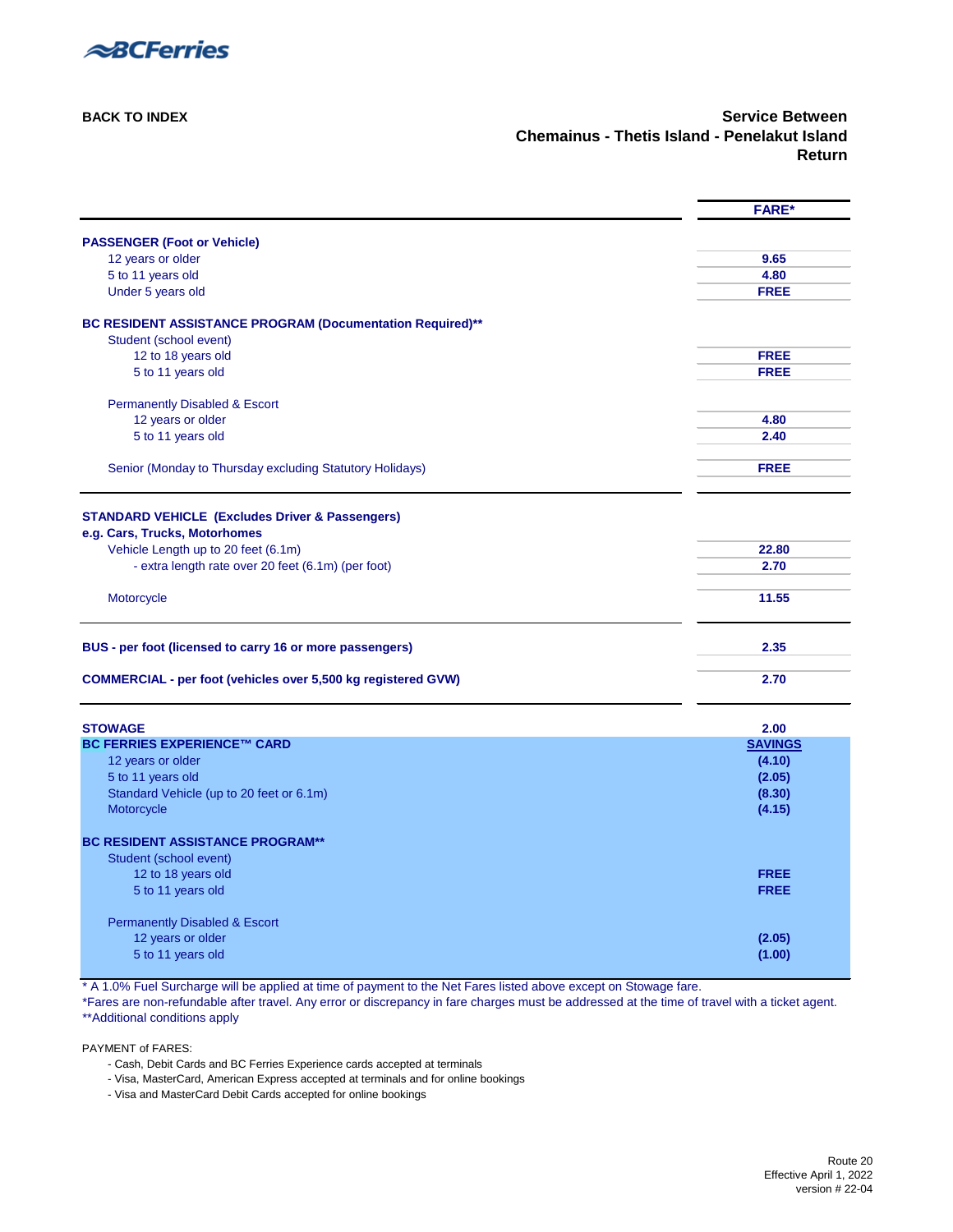

**[BACK TO INDEX](#page-0-0) Service Between Buckley Bay - Denman Island (Denman West) Return**

<span id="page-19-0"></span>

|                                                                      | <b>FARE*</b>   |
|----------------------------------------------------------------------|----------------|
| <b>PASSENGER (Foot or Vehicle)</b>                                   |                |
| 12 years or older                                                    | 9.30           |
| 5 to 11 years old                                                    | 4.65           |
| Under 5 years old                                                    | <b>FREE</b>    |
| BC RESIDENT ASSISTANCE PROGRAM (Documentation Required)**            |                |
| Student (school event)                                               |                |
| 12 to 18 years old                                                   | <b>FREE</b>    |
| 5 to 11 years old                                                    | <b>FREE</b>    |
| <b>Permanently Disabled &amp; Escort</b>                             |                |
| 12 years or older                                                    | 4.65           |
| 5 to 11 years old                                                    | 2.30           |
| Senior (Monday to Thursday excluding Statutory Holidays)             | <b>FREE</b>    |
|                                                                      |                |
| <b>STANDARD VEHICLE (Excludes Driver &amp; Passengers)</b>           |                |
| e.g. Cars, Trucks, Motorhomes                                        |                |
| Vehicle Length up to 20 feet (6.1m)                                  | 21.60          |
| - extra length rate over 20 feet (6.1m) (per foot)                   | 2.05           |
|                                                                      |                |
| Motorcycle                                                           | 10.95          |
| BUS - per foot (licensed to carry 16 or more passengers)             | 2.05           |
| <b>COMMERCIAL - per foot (vehicles over 5,500 kg registered GVW)</b> | 2.05           |
| <b>STOWAGE</b>                                                       | 2.00           |
| <b>BC FERRIES EXPERIENCE™ CARD</b>                                   | <b>SAVINGS</b> |
| 12 years or older                                                    | (3.95)         |
| 5 to 11 years old                                                    | (2.00)         |
| Standard Vehicle (up to 20 feet or 6.1m)                             | (8.70)         |
| Motorcycle                                                           | (4.35)         |
| <b>BC RESIDENT ASSISTANCE PROGRAM**</b>                              |                |
| Student (school event)                                               |                |
| 12 to 18 years old                                                   | <b>FREE</b>    |
| 5 to 11 years old                                                    | <b>FREE</b>    |
| <b>Permanently Disabled &amp; Escort</b>                             |                |
| 12 years or older                                                    | (2.00)         |
| 5 to 11 years old                                                    | (0.95)         |
|                                                                      |                |

\* A 1.0% Fuel Surcharge will be applied at time of payment to the Net Fares listed above except on Stowage fare.

\*Fares are non-refundable after travel. Any error or discrepancy in fare charges must be addressed at the time of travel with a ticket agent. [\\*\\*Additional conditions apply](#page-33-2) 

- Cash, Debit Cards and BC Ferries Experience cards accepted at terminals
- Visa, MasterCard, American Express accepted at terminals and for online bookings
- Visa and MasterCard Debit Cards accepted for online bookings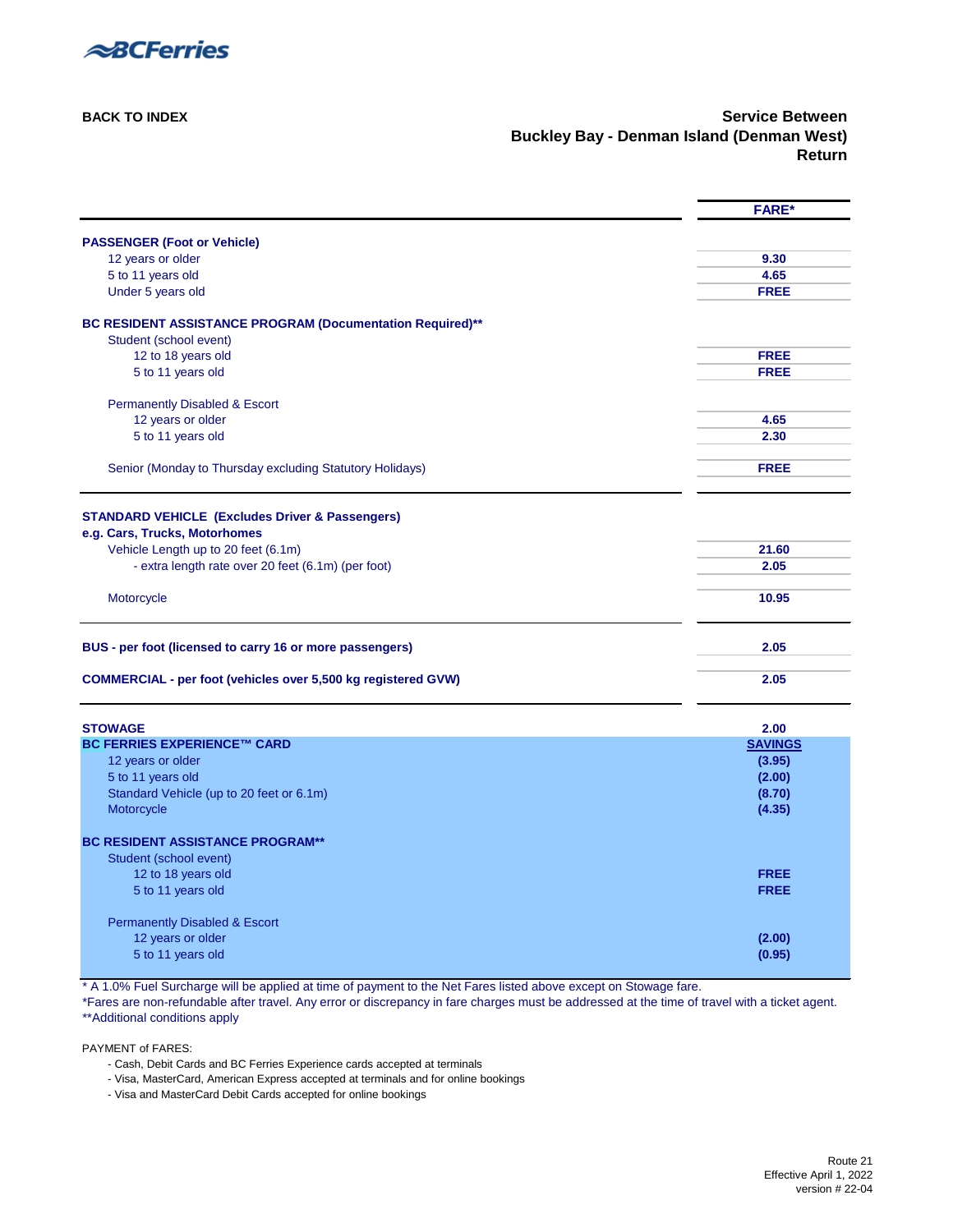

**[BACK TO INDEX](#page-0-0)** Service Between **Denman Island (Gravelly Bay) - Hornby Island (Shingle Spit) Return**

<span id="page-20-0"></span>

|                                                                      | <b>FARE*</b>             |
|----------------------------------------------------------------------|--------------------------|
| <b>PASSENGER (Foot or Vehicle)</b>                                   |                          |
| 12 years or older                                                    | 9.30                     |
| 5 to 11 years old                                                    | 4.65                     |
| Under 5 years old                                                    | <b>FREE</b>              |
| BC RESIDENT ASSISTANCE PROGRAM (Documentation Required)**            |                          |
| Student (school event)                                               |                          |
| 12 to 18 years old                                                   | <b>FREE</b>              |
| 5 to 11 years old                                                    | <b>FREE</b>              |
| <b>Permanently Disabled &amp; Escort</b>                             |                          |
| 12 years or older                                                    | 4.65                     |
| 5 to 11 years old                                                    | 2.30                     |
| Senior (Monday to Thursday excluding Statutory Holidays)             | <b>FREE</b>              |
|                                                                      |                          |
| <b>STANDARD VEHICLE (Excludes Driver &amp; Passengers)</b>           |                          |
| e.g. Cars, Trucks, Motorhomes                                        |                          |
| Vehicle Length up to 20 feet (6.1m)                                  | 21.60                    |
| - extra length rate over 20 feet (6.1m) (per foot)                   | 2.05                     |
|                                                                      |                          |
| Motorcycle                                                           | 10.95                    |
| BUS - per foot (licensed to carry 16 or more passengers)             | 2.05                     |
| <b>COMMERCIAL - per foot (vehicles over 5,500 kg registered GVW)</b> | 2.05                     |
|                                                                      |                          |
| <b>STOWAGE</b><br><b>BC FERRIES EXPERIENCE™ CARD</b>                 | 2.00                     |
| 12 years or older                                                    | <b>SAVINGS</b><br>(3.95) |
| 5 to 11 years old                                                    | (2.00)                   |
| Standard Vehicle (up to 20 feet or 6.1m)                             | (8.70)                   |
| Motorcycle                                                           | (4.35)                   |
|                                                                      |                          |
| <b>BC RESIDENT ASSISTANCE PROGRAM**</b>                              |                          |
| Student (school event)                                               |                          |
| 12 to 18 years old                                                   | <b>FREE</b>              |
| 5 to 11 years old                                                    | <b>FREE</b>              |
| <b>Permanently Disabled &amp; Escort</b>                             |                          |
| 12 years or older                                                    | (2.00)                   |
| 5 to 11 years old                                                    | (0.95)                   |
|                                                                      |                          |

\* A 1.0% Fuel Surcharge will be applied at time of payment to the Net Fares listed above except on Stowage fare.

\*Fares are non-refundable after travel. Any error or discrepancy in fare charges must be addressed at the time of travel with a ticket agent. [\\*\\*Additional conditions apply](#page-33-2) 

- Cash, Debit Cards and BC Ferries Experience cards accepted at terminals
- Visa, MasterCard, American Express accepted at terminals and for online bookings
- Visa and MasterCard Debit Cards accepted for online bookings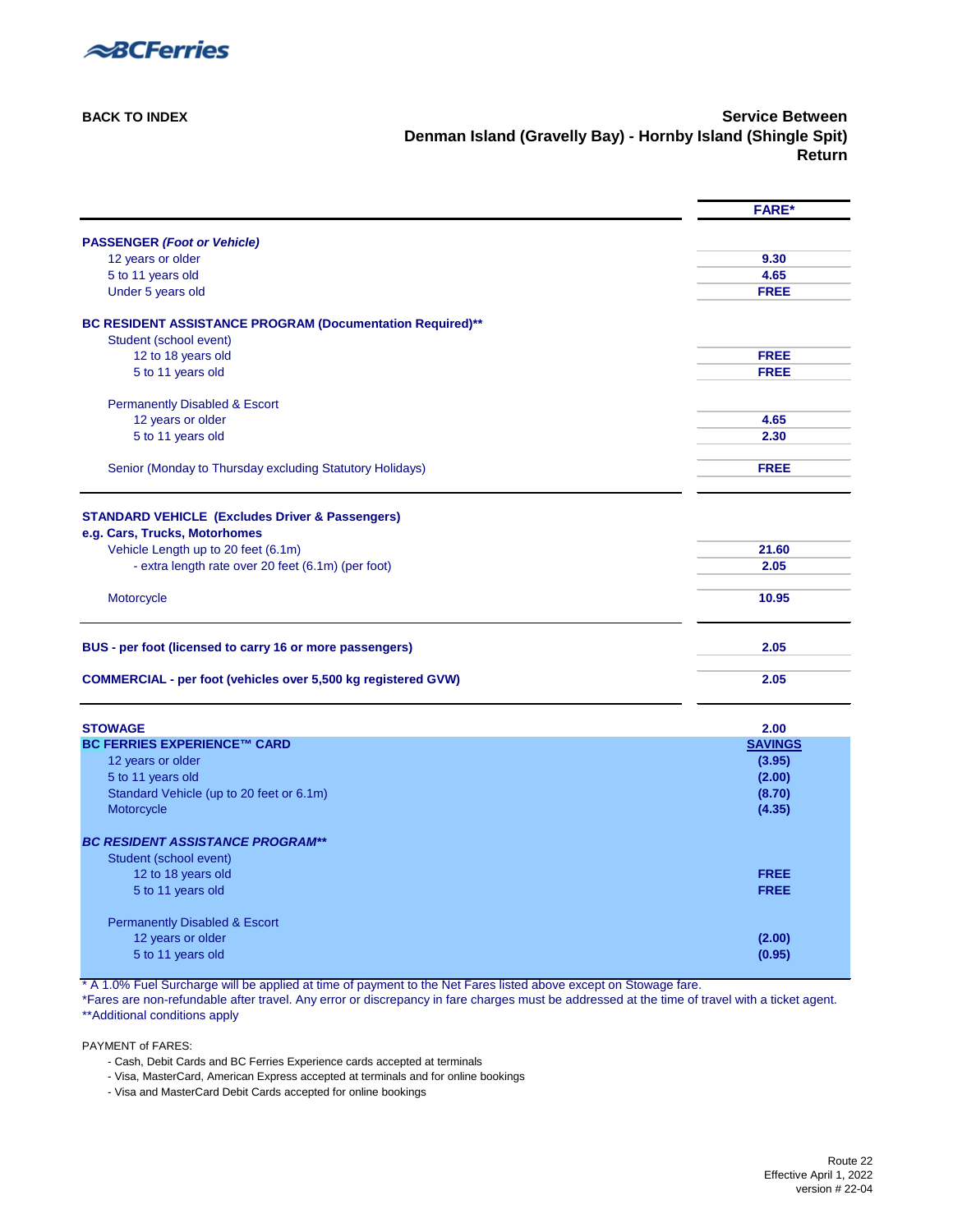

**[BACK TO INDEX](#page-0-0) Service Between Campbell River - Quadra Island (Quathiaski Cove) Return**

<span id="page-21-0"></span>

|                                                                      | <b>FARE*</b>   |
|----------------------------------------------------------------------|----------------|
| <b>PASSENGER (Foot or Vehicle)</b>                                   |                |
| 12 years or older                                                    | 9.30           |
| 5 to 11 years old                                                    | 4.65           |
| Under 5 years old                                                    | <b>FREE</b>    |
|                                                                      |                |
| BC RESIDENT ASSISTANCE PROGRAM (Documentation Required)**            |                |
| Student (school event)<br>12 to 18 years old                         | <b>FREE</b>    |
| 5 to 11 years old                                                    | <b>FREE</b>    |
|                                                                      |                |
| <b>Permanently Disabled &amp; Escort</b>                             |                |
| 12 years or older                                                    | 4.65           |
| 5 to 11 years old                                                    | 2.30           |
|                                                                      | <b>FREE</b>    |
| Senior (Monday to Thursday excluding Statutory Holidays)             |                |
|                                                                      |                |
| <b>STANDARD VEHICLE (Excludes Driver &amp; Passengers)</b>           |                |
| e.g. Cars, Trucks, Motorhomes                                        |                |
| Vehicle Length up to 20 feet (6.1m)                                  | 21.60          |
| - extra length rate over 20 feet (6.1m) (per foot)                   | 2.65           |
| Motorcycle                                                           | 10.95          |
| BUS - per foot (licensed to carry 16 or more passengers)             | 2.35           |
| <b>COMMERCIAL - per foot (vehicles over 5,500 kg registered GVW)</b> | 2.65           |
| <b>STOWAGE</b>                                                       | 2.00           |
| <b>BC FERRIES EXPERIENCE™ CARD</b>                                   | <b>SAVINGS</b> |
| 12 years or older                                                    | (3.95)         |
| 5 to 11 years old                                                    | (2.00)         |
| Standard Vehicle (up to 20 feet or 6.1m)                             | (7.90)         |
| Motorcycle                                                           | (4.00)         |
| <b>BC RESIDENT ASSISTANCE PROGRAM**</b>                              |                |
| Student (school event)                                               |                |
| 12 to 18 years old                                                   | <b>FREE</b>    |
| 5 to 11 years old                                                    | <b>FREE</b>    |
| <b>Permanently Disabled &amp; Escort</b>                             |                |
| 12 years or older                                                    | (2.00)         |
| 5 to 11 years old                                                    | (0.95)         |
|                                                                      |                |

\* A 1.0% Fuel Surcharge will be applied at time of payment to the Net Fares listed above except on Stowage fare.

\*Fares are non-refundable after travel. Any error or discrepancy in fare charges must be addressed at the time of travel with a ticket agent. [\\*\\*Additional conditions apply](#page-33-2) 

- Cash, Debit Cards and BC Ferries Experience cards accepted at terminals
- Visa, MasterCard, American Express accepted at terminals and for online bookings
- Visa and MasterCard Debit Cards accepted for online bookings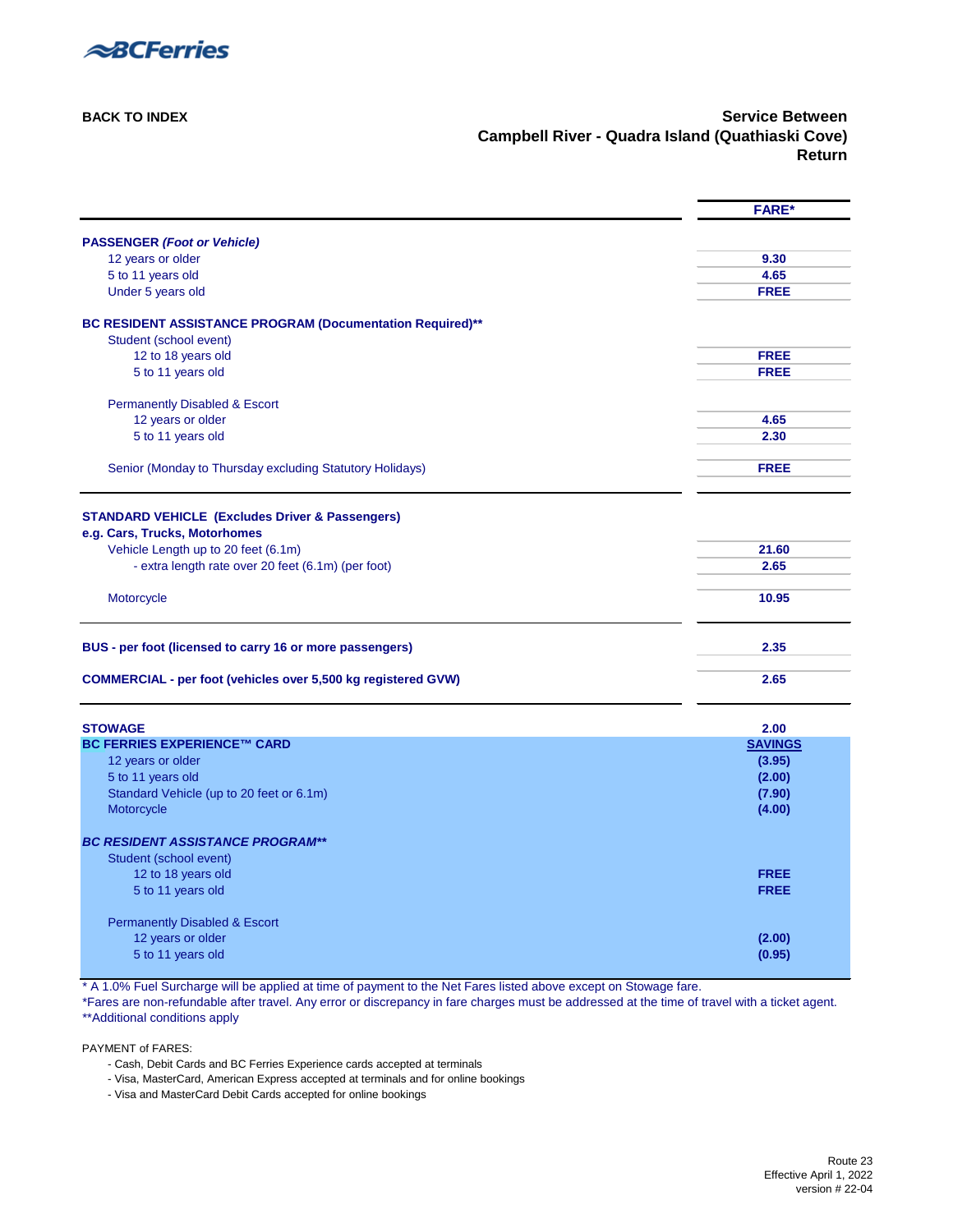

**[BACK TO INDEX](#page-0-0) Service Between Quadra Island (Heriot Bay) - Cortes Island (Whaletown) Return**

<span id="page-22-0"></span>

|                                                                      | <b>FARE*</b>   |
|----------------------------------------------------------------------|----------------|
| <b>PASSENGER (Foot or Vehicle)</b>                                   |                |
| 12 years or older                                                    | 10.95          |
| 5 to 11 years old                                                    | 5.45           |
| Under 5 years old                                                    | <b>FREE</b>    |
| BC RESIDENT ASSISTANCE PROGRAM (Documentation Required)**            |                |
| Student (school event)                                               |                |
| 12 to 18 years old                                                   | <b>FREE</b>    |
| 5 to 11 years old                                                    | <b>FREE</b>    |
| <b>Permanently Disabled &amp; Escort</b>                             |                |
| 12 years or older                                                    | 5.45           |
| 5 to 11 years old                                                    | 2.65           |
| Senior (Monday to Thursday excluding Statutory Holidays)             | <b>FREE</b>    |
|                                                                      |                |
| <b>STANDARD VEHICLE (Excludes Driver &amp; Passengers)</b>           |                |
| e.g. Cars, Trucks, Motorhomes                                        |                |
| Vehicle Length up to 20 feet (6.1m)                                  | 25.20          |
| - extra length rate over 20 feet (6.1m) (per foot)                   | 4.00           |
|                                                                      |                |
| Motorcycle                                                           | 12.75          |
| BUS - per foot (licensed to carry 16 or more passengers)             | 3.15           |
| <b>COMMERCIAL - per foot (vehicles over 5,500 kg registered GVW)</b> | 4.00           |
| <b>STOWAGE</b>                                                       | 2.00           |
| <b>BC FERRIES EXPERIENCE™ CARD</b>                                   | <b>SAVINGS</b> |
| 12 years or older                                                    | (3.75)         |
| 5 to 11 years old                                                    | (1.90)         |
| Standard Vehicle (up to 20 feet or 6.1m)                             | (7.35)         |
| Motorcycle                                                           | (3.75)         |
| <b>BC RESIDENT ASSISTANCE PROGRAM**</b>                              |                |
| Student (school event)                                               |                |
| 12 to 18 years old                                                   | <b>FREE</b>    |
| 5 to 11 years old                                                    | <b>FREE</b>    |
| <b>Permanently Disabled &amp; Escort</b>                             |                |
| 12 years or older                                                    | (1.90)         |
| 5 to 11 years old                                                    | (0.90)         |
|                                                                      |                |

\* A 1.0% Fuel Surcharge will be applied at time of payment to the Net Fares listed above except on Stowage fare.

\*Fares are non-refundable after travel. Any error or discrepancy in fare charges must be addressed at the time of travel with a ticket agent. [\\*\\*Additional conditions apply](#page-33-2) 

- Cash, Debit Cards and BC Ferries Experience cards accepted at terminals
- Visa, MasterCard, American Express accepted at terminals and for online bookings
- Visa and MasterCard Debit Cards accepted for online bookings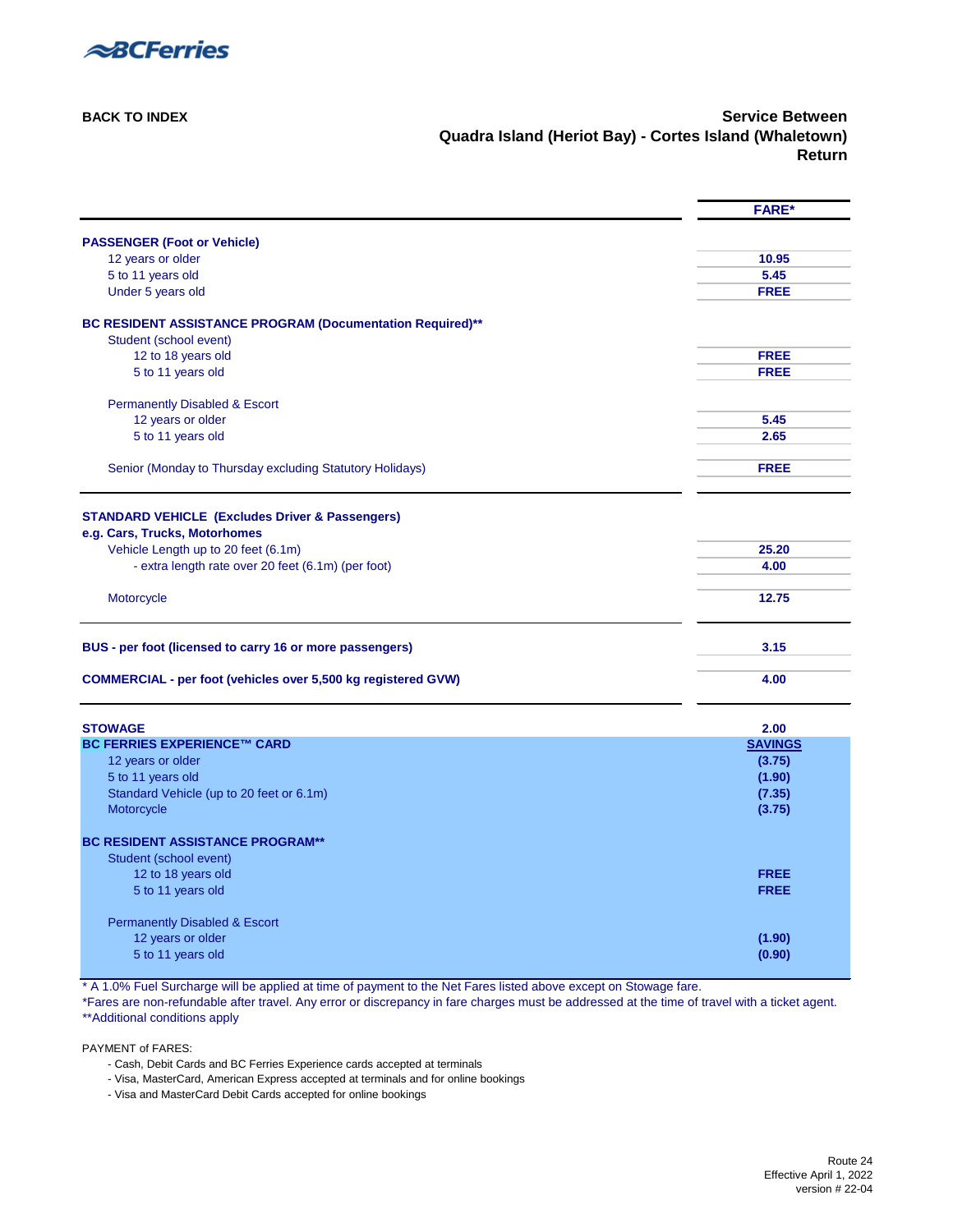

**[BACK TO INDEX](#page-0-0) Service Between Port McNeill - Alert Bay (Cormorant Island) - Sointula (Malcolm Island) Return**

<span id="page-23-0"></span>

|                                                                      | <b>FARE*</b>   |
|----------------------------------------------------------------------|----------------|
| <b>PASSENGER (Foot or Vehicle)</b>                                   |                |
| 12 years or older                                                    | 10.95          |
| 5 to 11 years old                                                    | 5.45           |
| Under 5 years old                                                    | <b>FREE</b>    |
| BC RESIDENT ASSISTANCE PROGRAM (Documentation Required)**            |                |
| Student (school event)                                               |                |
| 12 to 18 years old                                                   | <b>FREE</b>    |
| 5 to 11 years old                                                    | <b>FREE</b>    |
| <b>Permanently Disabled &amp; Escort</b>                             |                |
| 12 years or older                                                    | 5.45           |
| 5 to 11 years old                                                    | 2.65           |
| Senior (Monday to Thursday excluding Statutory Holidays)             | <b>FREE</b>    |
| <b>STANDARD VEHICLE (Excludes Driver &amp; Passengers)</b>           |                |
| e.g. Cars, Trucks, Motorhomes                                        |                |
| Vehicle Length up to 20 feet (6.1m)                                  | 25.20          |
| - extra length rate over 20 feet (6.1m) (per foot)                   | 4.00           |
| Motorcycle                                                           | 12.75          |
| BUS - per foot (licensed to carry 16 or more passengers)             | 3.15           |
| <b>COMMERCIAL - per foot (vehicles over 5,500 kg registered GVW)</b> | 4.00           |
| <b>STOWAGE</b>                                                       | 2.00           |
| <b>BC FERRIES EXPERIENCE™ CARD</b>                                   | <b>SAVINGS</b> |
| 12 years or older                                                    | (3.75)         |
| 5 to 11 years old                                                    | (1.90)         |
| Standard Vehicle (up to 20 feet or 6.1m)                             | (7.35)         |
| Motorcycle                                                           | (3.75)         |
| <b>BC RESIDENT ASSISTANCE PROGRAM**</b>                              |                |
| Student (school event)                                               |                |
| 12 to 18 years old                                                   | <b>FREE</b>    |
| 5 to 11 years old                                                    | <b>FREE</b>    |
| <b>Permanently Disabled &amp; Escort</b>                             |                |
| 12 years or older                                                    | (1.90)         |
| 5 to 11 years old                                                    | (0.90)         |

\* A 1.0% Fuel Surcharge will be applied at time of payment to the Net Fares listed above except on Stowage fare.

\*Fares are non-refundable after travel. Any error or discrepancy in fare charges must be addressed at the time of travel with a ticket agent. [\\*\\*Additional conditions apply](#page-33-2) 

- Cash, Debit Cards and BC Ferries Experience cards accepted at terminals
- Visa, MasterCard, American Express accepted at terminals and for online bookings
- Visa and MasterCard Debit Cards accepted for online bookings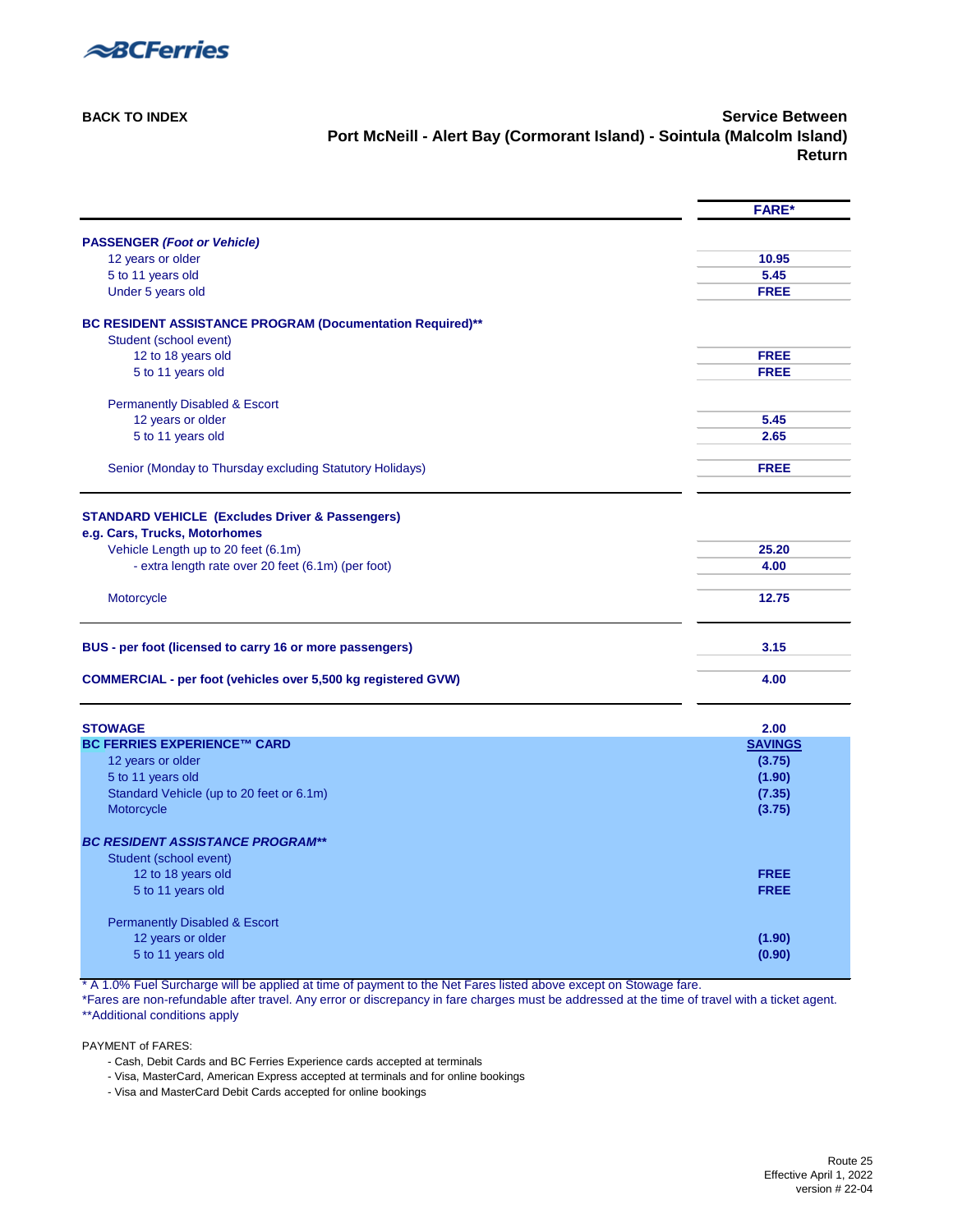

**[BACK TO INDEX](#page-0-0) Service Between Skidegate (Graham Island) - Alliford Bay (Moresby Island) Return**

<span id="page-24-0"></span>

|                                                                                             | <b>FARE*</b>   |
|---------------------------------------------------------------------------------------------|----------------|
| <b>PASSENGER (Foot or Vehicle)</b>                                                          |                |
| 12 years or older                                                                           | 9.30           |
| 5 to 11 years old                                                                           | 4.65           |
| Under 5 years old                                                                           | <b>FREE</b>    |
| BC RESIDENT ASSISTANCE PROGRAM (Documentation Required)**                                   |                |
| Student (school event)                                                                      |                |
| 12 to 18 years old                                                                          | <b>FREE</b>    |
| 5 to 11 years old                                                                           | <b>FREE</b>    |
| <b>Permanently Disabled &amp; Escort</b>                                                    |                |
| 12 years or older                                                                           | 4.65           |
| 5 to 11 years old                                                                           | 2.30           |
| Senior (Monday to Thursday excluding Statutory Holidays)                                    | <b>FREE</b>    |
|                                                                                             |                |
| <b>STANDARD VEHICLE (Excludes Driver &amp; Passengers)</b><br>e.g. Cars, Trucks, Motorhomes |                |
| Vehicle Length up to 20 feet (6.1m)                                                         | 21.60          |
| - extra length rate over 20 feet (6.1m) (per foot)                                          | 2.65           |
|                                                                                             |                |
| Motorcycle                                                                                  | 10.95          |
| BUS - per foot (licensed to carry 16 or more passengers)                                    | 2.35           |
| <b>COMMERCIAL - per foot (vehicles over 5,500 kg registered GVW)</b>                        | 2.65           |
| <b>STOWAGE</b>                                                                              | 2.00           |
| <b>BC FERRIES EXPERIENCE™ CARD</b>                                                          | <b>SAVINGS</b> |
| 12 years or older                                                                           | (3.95)         |
| 5 to 11 years old                                                                           | (2.00)         |
| Standard Vehicle (up to 20 feet or 6.1m)                                                    | (7.90)         |
| Motorcycle                                                                                  | (4.00)         |
| <b>BC RESIDENT ASSISTANCE PROGRAM**</b>                                                     |                |
| Student (school event)                                                                      |                |
| 12 to 18 years old                                                                          | <b>FREE</b>    |
| 5 to 11 years old                                                                           | <b>FREE</b>    |
| <b>Permanently Disabled &amp; Escort</b>                                                    |                |
| 12 years or older                                                                           | (2.00)         |
| 5 to 11 years old                                                                           | (0.95)         |

\* A 1.0% Fuel Surcharge will be applied at time of payment to the Net Fares listed above except on Stowage fare.

\*Fares are non-refundable after travel. Any error or discrepancy in fare charges must be addressed at the time of travel with a ticket agent. [\\*\\*Additional conditions apply](#page-33-2) 

- Cash, Debit Cards and BC Ferries Experience cards accepted at terminals
- Visa, MasterCard, American Express accepted at terminals and for online bookings
- Visa and MasterCard Debit Cards accepted for online bookings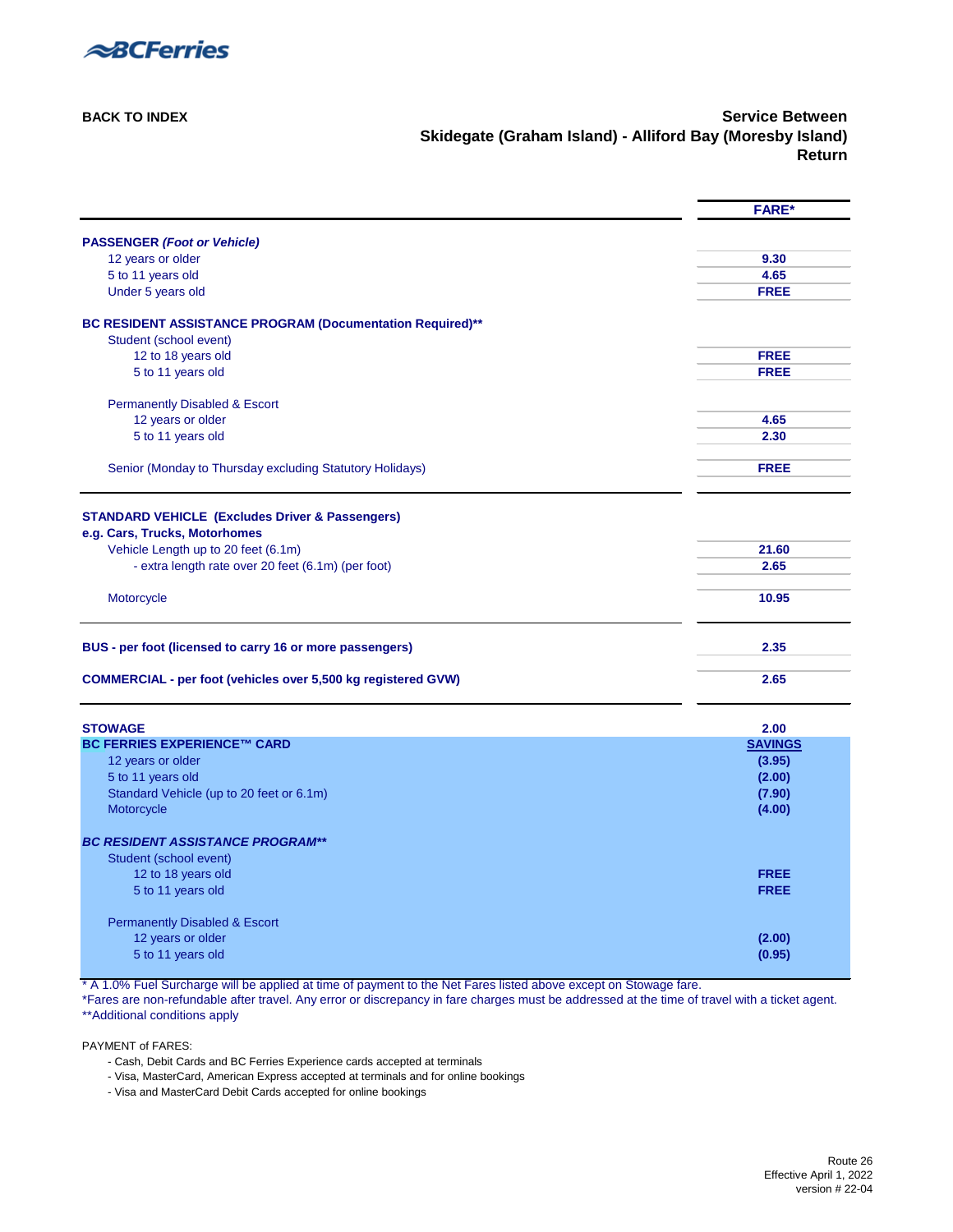Route 10 Effective April 1, 2022 version # 22-04



### **[BACK TO INDEX](#page-0-3) INSIDE PASSAGE Service Between PORT HARDY (Bear Cove) - CENTRAL COAST - PRINCE RUPERT One Way**

<span id="page-25-0"></span>

|                                                                                     | <b>REGULAR</b> | <b>SHOULDER</b> | <b>OFF PEAK</b> |
|-------------------------------------------------------------------------------------|----------------|-----------------|-----------------|
| <b>PASSENGER (Foot or Vehicle)</b>                                                  |                |                 |                 |
| 12 years or older                                                                   | 183.10         | 131.85          | 107.50          |
| 5 to 11 years old                                                                   | 91.55          | 65.95           | 53.80           |
| Under 5 years old                                                                   | <b>FREE</b>    | <b>FREE</b>     | <b>FREE</b>     |
| <b>GROUP FARES (10 or more passengers)</b>                                          |                |                 |                 |
| 12 years or older                                                                   | N/A            | 111.95          | 91.30           |
| 5 to 11 years old                                                                   | N/A            | 56.00           | 45.80           |
| BC RESIDENT ASSISTANCE PROGRAM (Documentation Required)**<br>Student (school event) |                |                 |                 |
| 12 to 18 years old                                                                  | 91.55          | 65.95           | 53.80           |
| 5 to 11 years old                                                                   | 45.80          | 32.95           | 26.90           |
| <b>Permanently Disabled &amp; Escort</b>                                            |                |                 |                 |
| 12 years or older                                                                   | 91.55          | 65.95           | 53.80           |
| 5 to 11 years old                                                                   | 45.80          | 32.95           | 26.90           |
| <b>Senior</b>                                                                       | 122.70         | 88.30           | 71.95           |
| <b>STANDARD VEHICLE (Excludes Driver &amp; Passengers)</b>                          |                |                 |                 |
| e.g. Cars, Trucks, Motorhomes                                                       |                |                 |                 |
| Vehicle Length up to 20 feet (6.1m)                                                 | 417.20         | 304.65          | 234.35          |
| - extra length rate over 20 feet (6.1m) (per foot)                                  | 35.60          | 26.70           | 20.00           |
| Motorcycle                                                                          | 208.55         | 152.25          | 117.15          |
| - with Sidecar &/or Trailer                                                         | 317.35         | 229.70          | 171.00          |
| <b>BUS - per foot</b> (licensed to carry 16 or more passengers)                     | 25.80          | 24.45           | 24.45           |
|                                                                                     |                |                 |                 |
| <b>COMMERCIAL - per foot (vehicles over 5,500 kg registered GVW)</b>                |                |                 |                 |
| - up to 9 Feet (2.74m) Wide                                                         | 35.60          | 35.60           | 35.60           |
| - over 9 Feet (2.74m) and up to 10 Feet (3.05m) Wide                                | 39.15          | 39.15           | 39.15           |
| - over 10 Feet (3.05m) and up to 11 Feet (3.35) Wide                                | 42.70          | 42.70           | 42.70           |
| - over 11 Feet (3.35m) and up to 12 Feet (3.66m) Wide                               | 46.25          | 46.25           | 46.25           |
| - over 12 Feet (3.66m) and up to 13 Feet (3.96m) Wide                               | 49.80          | 49.80           | 49.80           |
| - over 13 Feet (3.96m) and up to 14 Feet (4.27m) Wide                               | 53.35          | 53.35           | 53.35           |
| - over 14 Feet (4.27m) Wide                                                         | 56.95          | 56.95           | 56.95           |
|                                                                                     |                |                 |                 |
| <b>STOWAGE (Canoe, Kayak, etc.)</b>                                                 | 10.00          | 10.00           | 10.00           |

\*Fares are non-refundable after travel. Any error or discrepancy in fare charges must be addressed at the time of travel with a ticket agent. [\\*\\*Additional conditions apply](#page-33-8)

**[CABIN & AMENITY RENTAL OPTIONS AVAILABLE. PLEASE CHECK OUR WEBSITE FOR UP TO DATE DETAILS](https://www.bcferries.com/routes-fares/ferry-fares#cabin-rates)**

#### **FARES in EFFECT:**

REGULAR - May 01 2022 thru Sep 30 2022

- SHOULDER Apr 08 2022 thru Apr 30 2022, Oct 01 2022 thru Oct 31 2022, Dec 15 2022 thru Jan 4 2023 & Feb 16 2023 thru Mar 31 2023
- OFF PEAK Nov 01 2022 thru Dec 14 2022 & Jan 05 2023 thru Feb 15 2023

PAYMENT of FARES:

- Cash, Debit Cards and BC Ferries Experience cards accepted at terminals
- Visa, MasterCard, American Express accepted at terminals and for online bookings
- Visa and MasterCard Debit Cards accepted for online bookings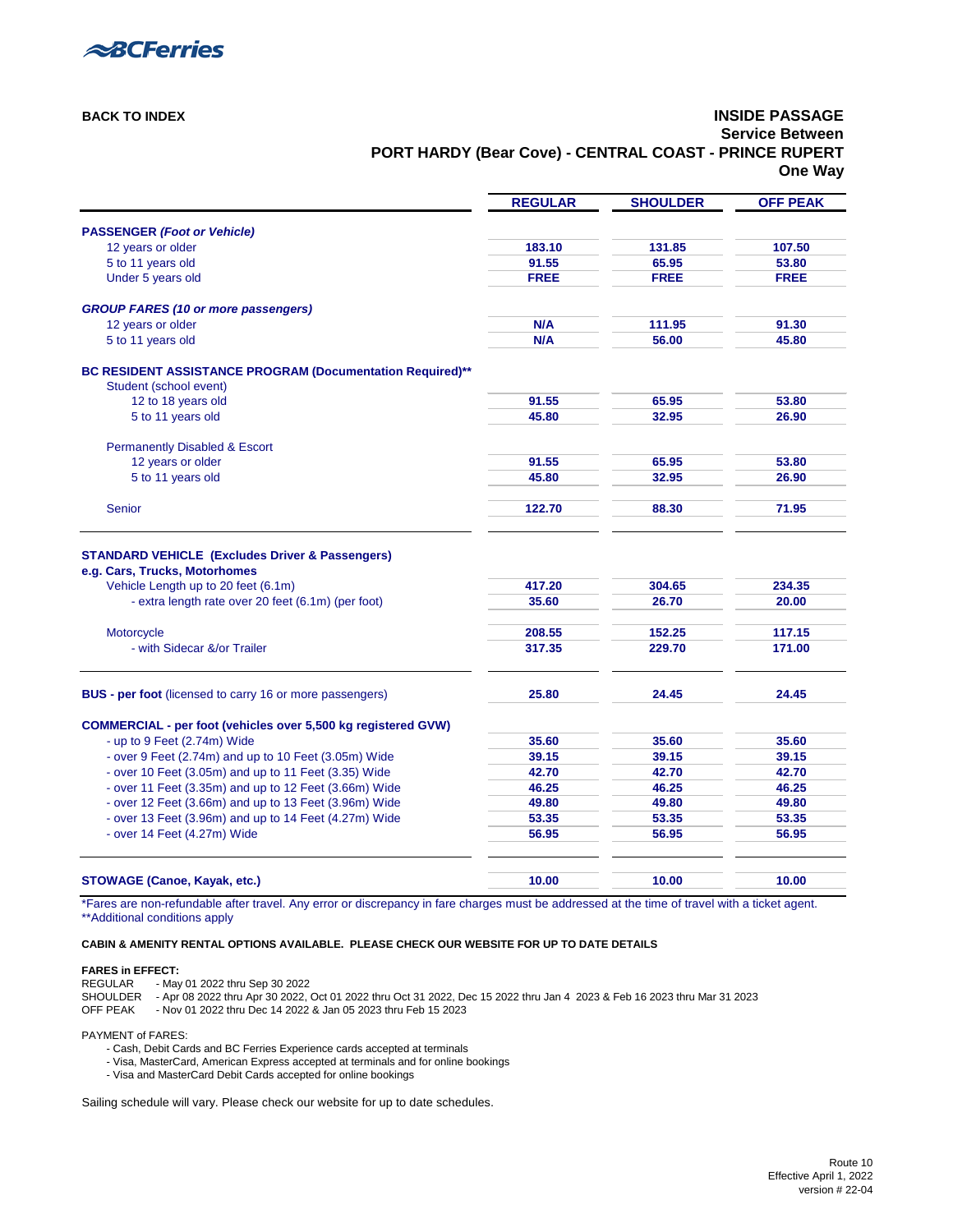

### **[BACK TO INDEX](#page-0-4) HAIDA GWAII Service Between Prince Rupert - Skidegate One Way**

<span id="page-26-0"></span>

|                                                                                                                                              | <b>REGULAR</b> | <b>OFF PEAK</b> |
|----------------------------------------------------------------------------------------------------------------------------------------------|----------------|-----------------|
| <b>PASSENGER (Foot or Vehicle)</b>                                                                                                           |                |                 |
| 12 years or older                                                                                                                            | 42.20          | 34.40           |
| 5 to 11 years old                                                                                                                            | 21.05          | 17.25           |
| Under 5 years old                                                                                                                            | <b>FREE</b>    | <b>FREE</b>     |
|                                                                                                                                              |                |                 |
| <b>GROUP FARES (10 or more passengers)</b>                                                                                                   |                |                 |
| 12 years or older                                                                                                                            | N/A            | 29.30           |
| 5 to 11 years old                                                                                                                            | N/A            | 14.65           |
| BC RESIDENT ASSISTANCE PROGRAM (Documentation Required)**                                                                                    |                |                 |
| Student (school event)                                                                                                                       |                |                 |
| 12 to 18 years old                                                                                                                           | 21.05          | 16.90           |
| 5 to 11 years old                                                                                                                            | 10.50          | 8.65            |
| <b>Permanently Disabled &amp; Escort</b>                                                                                                     |                |                 |
| 12 years or older                                                                                                                            | 21.05          | 16.90           |
| 5 to 11 years old                                                                                                                            | 10.50          | 8.65            |
| Senior                                                                                                                                       | 28.00          | 22.85           |
|                                                                                                                                              |                |                 |
| <b>STANDARD VEHICLE (Excludes Driver &amp; Passengers)</b>                                                                                   |                |                 |
| e.g. Cars, Trucks, Motorhomes                                                                                                                |                |                 |
| Vehicle Length up to 20 feet (6.1m)                                                                                                          | 149.65         | 123.15          |
| - extra length rate over 20 feet (6.1m) (per foot)                                                                                           | 16.80          | 14.20           |
|                                                                                                                                              |                |                 |
| Motorcycle                                                                                                                                   | 74.85          | 61.50           |
| - with Sidecar &/or Trailer                                                                                                                  | 112.20         | 97.35           |
| <b>BUS - per foot</b> (licensed to carry 16 or more passengers)                                                                              | 12.85          | 11.75           |
|                                                                                                                                              |                |                 |
| <b>COMMERCIAL - per foot (vehicles over 5,500 kg registered GVW)</b>                                                                         |                |                 |
| - up to 9 Feet (2.74m) Wide                                                                                                                  | 16.90          | 16.90           |
| - over 9 Feet (2.74m) and up to 10 Feet (3.05m) Wide                                                                                         | 18.65          | 18.65           |
| - over 10 Feet (3.05m) and up to 11 Feet (3.35) Wide                                                                                         | 20.45          | 20.45           |
| - over 11 Feet (3.35m) and up to 12 Feet (3.66m) Wide                                                                                        | 22.25          | 22.25           |
| - over 12 Feet (3.66m) and up to 13 Feet (3.96m) Wide                                                                                        | 24.05          | 24.05           |
| - over 13 Feet (3.96m) and up to 14 Feet (4.27m) Wide                                                                                        | 25.80          | 25.80           |
| - over 14 Feet (4.27m) Wide                                                                                                                  | 27.55          | 27.55           |
| <b>STOWAGE (Canoe, Kayak, etc.)</b>                                                                                                          | 10.00          | 10.00           |
| *Egree are nep refundable after travel. Any error or discrepancy in fare charges must be addressed at the time of travel with a ticket agent |                |                 |

\*Fares are non-refundable after travel. Any error or discrepancy in fare charges must be addressed at the time of travel with a ticket agent. [\\*\\*Additional conditions apply](#page-33-10) 

#### **[CABIN & AMENITY RENTAL OPTIONS AVAILABLE. PLEASE CHECK OUR WEBSITE FOR UP TO DATE DETAILS](https://www.bcferries.com/routes-fares/ferry-fares#cabin-rates)**

### **FARES in EFFECT:**

REGULAR - May 01 2022 thru Sep 30 2022

OFF PEAK - Apr 08 2022 thru Apr 30 2022, Oct 01 2022 thru Mar 31 2023

#### **RESIDENT FARES:**

OFF PEAK Fares are available year round to qualified residents of Haida Gwaii. Proof of residence (valid government issued photo ID, or recent utility bill) must be presented at time of travel. Resident fares are applicable for PASSENGER and STANDARD VEHICLE fares only.

PAYMENT of FARES:

- Cash, Debit Cards and BC Ferries Experience cards accepted at terminals

- Visa, MasterCard, American Express accepted at terminals and for online bookings
- Visa and MasterCard Debit Cards accepted for online bookings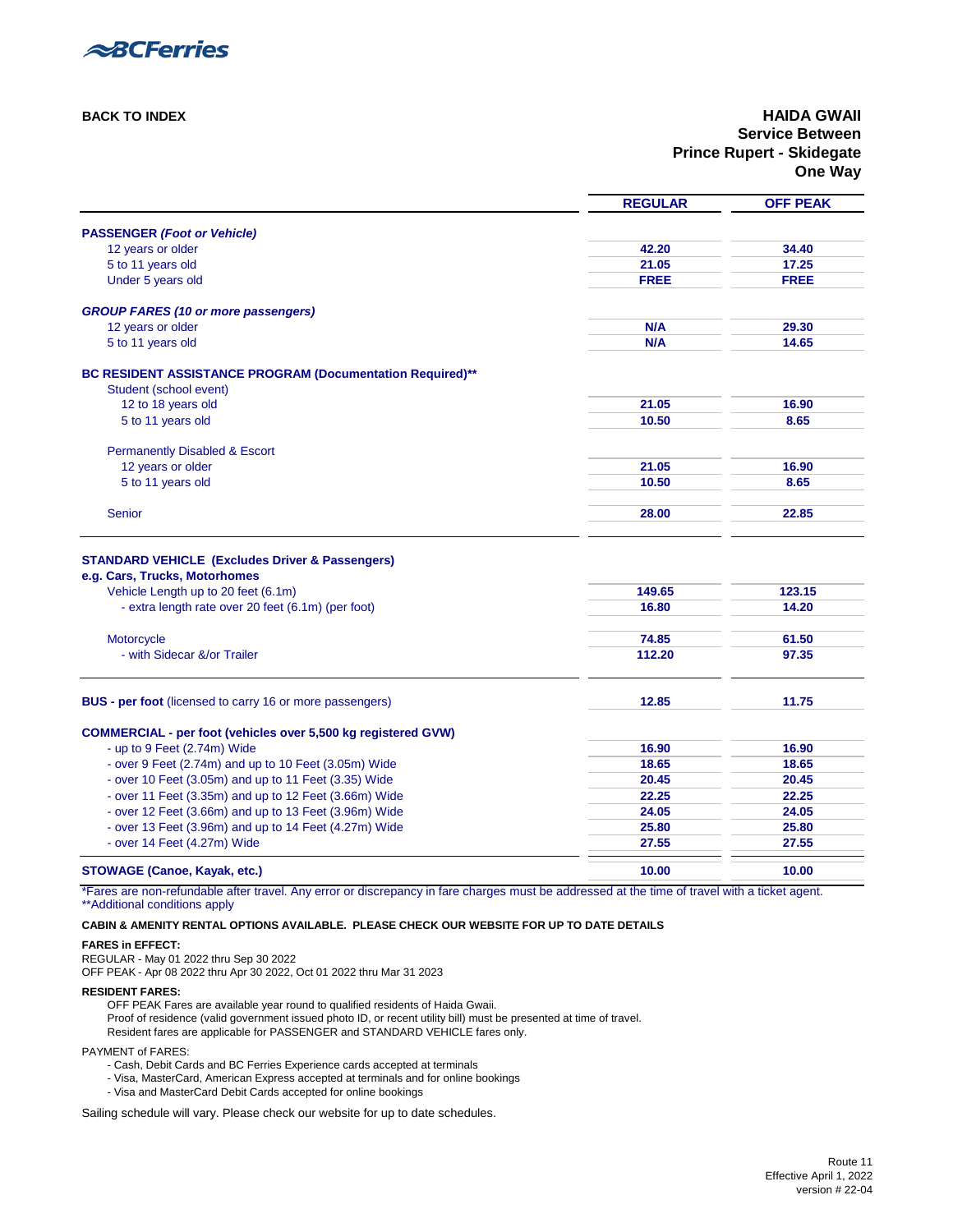

**[BACK TO INDEX](#page-0-2)**

**Service Between Port Hardy - Bella Coola (Direct Service) One Way**

<span id="page-27-0"></span>

|                                                                      | <b>REGULAR</b> |
|----------------------------------------------------------------------|----------------|
| <b>PASSENGER (Foot or Vehicle)</b>                                   |                |
| 12 years or older                                                    | 177.10         |
| 5 to 11 years old                                                    | 88.60          |
| Under 5 years old                                                    | <b>FREE</b>    |
| <b>GROUP FARES (10 or more passengers)</b>                           |                |
| 12 years or older                                                    | N/A            |
| 5 to 11 years old                                                    | N/A            |
| BC RESIDENT ASSISTANCE PROGRAM (Documentation Required)**            |                |
| Student (school event)                                               |                |
| 12 to 18 years old                                                   | 88.60          |
| 5 to 11 years old                                                    | 44.40          |
| <b>Permanently Disabled &amp; Escort</b>                             |                |
| 12 years or older                                                    | 88.60          |
| 5 to 11 years old                                                    | 44.40          |
| <b>Senior</b>                                                        | 118.00         |
|                                                                      |                |
|                                                                      |                |
| <b>STANDARD VEHICLE (Excludes Driver &amp; Passengers)</b>           |                |
| e.g. Cars, Trucks, Motorhomes                                        |                |
| Vehicle Length up to 20 feet (6.1m)                                  | 351.75         |
| - extra length rate over 20 feet (6.1m) (per foot)                   | 39.95          |
|                                                                      |                |
| Motorcycle                                                           | 175.80         |
| - with Sidecar &/or Trailer                                          | 253.65         |
|                                                                      |                |
| <b>BUS - per foot</b> (licensed to carry 16 or more passengers)      | 27.50          |
| <b>COMMERCIAL - per foot (vehicles over 5,500 kg registered GVW)</b> |                |
| - up to 9 Feet (2.74m) Wide                                          | 39.95          |
| - over 9 Feet (2.74m) and up to 10 Feet (3.05m) Wide                 | 43.10          |
| - over 10 Feet (3.05m) and up to 11 Feet (3.35) Wide                 | 46.25          |
| - over 11 Feet (3.35m) and up to 12 Feet (3.66m) Wide                | 49.35          |
| - over 12 Feet (3.66m) and up to 13 Feet (3.96m) Wide                | 52.40          |
| - over 13 Feet (3.96m) and up to 14 Feet (4.27m) Wide                | 55.60          |
| - over 14 Feet (4.27m) Wide                                          | 58.65          |
|                                                                      |                |
| <b>STOWAGE (Canoe, Kayak, etc.)</b>                                  | 10.00          |
|                                                                      |                |

\*Fares are non-refundable after travel. Any error or discrepancy in fare charges must be addressed at time of travel with a ticket agent. [\\*\\*Additional conditions apply](#page-33-5) 

#### **[CABIN & AMENITY RENTAL OPTIONS AVAILABLE. PLEASE CHECK OUR WEBSITE FOR UP TO DATE DETAILS](https://www.bcferries.com/routes-fares/ferry-fares#cabin-rates)**

#### **FARES in EFFECT:**

REGULAR - April 1, 2021 thru March 31, 2022

PAYMENT of FARES:

- Cash, Debit Cards and BC Ferries Experience cards accepted at terminals
- Visa, MasterCard, American Express accepted at terminals and for online bookings
- Visa and MasterCard Debit Cards accepted for online bookings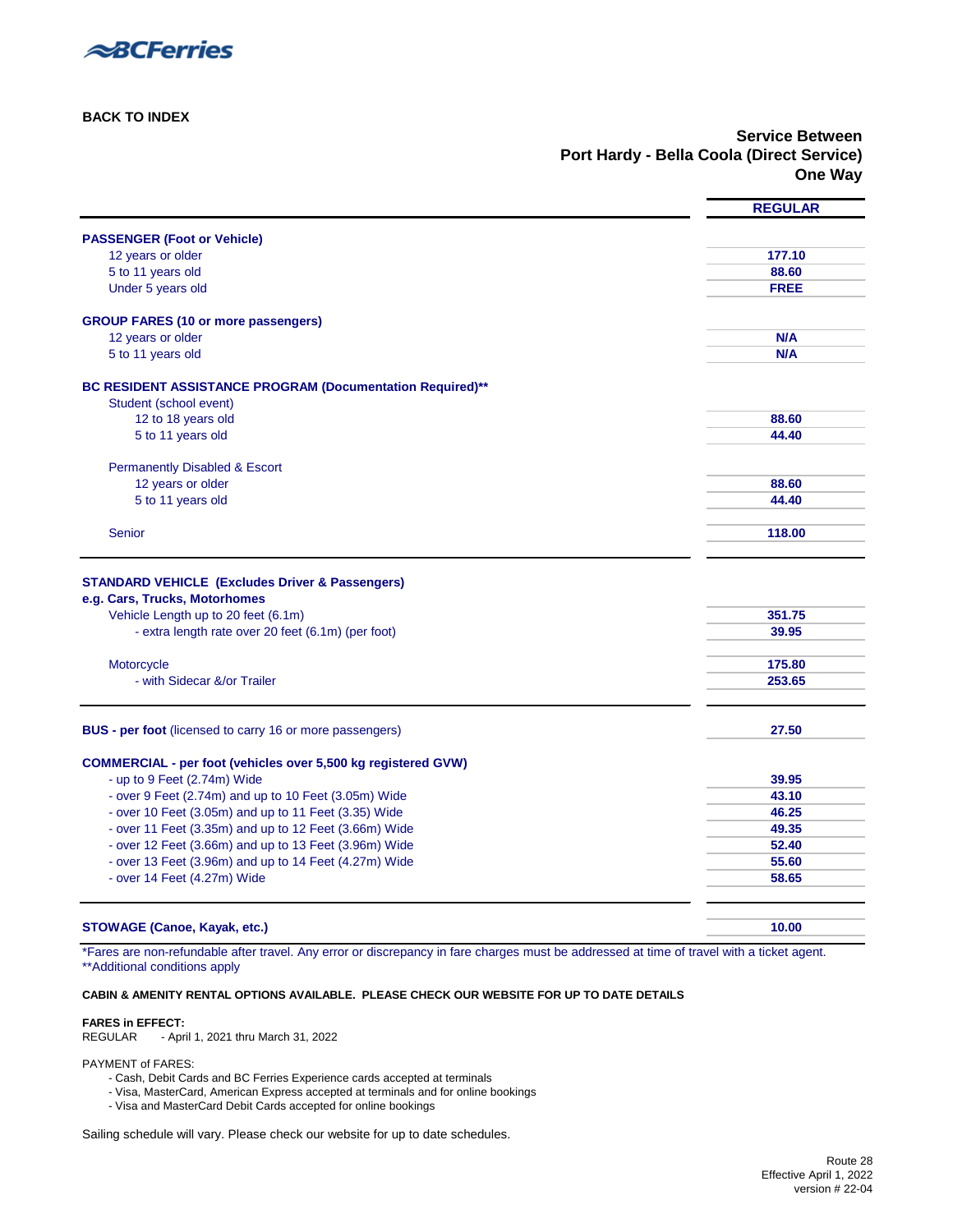Route 10a Effective April 1, 2022 version # 22-04



### **[BACK TO INDEX](#page-0-3) Service Between Port Hardy or Prince Rupert to Central Coast One Way**

<span id="page-28-0"></span>

|                                                                      | <b>REGULAR</b> | <b>SHOULDER</b> | <b>OFF PEAK</b> |
|----------------------------------------------------------------------|----------------|-----------------|-----------------|
| <b>PASSENGER (Foot or Vehicle)</b>                                   |                |                 |                 |
| 12 years or older                                                    | 107.50         | 79.20           | 58.60           |
| 5 to 11 years old                                                    | 53.80          | 39.50           | 29.30           |
| Under 5 years old                                                    | <b>FREE</b>    | <b>FREE</b>     | <b>FREE</b>     |
| <b>GROUP FARES (10 or more passengers)</b>                           |                |                 |                 |
| 12 years or older                                                    | N/A            | 67.25           | 49.70           |
| 5 to 11 years old                                                    | N/A            | 33.75           | 24.85           |
| <b>BC RESIDENT ASSISTANCE PROGRAM (Documentation Required)**</b>     |                |                 |                 |
| Student (school event)                                               |                |                 |                 |
| 12 to 18 years old                                                   | 53.80          | 39.50           | 29.30           |
| 5 to 11 years old                                                    | 26.85          | 19.80           | 14.65           |
| <b>Permanently Disabled &amp; Escort</b>                             |                |                 |                 |
| 12 years or older                                                    | 53.80          | 39.50           | 29.30           |
| 5 to 11 years old                                                    | 26.85          | 19.80           | 14.65           |
| <b>Senior</b>                                                        | 71.70          | 52.70           | 39.00           |
| <b>STANDARD VEHICLE (Excludes Driver &amp; Passengers)</b>           |                |                 |                 |
| e.g. Cars, Trucks, Motorhomes                                        |                |                 |                 |
| Vehicle Length up to 20 feet (6.1m)                                  | 215.05         | 180.75          | 136.70          |
| - extra length rate over 20 feet (6.1m) (per foot)                   | 21.75          | 18.15           | 13.75           |
| Motorcycle                                                           | 107.50         | 90.50           | 68.30           |
| - with Sidecar &/or Trailer                                          | 156.30         | 141.55          | 107.35          |
| <b>BUS - per foot</b> (licensed to carry 16 or more passengers)      | 15.35          | 14.35           | 14.35           |
| <b>COMMERCIAL - per foot (vehicles over 5,500 kg registered GVW)</b> |                |                 |                 |
| - up to 9 Feet (2.74m) Wide                                          | 21.75          | 21.75           | 21.75           |
| - over 9 Feet (2.74m) and up to 10 Feet (3.05m) Wide                 | 23.10          | 23.10           | 23.10           |
| - over 10 Feet (3.05m) and up to 11 Feet (3.35) Wide                 | 24.45          | 24.45           | 24.45           |
| - over 11 Feet (3.35m) and up to 12 Feet (3.66m) Wide                | 25.80          | 25.80           | 25.80           |
| - over 12 Feet (3.66m) and up to 13 Feet (3.96m) Wide                | 27.10          | 27.10           | 27.10           |
| - over 13 Feet (3.96m) and up to 14 Feet (4.27m) Wide                | 28.50          | 28.50           | 28.50           |
| - over 14 Feet (4.27m) Wide                                          | 29.75          | 29.75           | 29.75           |
| <b>STOWAGE (Canoe, Kayak, etc.)</b>                                  | 10.00          | 10.00           | 10.00           |

\*Fares are non-refundable after travel. Any error or discrepancy in fare charges must be addressed at the time of travel with a ticket agent. [\\*\\*Additional conditions apply](#page-33-8) 

**\*CENTRAL COAST includes the following Ports of Call:**

Mcloughlin Bay (Bella Bella), Shearwater, Ocean Falls, & Klemtu.

#### **FARES in EFFECT:**

REGULAR - May 01 2022 thru Sep 30 2022 SHOULDER - Apr 08 2022 thru Apr 30 2022, Oct 01 2022 thru Oct 31 2022, Dec 15 2022 thru Jan 4 2023 & Feb 16 2023 thru Mar 31 2023 OFF PEAK - Nov 01 2022 thru Dec 14 2022 & Jan 05 2023 thru Feb 15 2023

#### **RESIDENT FARES:**

OFF PEAK Fares are available year round to qualified residents of the CENTRAL Coast (Bella Bella, Shearwater, Ocean Falls, Klemtu). Proof of residence (valid government issued photo ID, or recent utility bill) must be presented at time of travel. Resident fares are applicable for PASSENGER and STANDARD VEHICLE fares only.

PAYMENT of FARES:

- Cash, Debit Cards and BC Ferries Experience cards accepted at terminals.
- Visa, MasterCard, American Express accepted at terminals and for online bookings.
- Visa Debit and MasterCard Debit Cards accepted for online bookings.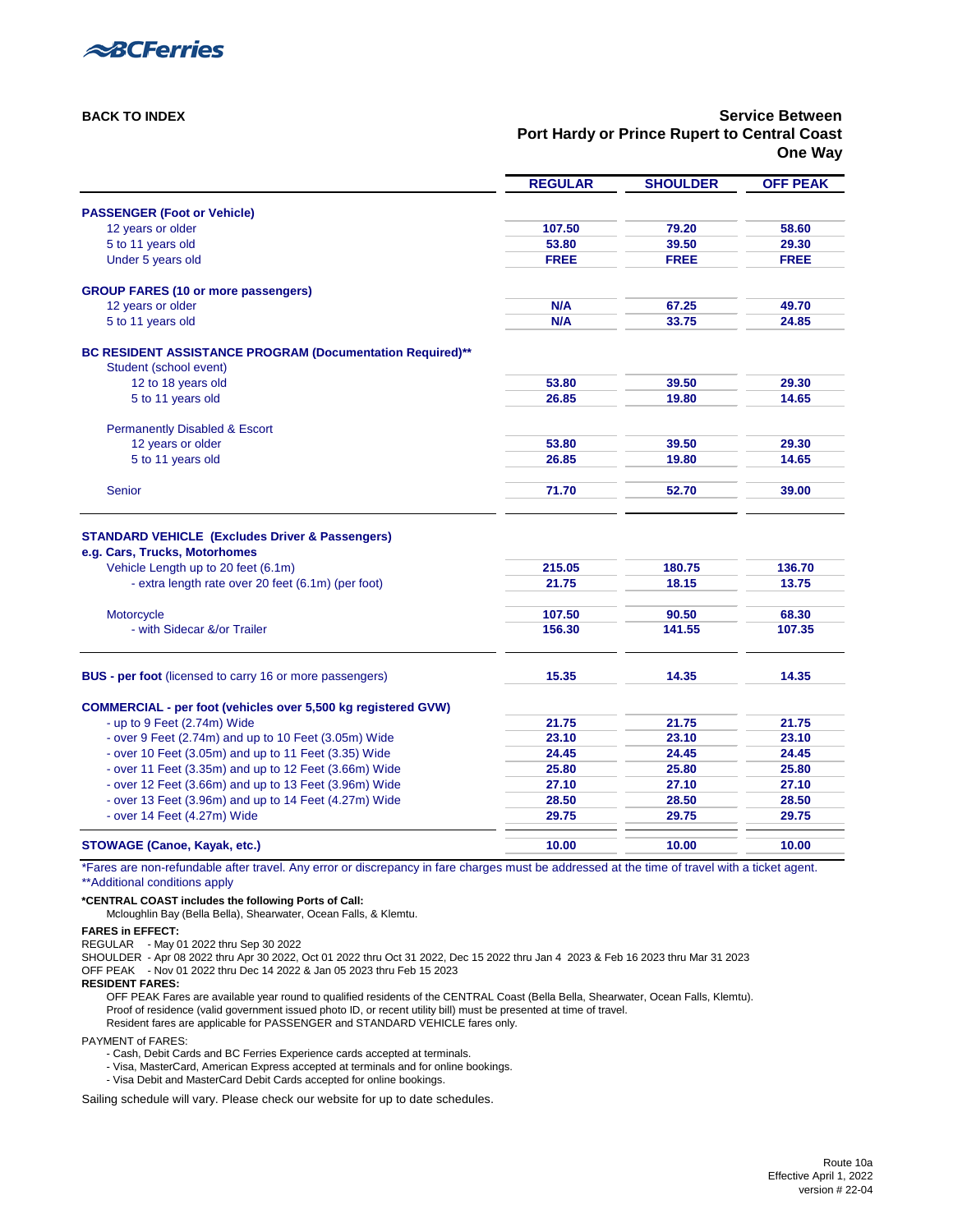

### **[BACK TO INDEX](#page-0-2) MID COAST PASSAGE Service Between Bella Coola - Central Coast Ports\* One Way**

<span id="page-29-0"></span>

|                                                                                           | <b>REGULAR</b>  | <b>OFF PEAK</b> |
|-------------------------------------------------------------------------------------------|-----------------|-----------------|
| <b>PASSENGER (Foot or Vehicle)</b>                                                        |                 |                 |
| 12 years or older                                                                         | 69.60           | 48.65           |
| 5 to 11 years old                                                                         | 34.80           | 24.35           |
| Under 5 years old                                                                         | <b>FREE</b>     | <b>FREE</b>     |
| BC RESIDENT ASSISTANCE PROGRAM (Documentation Required)**                                 |                 |                 |
| Student (school event)                                                                    |                 |                 |
| 12 to 18 years old                                                                        | 34.80           | 24.35           |
| 5 to 11 years old                                                                         | 17.55           | 12.15           |
| <b>Permanently Disabled &amp; Escort</b>                                                  |                 |                 |
| 12 years or older                                                                         | 34.80           | 24.35           |
| 5 to 11 years old                                                                         | 17.55           | 12.15           |
| Senior                                                                                    | 46.30           | 32.45           |
| Vehicle Length up to 20 feet (6.1m)<br>- extra length rate over 20 feet (6.1m) (per foot) | 136.70<br>18.20 | 102.70<br>13.75 |
| Motorcycle                                                                                | 68.30           | 51.30           |
| - with Sidecar &/or Trailer                                                               | 97.35           | 82.90           |
| <b>BUS - per foot</b> (licensed to carry 16 or more passengers)                           | 12.15           | 12.15           |
| <b>COMMERCIAL - per foot (vehicles over 5,500 kg registered GVW)</b>                      |                 |                 |
| - up to 9 Feet (2.74m) Wide                                                               | 18.20           | 18.20           |
| - over 9 Feet (2.74m) and up to 10 Feet (3.05m) Wide                                      | 20.00           | 20.00           |
| - over 10 Feet (3.05m) and up to 11 Feet (3.35) Wide                                      | 21.80           | 21.80           |
| - over 11 Feet (3.35m) and up to 12 Feet (3.66m) Wide                                     | 23.55           | 23.55           |
| - over 12 Feet (3.66m) and up to 13 Feet (3.96m) Wide                                     | 25.30           | 25.30           |
| - over 13 Feet (3.96m) and up to 14 Feet (4.27m) Wide                                     | 27.10           | 27.10           |
| - over 14 Feet (4.27m) Wide                                                               | 28.90           | 28.90           |
| <b>STOWAGE (Canoe, Kayak, etc.)</b>                                                       | 10.00           | 10.00           |

\*Fares are non-refundable after travel. Any error or discrepancy in fare charges must be addressed at the time of travel with a ticket age [\\*\\*Additional conditions apply](#page-33-5)

#### **\*CENTRAL COAST includes the following Ports of Call:**

Mcloughlin Bay (Bella Bella), Shearwater, Ocean Falls & Klemtu.

### **FARES in EFFECT:**

REGULAR - May 01 2022 thru Sep 30 2022

OFF PEAK - Apr 08 2022 thru Apr 30 2022, Oct 01 2022 thru Mar 31 2023

#### **RESIDENT FARES:**

OFF PEAK Fares are available year round to qualified residents of Bella Coola, Bella Bella, Shearwater, Ocean Falls, and Klemtu. Proof of residence (valid government issued photo ID, or recent utility bill) must be presented at time of travel. Resident fares are applicable for PASSENGER and STANDARD VEHICLE fares only.

#### PAYMENT of FARES:

- Cash, Debit Cards and BC Ferries Experience cards accepted at terminals.

- Visa, MasterCard, American Express accepted at terminals and for online bookings.
- Visa Debit and MasterCard Debit Cards accepted for online bookings.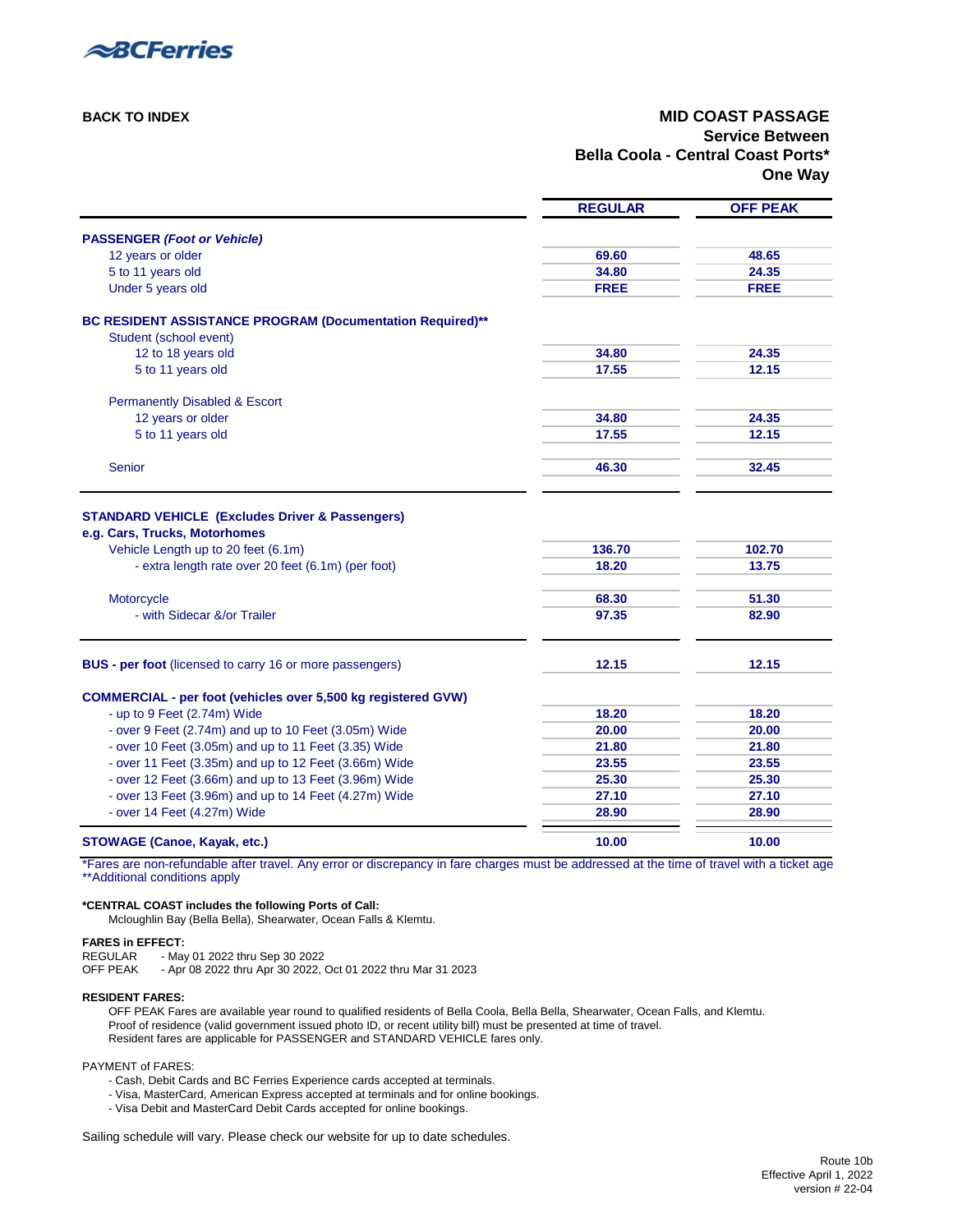

### **[BACK TO INDEX](#page-0-2) CENTRAL COAST PASSAGE Service Between Bella Bella (Mcloughlin Bay) - Ocean Falls - Klemtu - Shearwater**

### **One Way**

<span id="page-30-0"></span>

|                                                                                                                            | <b>REGULAR</b> |
|----------------------------------------------------------------------------------------------------------------------------|----------------|
| <b>PASSENGER (Foot or Vehicle)</b>                                                                                         |                |
| 12 years or older                                                                                                          | 38.20          |
| 5 to 11 years old                                                                                                          | 19.10          |
| Under 5 years old                                                                                                          | <b>FREE</b>    |
| BC RESIDENT ASSISTANCE PROGRAM (Documentation Required)**                                                                  |                |
| Student (school event)                                                                                                     |                |
| 12 to 18 years old                                                                                                         | 19.10          |
| 5 to 11 years old                                                                                                          | 9.50           |
| <b>Permanently Disabled &amp; Escort</b>                                                                                   |                |
| 12 years or older                                                                                                          | 19.10          |
| 5 to 11 years old                                                                                                          | 9.50           |
|                                                                                                                            |                |
| Senior                                                                                                                     | 25.35          |
| e.g. Cars, Trucks, Motorhomes<br>Vehicle Length up to 20 feet (6.1m)<br>- extra length rate over 20 feet (6.1m) (per foot) | 75.35<br>9.90  |
| Motorcycle                                                                                                                 | 37.70          |
| - with Sidecar &/or Trailer                                                                                                | 58.60          |
| <b>BUS - per foot</b> (licensed to carry 16 or more passengers)                                                            | 8.90           |
| <b>COMMERCIAL - per foot (vehicles over 5,500 kg registered GVW)</b>                                                       |                |
| - up to 9 Feet (2.74m) Wide                                                                                                | 9.90           |
| - over 9 Feet (2.74m) and up to 10 Feet (3.05m) Wide                                                                       | 10.90          |
| - over 10 Feet (3.05m) and up to 11 Feet (3.35) Wide                                                                       | 11.75          |
| - over 11 Feet (3.35m) and up to 12 Feet (3.66m) Wide                                                                      | 12.70          |
| - over 12 Feet (3.66m) and up to 13 Feet (3.96m) Wide                                                                      | 13.55          |
| - over 13 Feet (3.96m) and up to 14 Feet (4.27m) Wide                                                                      | 14.40          |
| - over 14 Feet (4.27m) Wide                                                                                                | 15.35          |
|                                                                                                                            |                |
| <b>STOWAGE (Canoe, Kayak, etc.)</b>                                                                                        | 10.00          |

\*Fares are non-refundable after travel. Any error or discrepancy in fare charges must be addressed at the time of travel with a ticket agent. [\\*\\*Additional conditions apply](#page-33-5) 

### **FARES in EFFECT:**

REGULAR - Apr 01 2022 thru Mar 31 2023

### PAYMENT of FARES:

- Cash, Debit Cards and BC Ferries Experience cards accepted at terminals.

- Visa, MasterCard, American Express accepted at terminals and for online bookings.

- Visa Debit and MasterCard Debit Cards accepted for online bookings.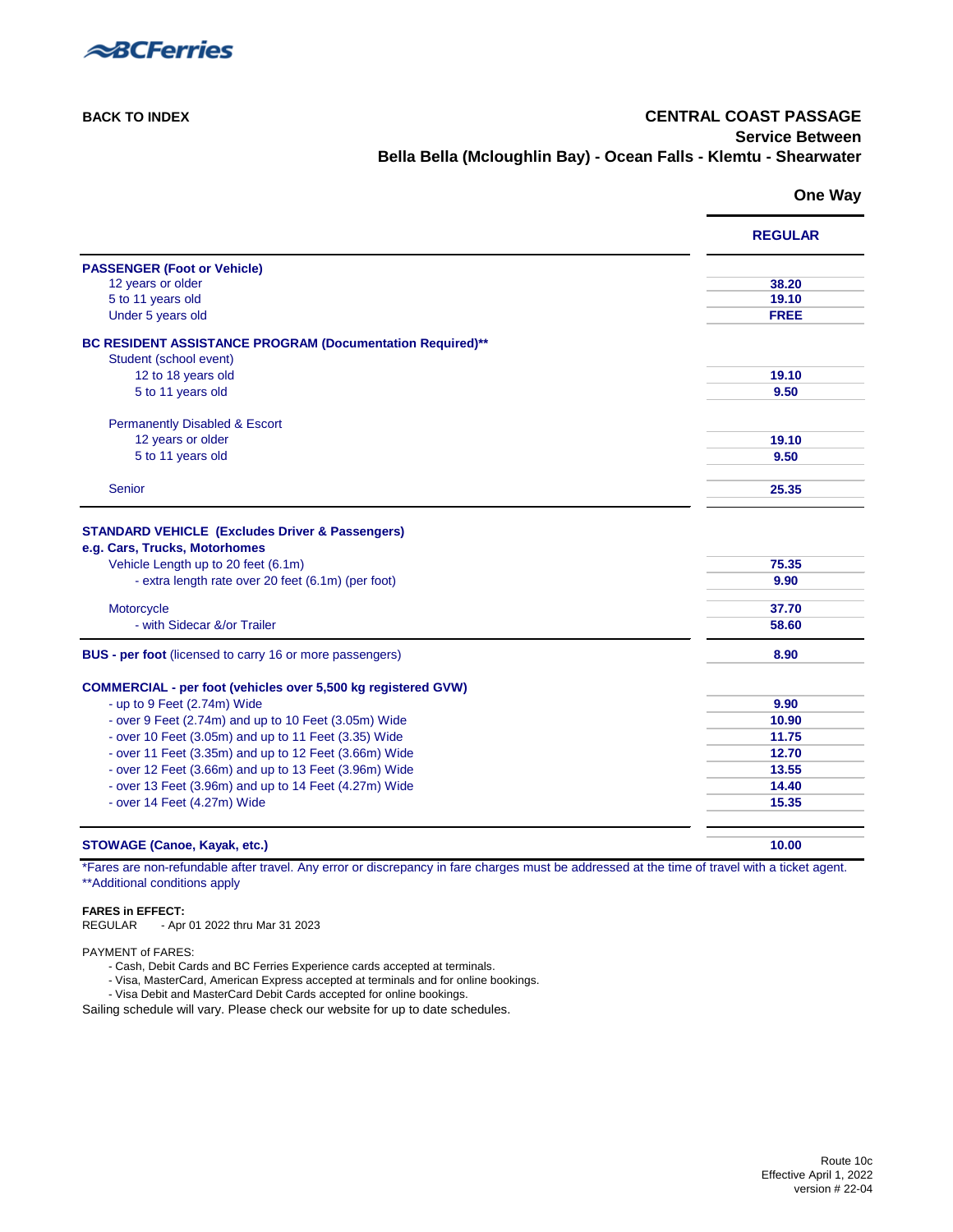

### **[BACK TO INDEX](#page-0-2) CENTRAL COAST PASSAGE Service Between Bella Bella (Mcloughlin Bay) - Shearwater Only One Way**

<span id="page-31-0"></span>

|                                                                                                                                                                                          | <b>REGULAR</b> |
|------------------------------------------------------------------------------------------------------------------------------------------------------------------------------------------|----------------|
| <b>PASSENGER (Foot or Vehicle)</b>                                                                                                                                                       |                |
| 12 years or older                                                                                                                                                                        | 12.60          |
| 5 to 11 years old                                                                                                                                                                        | 6.30           |
| Under 5 years old                                                                                                                                                                        | <b>FREE</b>    |
| BC RESIDENT ASSISTANCE PROGRAM (Documentation Required)**                                                                                                                                |                |
| Student (school event)                                                                                                                                                                   |                |
| 12 to 18 years old                                                                                                                                                                       | 6.30           |
| 5 to 11 years old                                                                                                                                                                        | 3.10           |
| <b>Permanently Disabled &amp; Escort</b>                                                                                                                                                 |                |
| 12 years or older                                                                                                                                                                        | 6.30           |
| 5 to 11 years old                                                                                                                                                                        | 3.10           |
|                                                                                                                                                                                          |                |
| <b>Senior</b>                                                                                                                                                                            | 8.40           |
| <b>STANDARD VEHICLE (Excludes Driver &amp; Passengers)</b><br>e.g. Cars, Trucks, Motorhomes<br>Vehicle Length up to 20 feet (6.1m)<br>- extra length rate over 20 feet (6.1m) (per foot) | 46.85<br>3.80  |
| Motorcycle                                                                                                                                                                               | 23.55          |
| - with Sidecar &/or Trailer                                                                                                                                                              | 34.20          |
| <b>BUS - per foot</b> (licensed to carry 16 or more passengers)                                                                                                                          | 3.40           |
| <b>COMMERCIAL - per foot (vehicles over 5,500 kg registered GVW)</b>                                                                                                                     |                |
| - up to 9 Feet (2.74m) Wide                                                                                                                                                              | 3.80           |
| - over 9 Feet (2.74m) and up to 10 Feet (3.05m) Wide                                                                                                                                     | 4.20           |
| - over 10 Feet (3.05m) and up to 11 Feet (3.35) Wide                                                                                                                                     | 4.65           |
| - over 11 Feet (3.35m) and up to 12 Feet (3.66m) Wide                                                                                                                                    | 5.05           |
| - over 12 Feet (3.66m) and up to 13 Feet (3.96m) Wide                                                                                                                                    | 5.50           |
| - over 13 Feet (3.96m) and up to 14 Feet (4.27m) Wide                                                                                                                                    | 6.00           |
| - over 14 Feet (4.27m) Wide                                                                                                                                                              | 6.45           |
| <b>STOWAGE (Canoe, Kayak, etc.)</b>                                                                                                                                                      | 10.00          |

\*Fares are non-refundable after travel. Any error or discrepancy in fare charges must be addressed at the time of travel with a ticket agent. [\\*\\*Additional conditions apply](#page-33-5) 

#### **FARES in EFFECT:**

REGULAR - Apr 01 2022 thru Mar 31 2023

### PAYMENT of FARES:

- Cash accepted.
- Debit Card accepted at Mcloughlin Bay (Bella Bella) ONLY.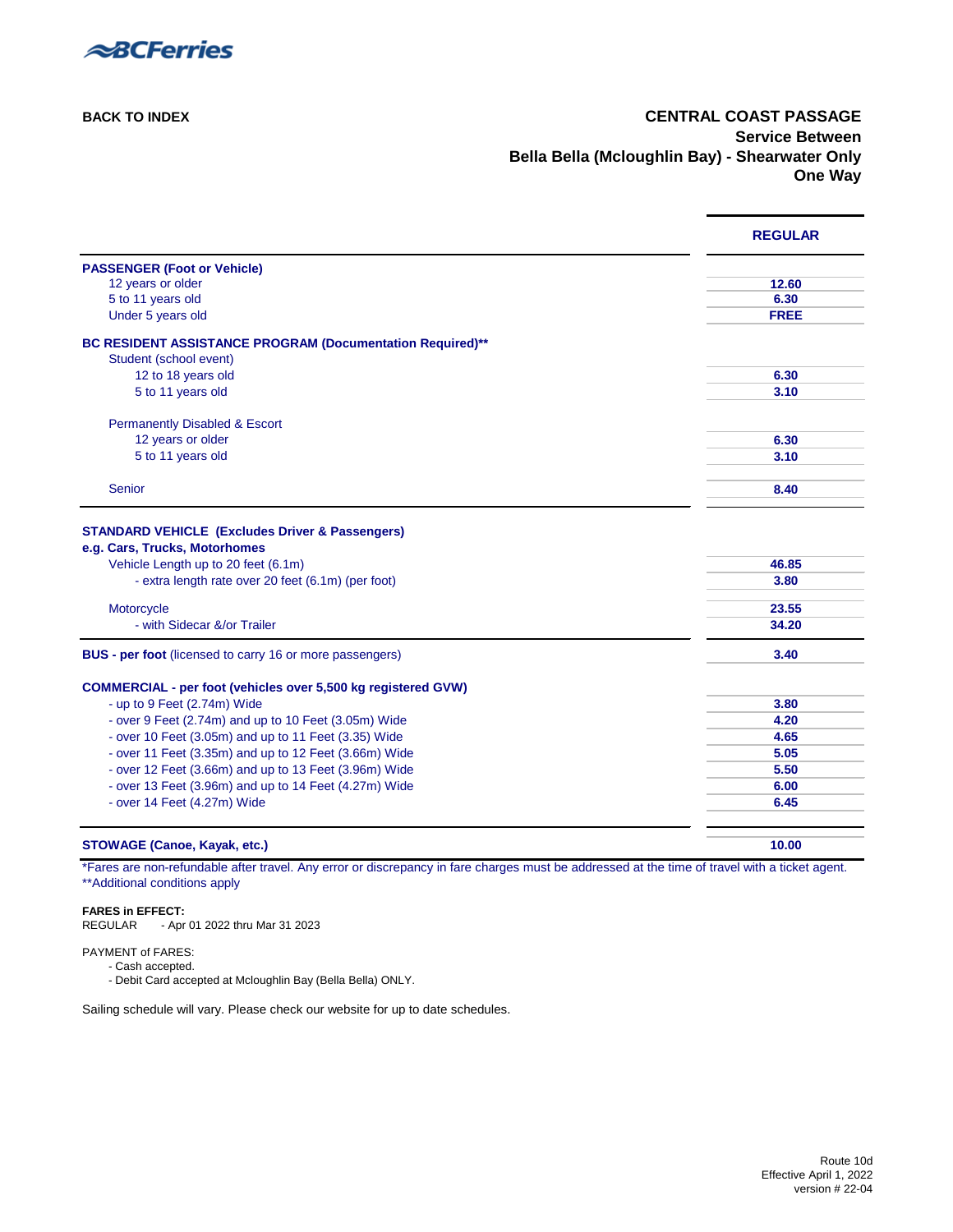Route 10S Effective April 1, 2022 version # 22-04



### **[BACK TO INDEX](#page-0-3) CENTRAL COAST CONNECTOR Service Between Port Hardy or Prince Rupert to Bella Coola One Way**

<span id="page-32-0"></span>

|                                                                                     | <b>REGULAR</b> | <b>SHOULDER</b> | <b>OFF PEAK</b> |
|-------------------------------------------------------------------------------------|----------------|-----------------|-----------------|
| <b>PASSENGER (Foot or Vehicle)</b>                                                  |                |                 |                 |
| 12 years or older                                                                   | 177.10         | 127.85          | 107.25          |
| 5 to 11 years old                                                                   | 88.60          | 63.85           | 53.65           |
| Under 5 years old                                                                   | <b>FREE</b>    | <b>FREE</b>     | <b>FREE</b>     |
| <b>GROUP FARES (10 or more passengers)</b>                                          |                |                 |                 |
| 12 years or older                                                                   | N/A            | 115.90          | 98.35           |
| 5 to 11 years old                                                                   | N/A            | 58.10           | 49.20           |
| BC RESIDENT ASSISTANCE PROGRAM (Documentation Required)**<br>Student (school event) |                |                 |                 |
| 12 to 18 years old                                                                  | 88.60          | 63.85           | 53.65           |
| 5 to 11 years old                                                                   | 44.40          | 31.95           | 26.80           |
| <b>Permanently Disabled &amp; Escort</b>                                            |                |                 |                 |
| 12 years or older                                                                   | 88.60          | 63.85           | 53.65           |
| 5 to 11 years old                                                                   | 44.40          | 31.95           | 26.80           |
| <b>Senior</b>                                                                       | 118.00         | 85.15           | 71.45           |
| <b>STANDARD VEHICLE (Excludes Driver &amp; Passengers)</b>                          |                |                 |                 |
| e.g. Cars, Trucks, Motorhomes                                                       |                |                 |                 |
| Vehicle Length up to 20 feet (6.1m)                                                 | 351.75         | 283.45          | 239.40          |
| - extra length rate over 20 feet (6.1m) (per foot)                                  | 39.95          | 31.90           | 27.50           |
| Motorcycle                                                                          | 175.80         | 141.80          | 119.60          |
| - with Sidecar &/or Trailer                                                         | 253.65         | 224.45          | 190.25          |
| <b>BUS - per foot</b> (licensed to carry 16 or more passengers)                     | 27.50          | 26.50           | 26.50           |
|                                                                                     |                |                 |                 |
| <b>COMMERCIAL - per foot (vehicles over 5,500 kg registered GVW)</b>                |                |                 |                 |
| - up to $9$ Feet (2.74m) Wide                                                       | 39.95          | 39.95           | 39.95           |
| - over 9 Feet (2.74m) and up to 10 Feet (3.05m) Wide                                | 43.10          | 43.10           | 43.10           |
| - over 10 Feet (3.05m) and up to 11 Feet (3.35) Wide                                | 46.25          | 46.25           | 46.25           |
| - over 11 Feet (3.35m) and up to 12 Feet (3.66m) Wide                               | 49.35          | 49.35           | 49.35           |
| - over 12 Feet (3.66m) and up to 13 Feet (3.96m) Wide                               | 52.40          | 52.40           | 52.40           |
| - over 13 Feet (3.96m) and up to 14 Feet (4.27m) Wide                               | 55.60          | 55.60           | 55.60           |
| - over 14 Feet (4.27m) Wide                                                         | 58.65          | 58.65           | 58.65           |
|                                                                                     |                |                 |                 |
| <b>STOWAGE (Canoe, Kayak, etc.)</b>                                                 | 10.00          | 10.00           | 10.00           |

\*Fares are non-refundable after travel. Any error or discrepancy in fare charges must be addressed at the time of travel with a ticket agent. [\\*\\*Additional conditions apply](#page-33-8) 

**[CABIN & AMENITY RENTAL OPTIONS AVAILABLE. PLEASE CHECK OUR WEBSITE FOR UP TO DATE DETAILS](https://www.bcferries.com/routes-fares/ferry-fares#cabin-rates)**

#### **FARES in EFFECT:**

- REGULAR May 01 2022 thru Sep 30 2022
- SHOULDER Apr 08 2022 thru Apr 30 2022, Oct 01 2022 thru Oct 31 2022, Dec 15 2022 thru Jan 4 2023 & Feb 16 2023 thru Mar 31 2023
- OFF PEAK Nov 01 2022 thru Dec 14 2022 & Jan 05 2023 thru Feb 15 2023

PAYMENT of FARES:

- Cash, Debit Cards and BC Ferries Experience cards accepted at terminals
- Visa, MasterCard, American Express accepted at terminals and for online bookings
- Visa and MasterCard Debit Cards accepted for online bookings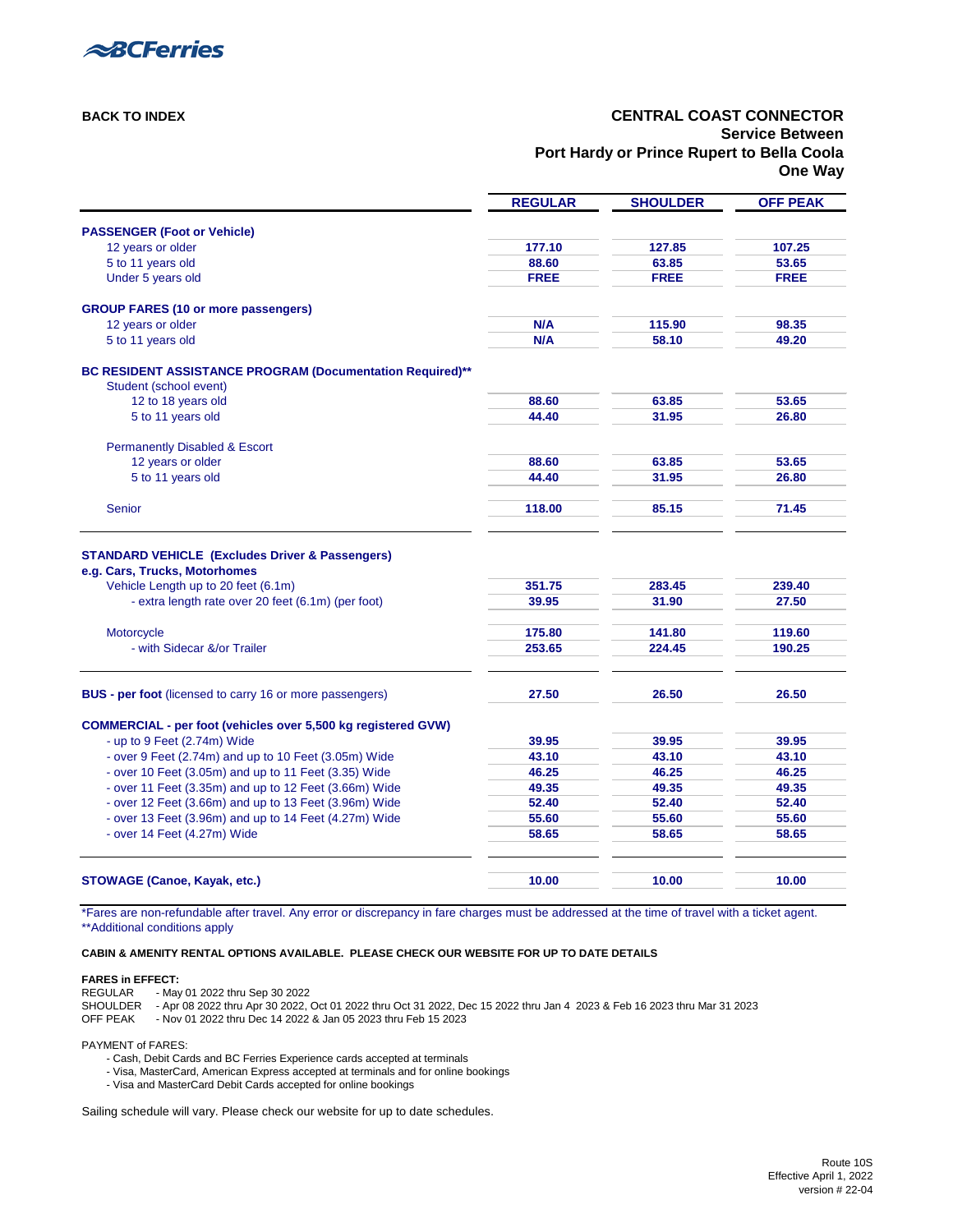Glossary Effective March 1, 2022 version # 21-07

<span id="page-33-10"></span><span id="page-33-9"></span><span id="page-33-8"></span><span id="page-33-7"></span><span id="page-33-6"></span><span id="page-33-5"></span><span id="page-33-4"></span><span id="page-33-3"></span><span id="page-33-2"></span><span id="page-33-1"></span><span id="page-33-0"></span>

# **GLOSSARY**

### **> BC Resident Assistance Program**

**i. Disabled Person**

## **ii. Senior**

### **iii. Student**

| Swartz Bay - Southern Gulf Islands           | Nanaimo Harbour - Gabriola Island              |
|----------------------------------------------|------------------------------------------------|
| Brentwood Bay - Mill Bay                     | Buckley Bay - Denman Island - Hornby Island    |
| <b>Crofton - Vesuvius</b>                    | Powell River - Texada Island                   |
| Chemainus - Thetis Island - Penelakut Island | Campbell River - Quadra Island - Cortes Island |
| Horseshoe Bay - Bowen Island                 | Port McNeill - Alert Bay - Sointula            |
| Langdale - Gambier - Keats (residents only)  | Skidegate - Alliford Bay                       |

| Tsawwassen - Swartz Bay       | Powell River - Comox       |
|-------------------------------|----------------------------|
| Tsawwassen - Duke Point       | Tsawwassen - Gulf Islands  |
| Horseshoe Bay - Departure Bay | Port Hardy - Prince Rupert |
| Horseshoe Bay - Langdale      | Port Hardy - Central Coast |
| Saltery Bay - Earls Cove      | Prince Rupert - Skidegate  |

**GLOSSARY continued...**

### **[BACK TO INDEX](#page-0-5)**

## **> Group Fare**

| Tsawwassen - Swartz Bay       |
|-------------------------------|
| Tsawwassen - Duke Point       |
| Horseshoe Bay - Departure Bay |
| Tsawwassen - Gulf Islands     |

Prince Rupert – Port Hardy\* Port Hardy - Central Coast\* Prince Rupert - Skidegate\*

\*Group rates are not available during the Peak Season.

## **> Prepaid Fare for Frequent Traveller**

Mill Bay - Brentwood Bay Langdale - Gambier Island - Keats Island

## **> Return Fare**

## **> Thru Fare: Tsawwassen - Southern Gulf Islands Routes**

**> Vehicle Fare**

**i. Bus**

## **ii. Commercial**

**GLOSSARY continued...**

## **[BACK TO INDEX](#page-0-5)**

## **iii. Standard Vehicle**

Discount rates are available to groups of 10 or more travelling together, as walk-on passengers or in one vehicle. To qualify you must reserve 7 days in advance. Group Rates are offered on the following routes:

A resident of British Columbia with a permanent disability may qualify for reduced fares on passenger only travel. To qualify, you must present your BC Ferries Accessible Fare Identification (AFI) card or CNIB card. Please visit our website for more details.

Prepaid fares are available to BC Ferries Experience™ cardholders. Cardholders can access these reduced fares by loading a minimum amount of money to their BC Ferries Experience™ Card. The following routes do not accept the BC Ferries Experience™ Card. Prepaid paper tickets are available as an alternative to prepaid on the following routes:

BC Seniors travel free Monday through Thursday except holidays on presentation of a BC Services Card, a BC Gold Care Card (age 65 or greater), a BC Driver's License, a BC Identification Card, or a Birth Certificate. If you are presenting a Birth Certificate, proof of residency in BC is required. The BC Seniors discount applies only to the passenger fare.

Please note: the free senior fare is not applicable on the Inside Passage, Haida Gwaii and Central Coast Connector routes. However, a special discount on B.C. Senior passenger fares on these routes is available. For more details, please visit our website.

Qualifying B.C. students ages 18 and under with acceptable I.D. (excluding Post Secondary students) can travel between their residence and school, and/or attend or participate in school and junior association education and sporting events for **free** on the following routes:

B.C. students ages 18 and under with acceptable I.D. (excluding Post Secondary students) can travel on school sponsored events at a special reduced fare. Note that a letter from a school official confirming the nature of the event must be presented. Please call 1-888-BC FERRY for more information. The applicable routes are:

Due to safety regulations, **children under the age of 12 cannot travel alone on BC Ferries** unless they are going to and from school or schoolsponsored events on designated commuter routes. Such students must be prepared to show a valid student ID. Please note, while underage children may travel unescorted given the above circumstances BC Ferries cannot provide direct student supervision.



Any passenger car, self-propelled motorhome, camper truck, pick-up truck, trailer or any vehicle not defined as a commercial vehicle (registered GWV over 5,500Kg) or bus.

On some routes, fares are collected for a return trip. For these routes proof of payment for the return trip is not required. However, paid fares on most routes include passage for one-way travel only. Please check the fare pages for individual route information.

The Thru Fare rate is equivalent to the Tsawwassen - Gulf Islands direct fare. It is accepted for travel between Tsawwassen and the southern Gulf Islands via Swartz Bay Terminal. Thru Fare passengers can travel on the Tsawwassen - Swartz Bay ferry and/or the Swartz Bay - Gulf Islands ferry. A Thru Fare ticket must be acquired at the toll booth in Tsawwassen or onboard the vessel leaving the Gulf Islands to Swartz Bay.

Any vehicle with an authorized carrying capacity of 16 or more passengers including driver.

Any vehicle with a registered gross vehicle weight in excess of 5,500 kg (or 12,100 lb) including trailers\*, backhoes and logging trucks. Please note, logging trucks will be deemed to be 50 feet (15.24m) in length for the calculation of the fare when travelling on routes where fares are only collected at one terminal where they can be unloaded and 'piggy-backed' on the return trip.

\*If the trailer or towing unit is in excess of a registered GVW over 5,500 kg, then the entire unit (towing vehicle & trailer) is charged at the commercial rate.